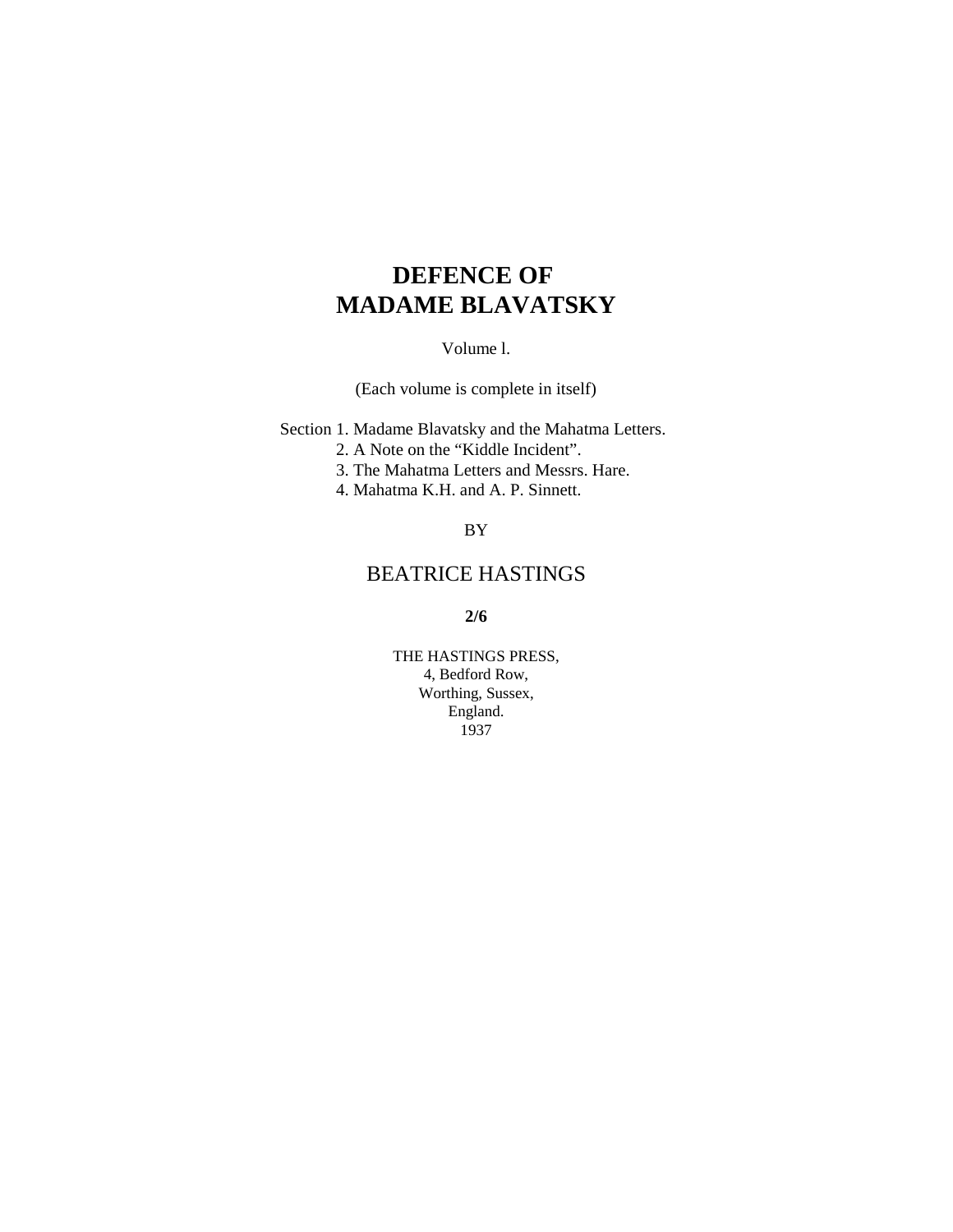Mrs. Beatrice Hastings is a writer well-known in literary circles, but, having written mostly anonymously, is unknown to the general public. The quotations below may, therefore, be convenient.

April 14th, 1932: "Beatrice Hastings, the cleverest woman writer of her day." — *Everyman*.

1934. (Mr. Victor Neuburg.): "Mrs. Hastings, the famous critic, star turn of the 'New Age' when that paper was by far the best-written in London." — *Sunday Referee*.

June 1st, 1933. (Londoner's Diary.): "I can recall only one other Englishwoman who publishes in both French and English, and that is Mrs. Beatrice Hastings." — *Evening Standard.*

\_\_\_\_\_\_\_\_\_\_\_\_\_\_\_\_\_\_\_

Obtainable from the Hastings Press; 2/6d., post free.

All orders are payable in advance. Usual percentage to the Trade. Cheques and Orders payable to Beatrice Hastings.

Volume II. is almost ready for the press and may be subscribed for now. Contents:

I. The Shrine. II. The "Adyar Saucer" Phenomenon. III. The Coulomb Pamphlet. IV. The "Sewn Letter" to Professor Smith.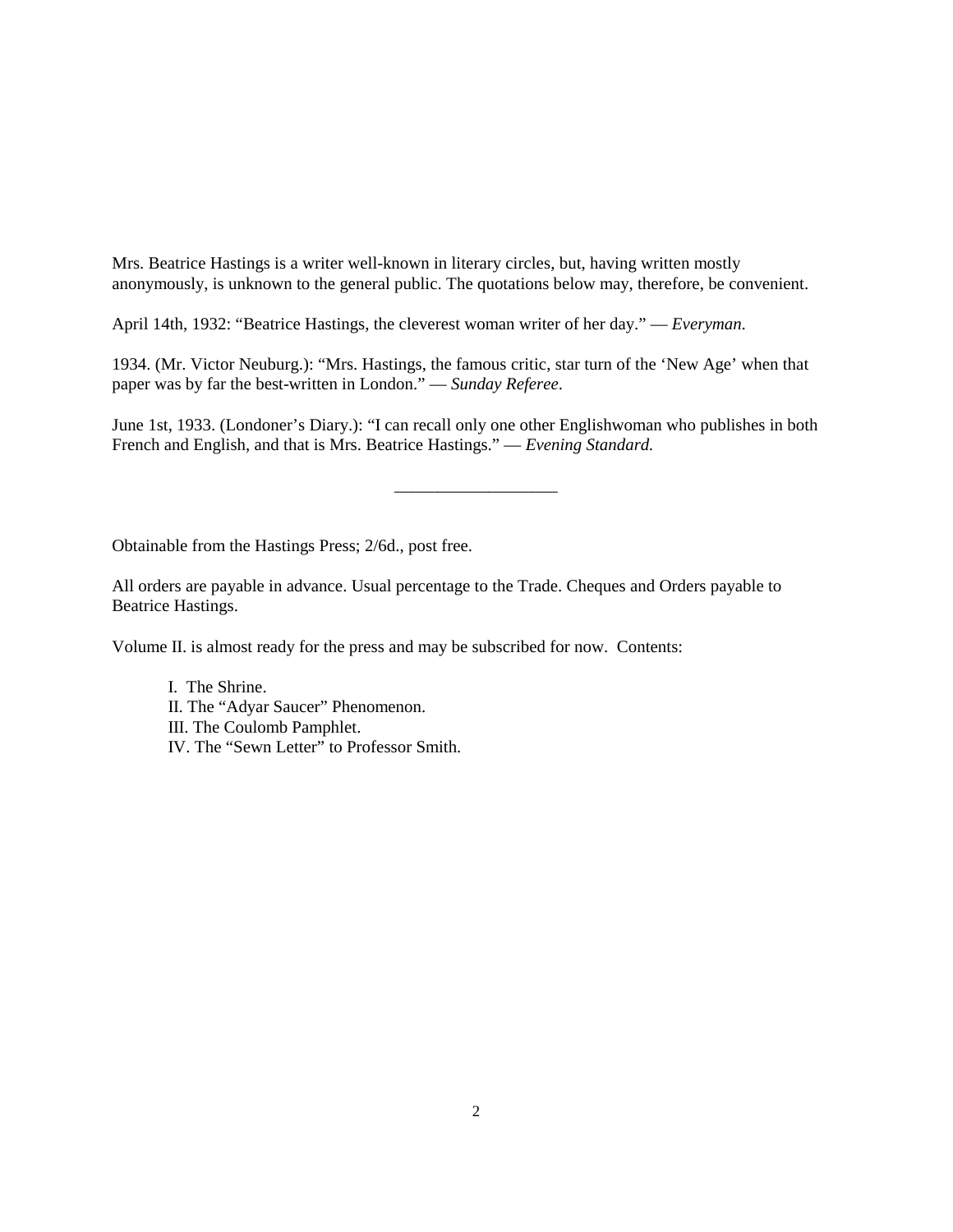#### PREFACE

In the first place, I am defending a woman of genius. If H. P. Blavatsky had left to the world only the "Nightmare Tales", "From the Caves and Jungles of Hindostan" and "Blue Mountains", the world would owe her a laurel.

But we have to add to these, hundreds of pages of literary merit scattered throughout the "Secret Doctrine", "Isis Unveiled" and the "Mahatma Letters"; and, from her undisputed writings, many and many a paragraph of wit, beauty, eerie psychology or plain horse sense (rare enough in our race). To pick out for quotation, as do her enemies, sentences written in one of her tempers or when a nervous wreck from calumny and misunderstanding, is simply to emphasise the vast volume on the credit side.

As to the "teachings", my personal interest is mainly intellectual and speculative. So far as these concern science and the history of man, they are more than fascinating, for many of them have been confirmed since H.P.B. died. But, the progress and destiny of my individual monad, if I have one, leaves me indifferent. I find almost all I accept summed up in Letters X and XXII of the "Mahatma Letters"; and this is pure, cold, salty Gautama science, as opposed to the romantic, "self"-flattering stuff nowadays circulated as Buddhism — with relic-worship and ten-thousand-pound temples and other anti-Buddhic rubbish thrown in. This scientific philosophy, which confirmed all I had ever really thought, despite ephemeral enthusiasms, I had discovered several years before coming on the " Mahatma Letters "; and these cleared away some evolutionary puzzles. The "atmosphere" of the "Letters" did not surprise or confuse me, for, in my youth, I had been a Fellow of the Blavatsky Lodge for about two years, a piece of luck.

My feeling of the necessity to defend H.P.B. as a deeply-wronged *person* arose from a casual reading in a Spiritualist library of the Report of the Society for Psychical Research. I found myself staring at the *gaps*; and soon realised that they must be deliberate gaps. As a student, I was indignant to find myself required to accept Hodgson's mere opinion where I wanted evidence. I procured a few other documents and, finally, all the first editions of books, reports, pamphlets, for and against, that I could lay hold of; nearly everything. My scales came down, in many cases, heavily on the side of H.P.B.

In future volumes, I hope to set out these cases. I hope it will not be easy to trip me up on data, but if any reader finds a slip, I should be most grateful for information. The data are multifarious, and I have only one poor brain. A world-wide, but inter-working, body of experts is needed! There are data that one single person can scarcely obtain. For an instance — and it is a real one! — a date in some old Indian paper is out of my reach; some article in the early Australian and Continental journals, etc. How often I have found that an apparently insignificant date or remark has been just the clue I had lacked! To your desks, O Theosophists! The defence of H.P.B. is no dream.

In this connection, I name Miss Mary Neff, of Adyar, with a documentarian's respect and admiration.

(Mrs.) Beatrice Hastings.

4, Bedford Row, Worthing, Sussex, England.

Written, August-October, 1936. Published, April, 1937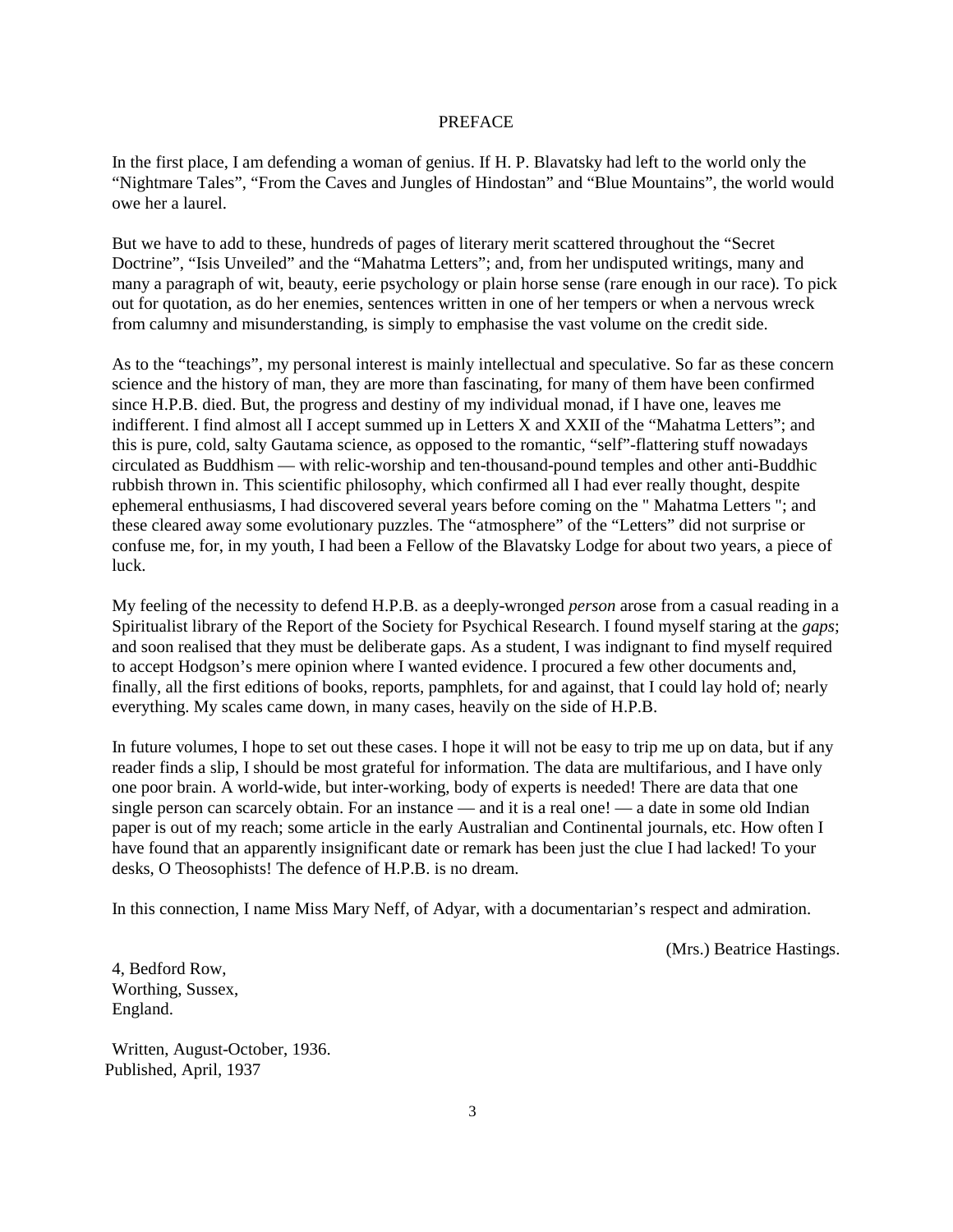# DEFENCE OF H. P. BLAVATSKY \_\_\_\_\_\_\_\_\_\_

SECTION I. \_\_\_\_\_\_\_\_\_\_

#### H. P. BLAVATSKY AND THE MAHATMA LETTERS.

Every literary critic is a collector, with the passion of the collector to secure a "rare piece" that will honour him among his peers and with the fury of the collector against imitations. Writing of such imitations in literature, even the urbane Sainte-Beuve exclaimed — "I detest . . ."

He was writing of the fabricated stuff that is circulated among the public as the real thing; he was not referring to works of merit issued under pseudonyms. He would scarcely have refused to examine "The Tempest" on the ground that we are uncertain whether the man called Shakespeare really wrote the play, or the "Mahatma Letters" because no Mahatma has come forward to claim them.

Yet, as certainly may be said, the present-day literary world neglects even to examine these "Letters" and the works of H. P. Blavatsky mainly because a certain Society for Psychical Research, that, as such, never was of any account in Literature, once ventured to say that she lied about the method of their production and signed them by various names. The literary world takes up an absurd position and loses a great deal. For, there are many "rare pieces" in the writings attributed to Blavatsky, and, even when it is indubitably she writing, and even at her worst, there is always the touch of genius. The further one goes with her and the more one understands what she is talking about, the more surely one is entertained on every page. As for instruction, this, of course, depends on one's receptivity towards a philosophy which — she never thrust on anyone, and that she treats often with a humour scarcely applied by philosophers before or since.

Many passages are of pure literary water, and I should like to show them in profusion, to quote them for their own worth. But, for the purposes of this book, I must confine myself to quoting passages that seem to me to mark a difference between the genius and style that Helena Petrovna undoubtedly possessed and a genius and style that she did not possess. The quotations will be accompanied by a digressive commentary on the circumstances under which they were written.

\* \* \*

H.P.B.'s earlier letters and articles, published in the American Press, were corrected by Colonel Olcott, one of the Founders of the Theosophical Society in New York, and others among her friends and admirers; she almost requisitioned anyone who could help her along. Yet, she had already a truly genial sense of English idiom, so much more important, this, than having the mere grammar; and, when we come to the "Nightmare Tales", we see inspiration flying over all the barriers and producing a triumph. Her private letters frequently halt in expression; she rambles and returns, then seems to summon impatience as a positive *aid* and, in a few staccato sentences, dashes off a coherent summary of her thoughts. The mould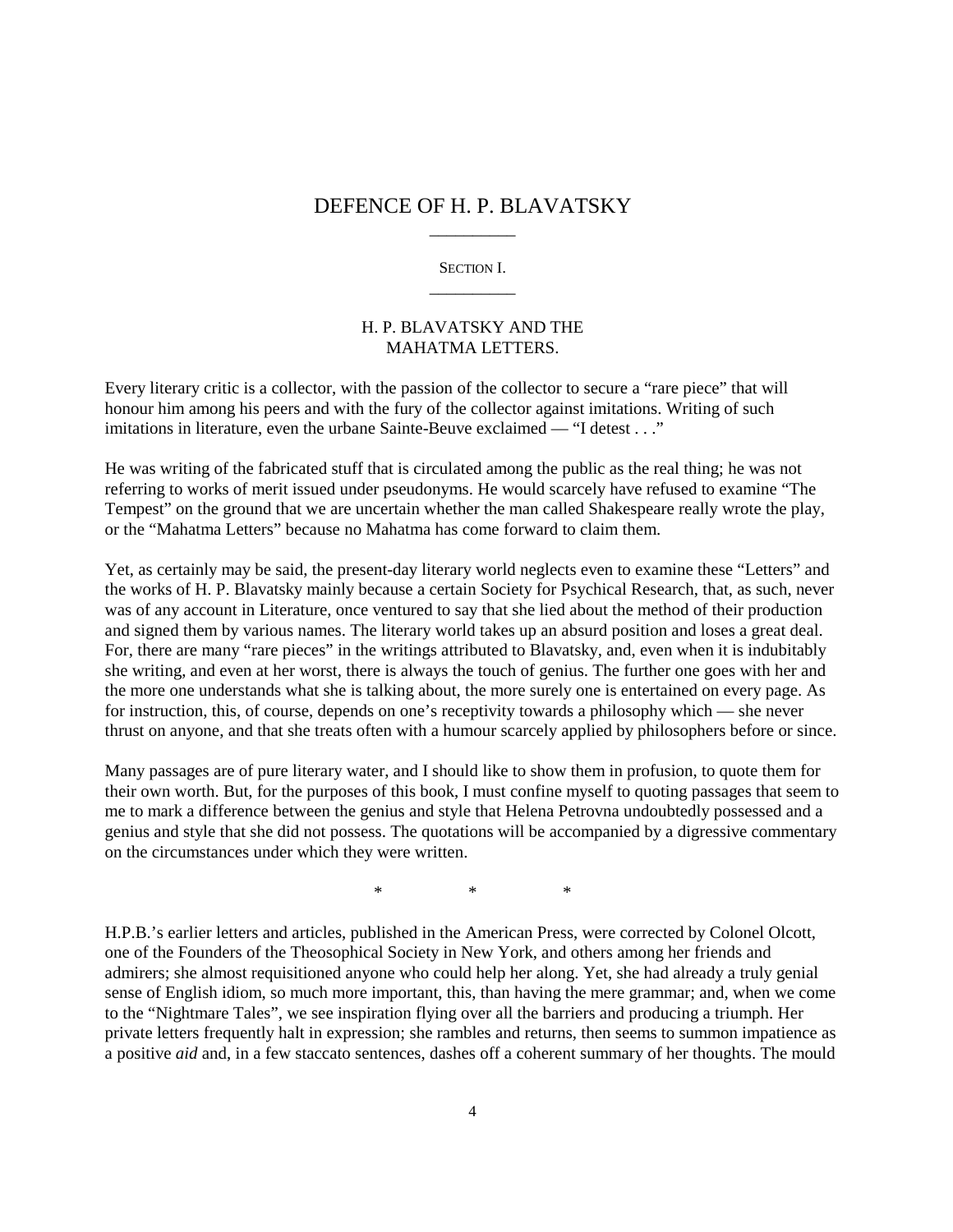of the personality is unmistakable in all this early work.

An extract from one of her private letters to Professor Corson, professor of Anglo-Saxon and English Literature at Cornell University, may illustrate her uncorrected style at this period; and it will also indicate the point on which I shall insist, namely, that she was no born teacher and had nothing of the temperament necessary for the serene expositional expression of which we find so much in "Isis Unveiled" and certain of the Mahatma Letters. The extract is from "Some Unpublished Letters of Madame Blavatsky" (P.153), by E. R. Corson, B.S., M.D.

"You are acquainted with the 'Labarum' only as many others are. You take it to be a monogram of Christ, for the books you allude to never thought (or perhaps did not know themselves) that because the shape . . . happened to resemble Greek letters . . . it was not proof at all that the 'Labarum' had been formed of the letters belonging to the Greek alphabet. Why should not the Greek alphabet be as likely composed partially of the most ancient signs and symbols? Such is the case, I assure you. I defy all the scientists of the world, as well as all the antiquarians, philologists, and all the Champollions, senior and junior, to prove to me that this symbol does not exist as far back as 16,000 years previous to the birth of Christ."

Contrast this (remembering that H.P.B. was deeply concerned to earn Professor Corson's good opinion and would have done all she humanly could to interest him) with the following fluid, leisurely second paragraph of "Isis Unveiled" (Vol. I. P.1), written about the same time.

"A conviction, founded upon seventy thousand years of experience, as they allege, has been entertained by hermetic philosophers of all periods that matter has in time become, through sin, more gross and dense than it was at man's first formation; that, at the beginning, the human body was of a half-ethereal nature; and that, before the fall, mankind communed freely with the now unseen universe. But since that time, matter has become the formidable barrier between us and the world of spirits. The oldest esoteric traditions also teach that, before the mystic Adam, many races of human beings lived and died out, each giving place in its turn to another. Were these precedent types more perfect? Did any of them belong to the *winged* race of men mentioned by Plato in the *Phaedrus*? It is the special province of science to solve the problem. The caves of France and the relics of the stone age afford a point at which to begin."

One will search H.P.B.'s previous writings in vain for anything like this style. Olcott tells us in his ever-fresh "Old Diary Leaves" that several invisible personages dictated parts of "Isis" to H.P.B. And he says that he came to know by the handwriting which of them was "on duty". I think that many passages indicate the particular hand above; quietly authoritative and never in a hurry:

"The recognised laws of physical science account for but a few of the more objective of the so-called spiritualistic phenomena. While proving the reality of certain visible effects of an unknown force, they have not thus far enabled scientists to control at will even this portion of the phenomena. The truth is that the professors have not yet discovered the necessary conditions of their occurrence. They must go as deeply into the study of the triple nature of man — physiological, psychological and *divine* — as did their predecessors, the magicians, theurgists and thaumaturgists of old."

"Isis" runs to about 1,200 pages; the Index alone would be an education to most people. H.P.B. began it during a visit to Professor Corson. On returning, she wrote: "I am nailed up to my chair writing all day like a slave as I did at your place. I have found some precious rare books at Mr. Ditson's, like B. Higgins' *Anacalypsis*, for instance, and it is very useful to me. And what do you do, and pussy and the apple-trees? I feel as if I had left a home where I had lived twenty years."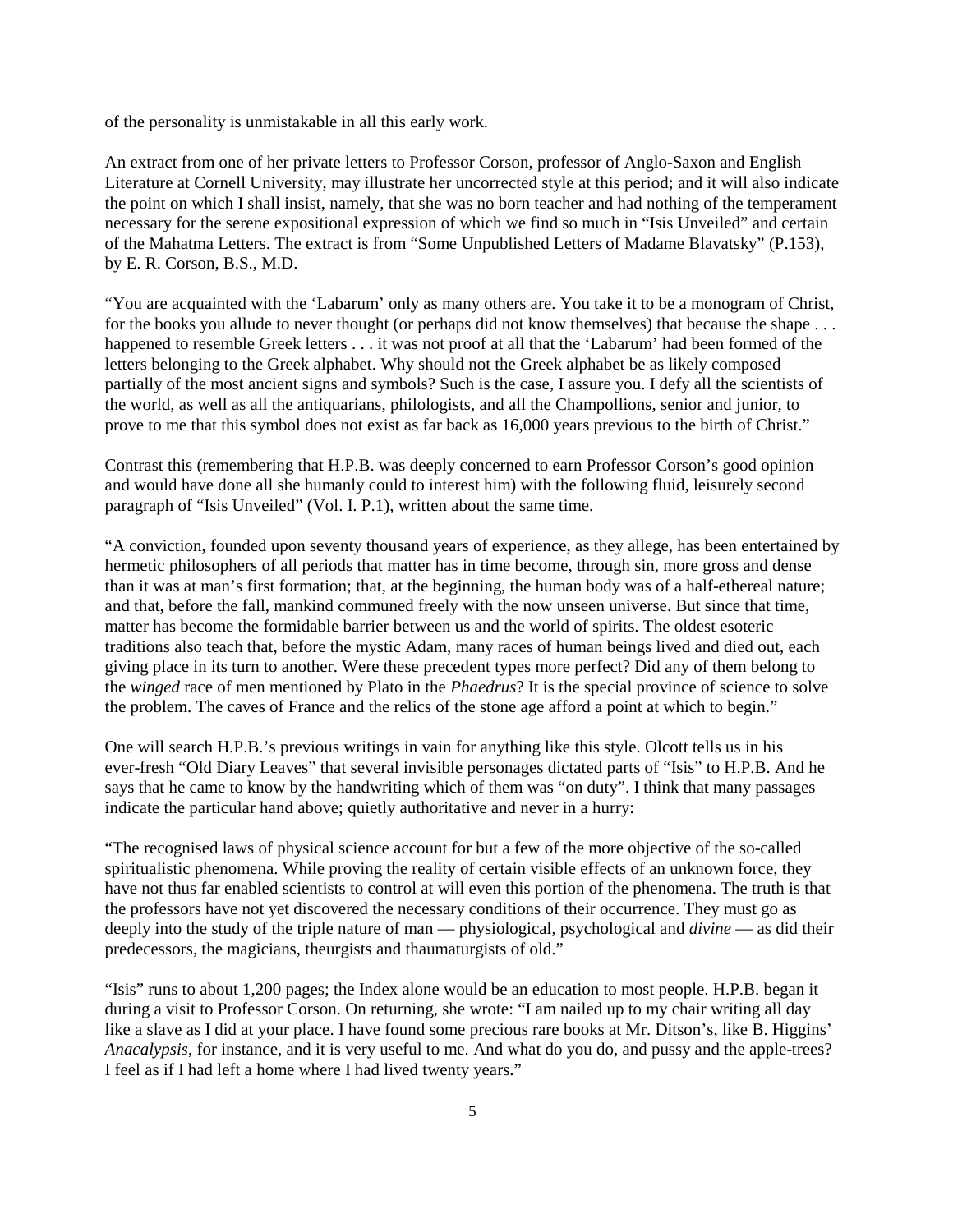Mr. E. R. Corson, who arranged the letters for publication, remarks: "My parents had never met such a person and they could not fathom her. Even my father . . . was non-plussed, and only later realised that he had housed a wonderful personality."

When I reflect that this personality, this slave chained to her desk, who has afforded me over many years so many hours of intellectual amusement — to say no more than that — narrowly escaped being trapped and sent to the Andaman Islands through the ignorant ferocity of the agent of the S.P.R., I shudder, fifty years later.

\* \* \*

An industrious bookworm named Emmette Coleman, employed by the S.P.R., once published a volume to prove that "Isis Unveiled" is one vast plagiarism. He took no account of the fact that H.P.B. was engaged precisely in citing "authorities" to support her in her quest for the thread of occult science stretching from the most ancient to modern times. She would quote indifferently from an old book or from a New York newspaper so long as the matter served her purpose. Mr. Coleman found it convenient to brush over her constant citation of names of authorities. The truth is that there is scarcely a page of the book without a name; one is whirled from authority to authority and left in no doubt whatever that she is compiling and means to show that she is not inventing her subjects. She could hardly have cited names more often without wearying the reader. To know where to stop, as she did, requires literary tact. Mr. Coleman becomes gravely venomous over her paraphrasings of learned Orientalists, scientists and translators, her frequent ommission of quotation marks. It is as if I should sulk at her quotations from, and paraphrasings of, the Bible, Shakespeare, Dickens and others. I know what her sources are, but I never suppose that she is trying to bamboozle me when she quotes without marks, or works an apt phrase (with wonderful aptness!) into her own sentences.

Verifying a list of "plagiarisms" given by Coleman, I found that, out of thirty-five names of authors, twenty-six were given by H.P.B. in the text of "Isis Unveiled". Seeing that her one great concern was to pile up authorities in her own support, I conclude that she did not know where she had read certain matter, had perhaps made notes without setting down the author or, perhaps, had simply remembered the passages and recovered them from the famous subconscious: or, perhaps, read them in the "astral light" something we know a good deal more about today than was known fifty years back.

What could be better done with a vast library of scattered information than to assemble the essential in one book? And when a book is so rich in good writing — what complaints of a man who shows himself such a poor writer, such a gloomy lier-in-wait, should I heed? As a literary artist, I laugh at him. H.P.B. obtained "fairy fortunes" for her book. She said that she got them from her Masters. However she got them, there they are; and you do not get these fortunes unless you are the "right person"!

\* \* \*

I do not know where to choose from "Isis". Mr. G. Baseden Butt, in his "Madame Blavatsky", compares the form of the book with "a gigantic rondo. Although the author seems to wander into innumerable issues and to touch upon an infinitude of subjects, she returns again and again to the principal theme: the reality of occult knowledge." I will take a passage from Vol. I, P. 284, where the subject is the knowledge of the ancient theurgists:

"The universal ether was not, in their eyes, simply a something stretching, tenantless, through the expanse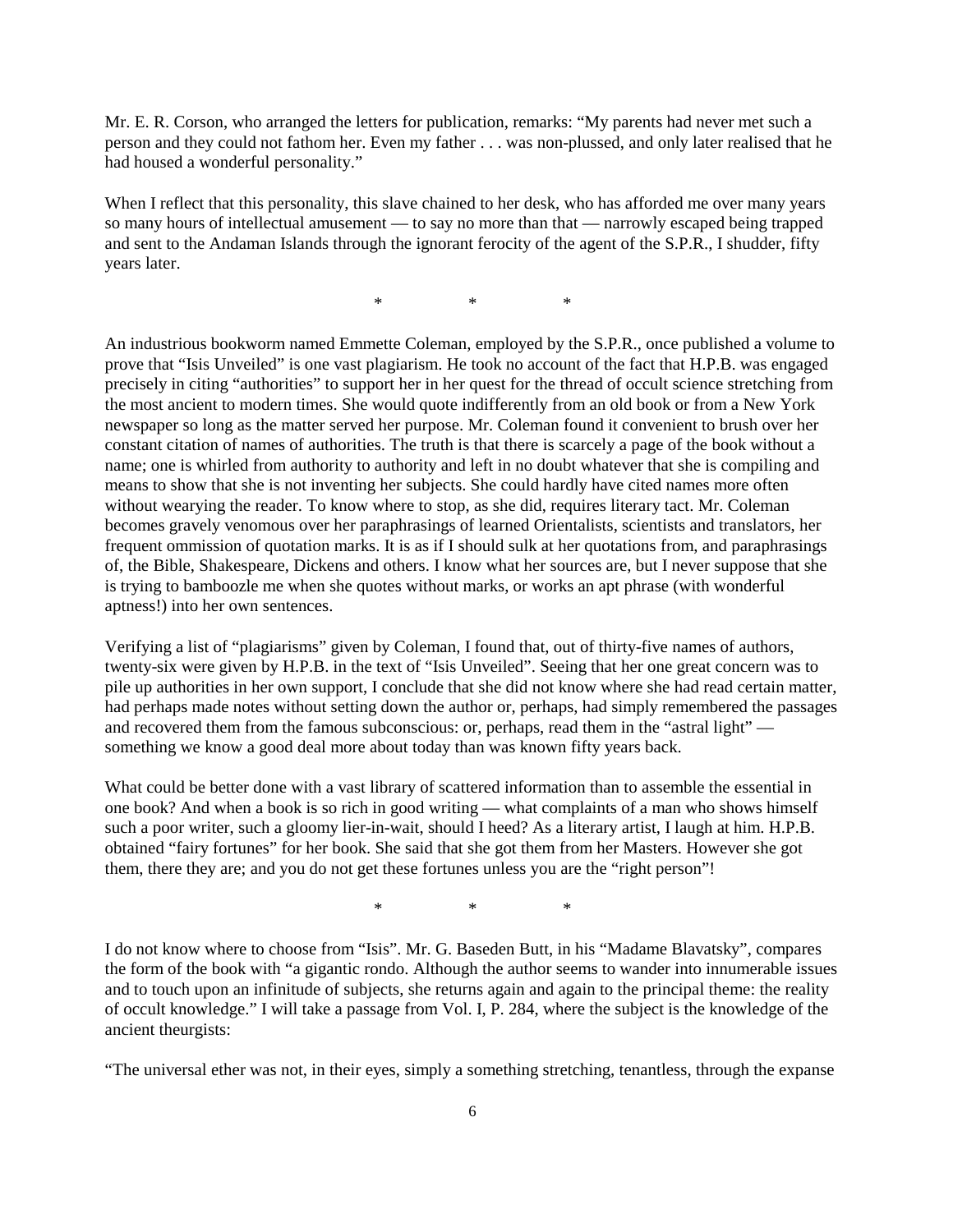of heaven; it was a boundless ocean, peopled like our familiar seas with monstrous and minor creatures, and having in its every molecule the germs of life. Like the finny tribes which swarm in our oceans and smaller bodies of water, each tribe having its habitat in some spot to which it is curiously adapted, some friendly and some inimical to man, some pleasant and some frightful to behold, some seeking the refuge of quiet nooks and land-locked harbours, and some traversing great areas of water, the various races of the *elemental* spirits were believed by them to inhabit the different portions of the great ethereal ocean, and to be exactly adapted to their respective conditions. If we will only bear in mind the fact that the rushing of planets through space must create as absolute a disturbance in this plastic and attenuated medium as the passage of a cannon shot does in the air or that of a steamer in the water, and on a cosmic scale, we can understand that, admitting our premises to be true, certain planetary aspects may produce much more violent agitation and cause much stronger currents to flow in a given direction than others. With the same premises conceded, we may also see why, by such various aspects of the stars, shoals of friendly or hostile 'elementals' might be poured in upon our atmosphere, or some particular portion of it, and make the fact appreciable by the effects that ensue."

\* \* \*

The rhythm of that sweep of phrases, together with the clarity, will surely arouse the admiration of any expository writer. To my mind, H.P.B. did not, and could not, have written this and the many similar passages. She had not the temperament. She expounds always with, as it were, a thump on the desk. Never to the end will she do otherwise. See her foot-notes to articles published in the early "Theosophist" and "Lucifer"; many of these are not far short of a box on the ear.

\* \* \*

Now passing to the "Mahatma Letters to A. P. Sinnett", I shall give a rapid account of the circumstances surrounding the first letters. We have (so far) no letters from H.P.B. to Sinnett before the first of the "Mahatma Letters" for comparison, but I quote a few extracts here and there from those she wrote to him later.

Madame Blavatsky and Colonel Olcott arrived from New York in Bombay on February 6th, 1879. That year, Sinnett, then editor of the "Pioneer", a Conservative paper, invited them to his house at Allahabad. He himself had long been interested in psychical research and his first interest in the new Theosophists was along these lines. The visit was a somewhat stormy success, owing, mainly, to certain people's scepticism as to occult science and phenomena. In September, 1880, he invited the two Founders of the T.S. to his summer residence at Simla. Sinnett begged H.P.B. not to talk Theosophy or do any phenomena outside their own circle. But she had come there, not to take a fashionable holiday, but just precisely to talk Theosophy and, as she hoped, to attract the Anglo-Indian world to the Society through phenomena. No doubt, she took Sinnett's conventional timidity as an affront, not only to herself but to her beloved Masters. On any excuse, she stamped about all day in a succession of rages. Sinnett was in despair. However, Mrs. Colonel Gordon, a well-known and hardy Spiritualist from Calcutta was at Simla, and eager to meet H.P.B., whose fame as a wonder-worker had long since spread around India. Government officials and their wives called. Dinners were given. Soon, no fashionable dinner was considered complete without Madame Blavatsky. And the phenomena began. Airy bells rang out, raps were made to sound, apparently at will, and wherever anyone desired to hear them. Simla murmured that she was helped by the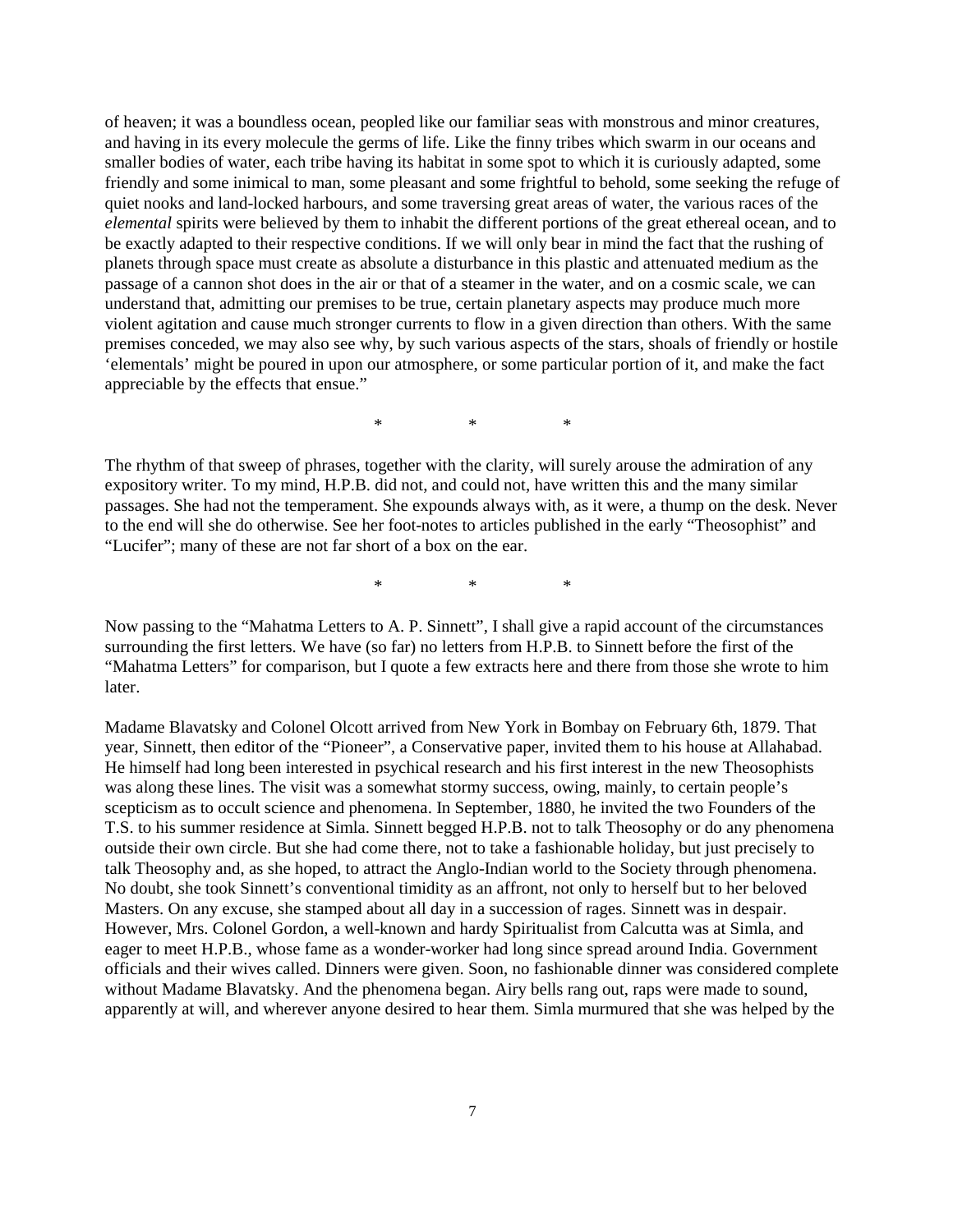Devil, but came to see and hear. $\ddot{\bullet}$ 

Among the visitors was Major Henderson, Chief of Police of all India. He made much of H.P.B. Although, or because, he had the duty of observing her as a person suspect to Government, he made one of a picnicparty on October 3rd. At this picnic, some startling phenomena took place, and the Major was impressed. Someone suggested that he should show his faith by joining the Theosophical Society. He replied that, if Madame would produce him a diploma on the spot, he would join. In a few moments, she told him that he would find one under a bush, signed, and tied with many yards of blue string. He found it. Next day, he sent H.P.B. a kind of ultimatum to the effect that, unless she would repeat the phenomenon in another place and under test conditions, he should regard the whole thing as humbug. H.P.B. swore terribly, refused. And now she had made an enemy of an all-powerful man.

When the case for and against H.P.B. is to be considered, Major Henderson must never be left out of account. The persons who write against her make very little, when any, account of him. They tell us, mostly with a wretched kind of superciliousness, that she had a host of confederates, that she corrupted postal employees all over India, that she had only to send wires here and there to have her orders carried out. But, Major Henderson was on the spot, with spies in every village (and some continually on H.P.B.'s tracks), with access to the files of every post-office, with an intense desire to confound her; and he *never* discovered either confederates or incriminating communications.

\* \* \*

An account of a phenomenon having appeared in the "Pioneer", other newspapers raised a hue and cry of "fraud". H.P.B. lived in a maelström of indignation, was rude to people, lost friends; and burst out again at every slight. The Sinnetts, and other people who knew her in day-to-day intimacy, remained loyal; but her nerves whirled her into ill-health and frightful headaches.

One day, about October 15th, Sinnett asked her if she could send a letter from him to one of the Mahatmas whom H.P.B. called her Masters. He wrote, suggesting that the world should be convinced once and for all by a grand phenomenon, namely the *apport* to Simla from London of a copy of the "Times" on the day of publication. On October 18th, he received through H.P.B. a reply signed by the Mahatma Koot Hoomi.

One is struck immediately by the difference in fundamental rhythm from the temperament of H.P.B. Sinnett's impression as a professional man of letters, that here was a different hand, holds good for me. Whoever wrote, or dictated, the first paragraph of the "Mahatma Letters", quoted below, had cool, taut nerves, authority and self-possession, decision and indifference to criticism such as we are not accustomed to from Madame Blavatsky; her rhythm being that of the haughty fighter, frequently beaten but immediately — often, too soon! — returning to the battle. At this very moment, after doing some challenged phenomenon, her reply was to swear and perform another under even more suspect conditions! We hear how deeply she annoyed her Masters by this futile recklessness. I feel that she was physically incapable of penning the extract below; that I have to do with a totally new bodily organism:

"Precisely because the test of the London newspaper would close the mouths of the skeptics — it is unthinkable. See it in what light you will — the world is yet in its first stage of disenthralment, hence unprepared. Very true, we work by natural, not supernatural, means and laws. But, as on the one hand,

<sup>\*</sup> I hope that the Colemans who know my sources will not accuse me of literary theft!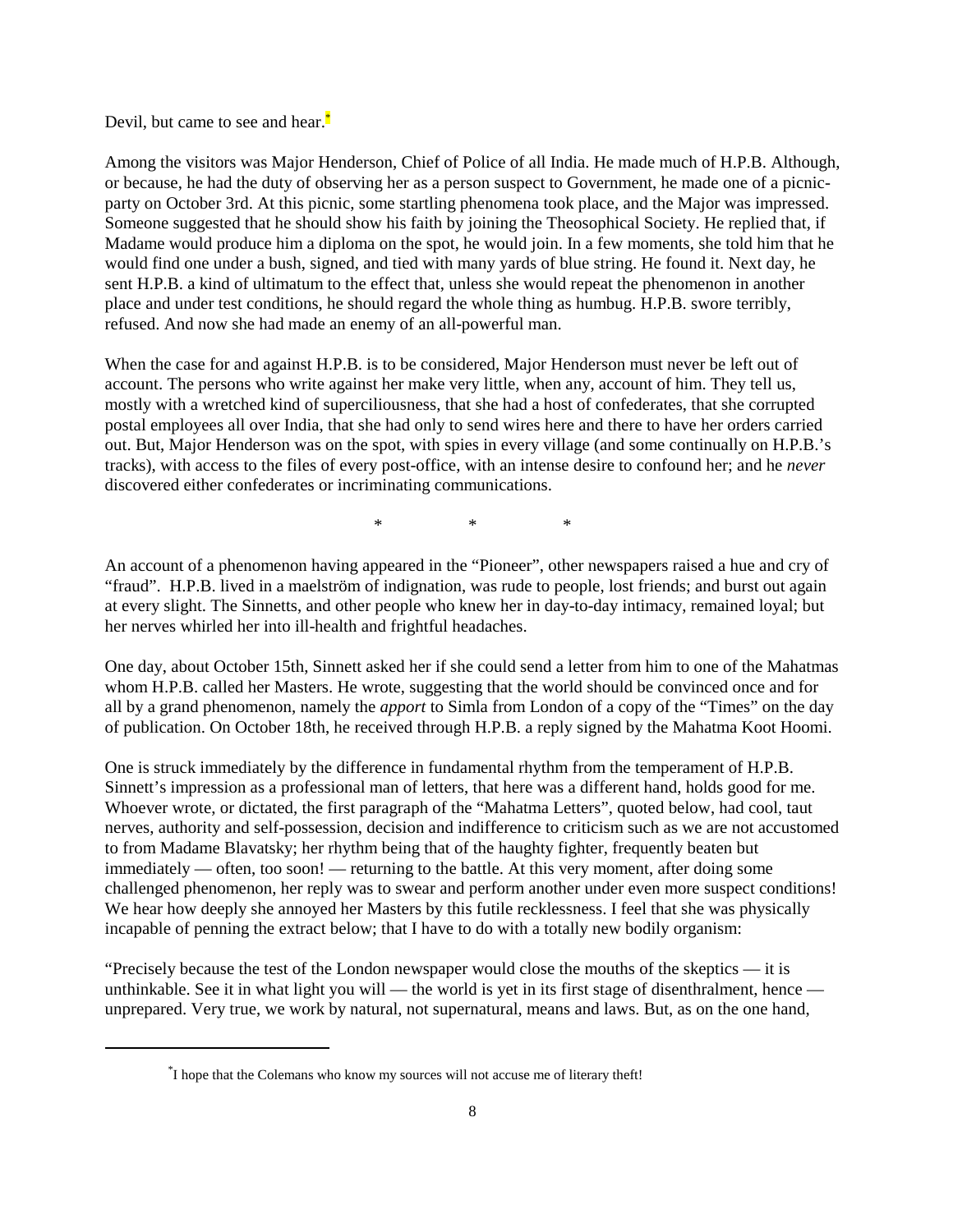Science would find itself unable (in its present *state*) to account for the wonders given in its name, and on the other the ignorant masses would still be left to view the phenomenon in the light of a miracle; everyone who would thus be made a witness would be thrown off his balance and the results would be deplorable. Believe me, it would be so — especially for yourself, who originated the idea, and the devoted woman who so foolishly rushes into the wide open door leading to notoriety. This door, though opened by so friendly a hand as yours, would prove very soon a trap, and a fatal one indeed for her. And such is surely not your object."

\* \* \*

What can we think of the adversaries of H.P.B. who quote the above and omit the last three sentences? And I have yet to read *one* who does not omit them. There is an excellent reason, an excellently bad reason: they make too big a hole in the charge of forgery.

The prophecy contained in these sentences came true enough! Two years later, Sinnett was dismissed from the "Pioneer", and four years later, H.P.B., whose life had long been made almost unbearable by constant accusations of fraud, barely escaped the "trap" laid to arrest her. Immediately arises the question as to why the Mahatmas allowed the phenomena to be made public at all. *I* do not know! But, we can gather that the Chiefs, the Masters of H.P.B.'s Masters, soon considered that the publicity had gone far beyond what they had sanctioned and, further — that H.P.B. was no *marionette* worked by a wire, but had reached a degree of pupilship where she might do a good deal as she pleased providing she was prepared to take the consequences.

\* \* \*

The newspapers grew ever louder and ever more virulent in attack. H.P.B. left Simla in a state of nerves and heartbreak, running for a break-down.

We hear from the Mahatma K.H. that the Chiefs were "deeply incensed at the wild indiscretions at Simla"; but he did not abandon her in the dangerous path she had chosen. He gave Sinnett a proof of her genuineness. On October 27th, H.P.B. being then at Amritsar and daily surrounded by new crowds, received from Sinnett a letter to be sent on to K.H. The letter arrived, according to the post-mark, at 2 p.m. Sinnett, at Allahabad, received a wired reply from Jhelum, timed at 4 p.m. Jhelum was then eight hours by train from Amritsar. K.H. told Sinnett to apply to see the original of the telegram. He found that it was in the handwriting of K.H.

No-one has ever been able to make anything of this. The S.P.R. was driven to suggest that the post-mark was *arranged* for H.P.B. by the postal officials, and then, that she must have wired the right reply to a confederate at Jhelum who re-wired to Sinnett. (S.P.R. Proceedings, December 1885. Hodgson's Report. P. 272). The story made a sensation at Allahabad and Simla . . . and, no doubt, Major Henderson had a glance at the post-office files.

Amazing H.P.B.! Nine days after forging the first long letter in a new style and handwriting, she can find a confederate at Jhelum to reproduce that writing. And there is more, much more. The Letters continue; these letters in the new solid rhythm, and that introduce us with careless familiarity to a world of which we know nothing, a world of men living apart and yet in touch with the life of India and the world in general.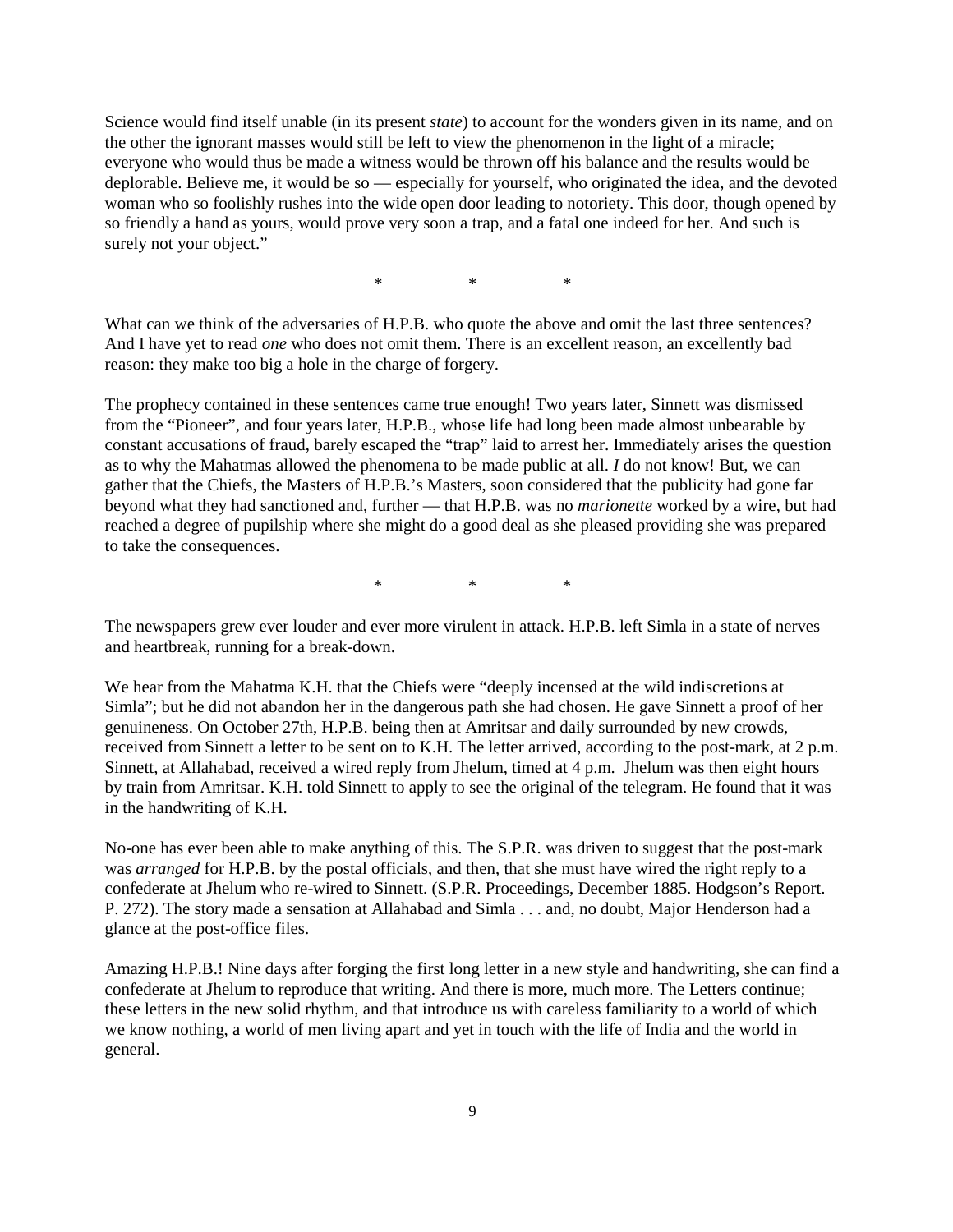If all this were a *theatre*, with actors, repertory and scenery invented by H. P. Blavatsky — what a consummate genius! Nothing comparable was ever known in literary history. The finest play ever written is but a play, with the climax foreseen and actors given their parts. H.P.B. would have had to make her play at every step, remembering every past letter, word, incident, reference, against a second set of actors over whose rôles she had no control and some of whom were desperately suspicious of her. There are nearly five hundred pages of published "Mahatma Letters". They continued over years and through an heterogyny of persons, place, time and incident such that merely to read of it all bewilders one for long months of study. And the slips of memory — I had nearly said that there are none; they are so few as to be almost negligible. And there is this significant fact : the letters are composed so that, without having the other side of the correspondence, (this seems, so far, unfindable), we can, ultimately, get a clear view of the whole!

\* \* \*

She is almost breaking down with illness and worry; but the style of the Letters never falters. The *play* goes on with never a hitch.

Colonel Olcott, whom the hounders of H.P.B. will need to bring in as a co-fraud — despairing, otherwise, of explaining certain phenomena — Olcott acts with singular independence. He has sent to Bombay, for circulation among members of the Theosophical Society there, a letter describing the incidents of the Simla picnic-party, mentioning all the names. A copy of this letter has been stolen and sold to a Bombay paper. In due course, the paper arrives in the north, and the party, with the Major, are furious. The affair reduces H.P.B., now down in the Plains, to a rag. Already suffering tortures from her body, hardly able to breathe in the appalling heat and dust, and now with angry and insulting letters arriving, she sits down calmly to carry on the *play* and pens the following epistle in the K.H. handwriting. Or, so her enemies wish us to believe. The letter is dated Oct. 29th, two days after the Jhelum telegram. ("M.L." P.11).

" . . . The affair has taken an impulse, which, if not well guided, might beget very evil issues. Recall to mind the avalanches of your admired Alps, that you have often thought about, and remember that, at first, their mass is small and their momentum little. A trite comparison you may say, but I cannot think of a better illustration when viewing the gradual aggregation of trifling events growing into a menacing destiny for the Theos. Soc. It came upon me forcibly the other day as I was coming down the defiles of Kouenlun — Karakorum you call them — and saw an avalanche tumble. I had gone personally to submit to our Chief Mr. Hume's important offer [to start an Anglo-Indian Branch], and was crossing over to Ladak on my way home. What other speculations might have followed, I cannot say. But just as I was taking advantage of the awful stillness which usually follows such a cataclysm, to get a clearer view of the present situation and the disposition of the 'mystics' at Simla, I was rudely recalled to my senses. A familiar voice, as shrill as the one attributed to Saraswati's peacocks, which, if we may credit tradition, frightened off the King of the Nagas — shouted along the currents, "Olcott has raised the very devil again! . . . the Englishmen are going crazy. Koot Hoomi, *come quicker* and help me!" — and in her excitement forgot she was speaking English. I must say, that the 'old lady's' telegrams do strike one like stones from a catapult.

"What could I do but come? Argument through space with one who was in cold despair and in a state of moral chaos was useless. So I determined to emerge from the seclusion of many years and spend some time with her to comfort her as well as I could. But our friend is not one to cause her mind to reflect the philosophical resignation of Marcus Aurelius. The fates never wrote that she could say: 'It is a royal thing, when one is doing good, to hear evil spoken of himself".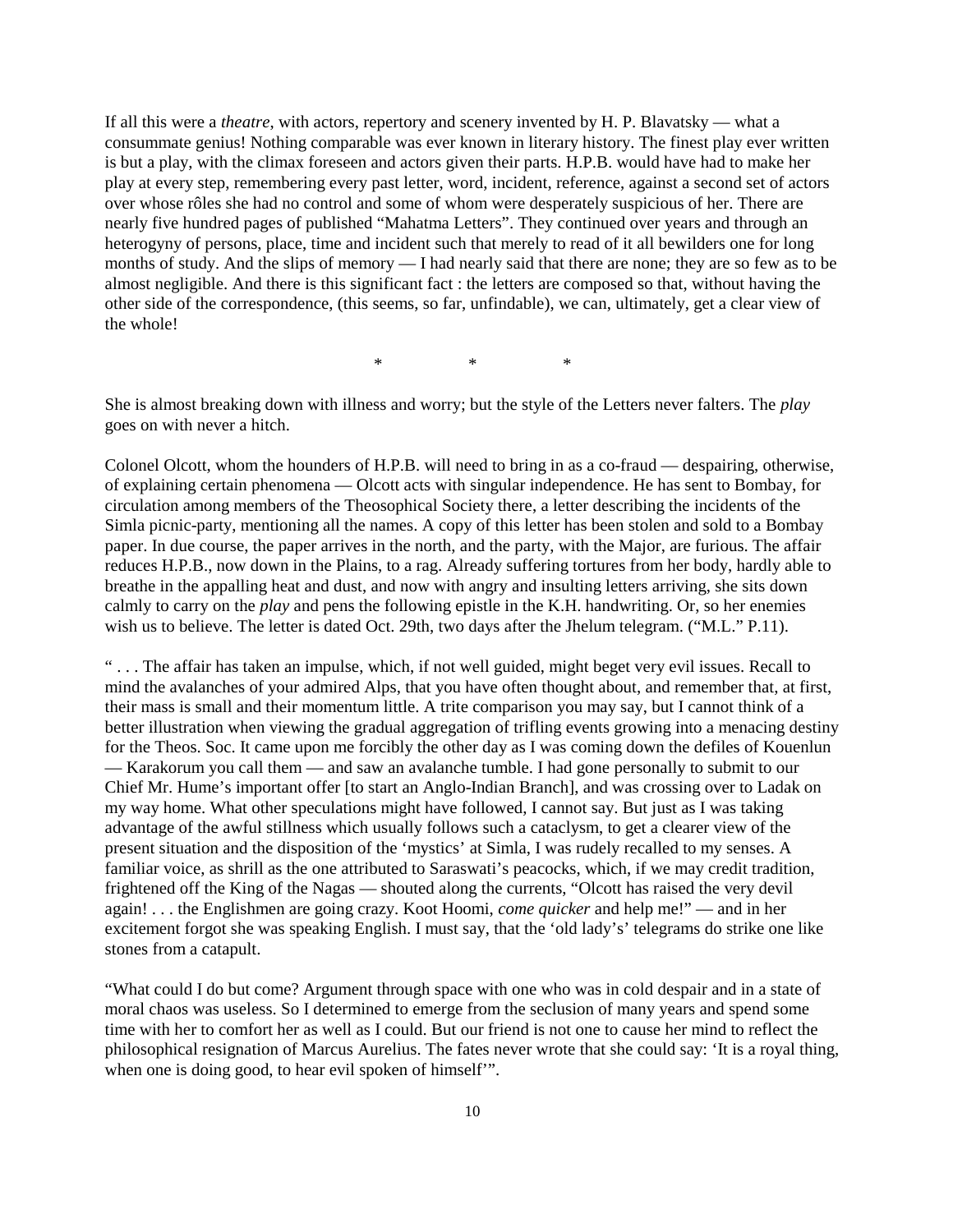\* \* \*

Olcott's diary records that, a few days before, on the 26th, he and H.P.B. saw the Mahatma in the Golden Temple and that he gave them each a rose. (This is all important in considering the Rattan Chand Bary incident.)

*Someone* sent the Jhelum telegram. *Someone* gave the rose. Why a confederate? Why not one of the Mahatmic Fraternity? Mahatmas exist, or, India has bamboozled, not English sahibs, but itself, for untold generations. True, no-one seems able to produce a Mahatma, or even a Chela, a disciple, for examination on demand. They will not come!

It is, also, alas! certain that the Mahatmas of the Letters will obey an order from the Chiefs and "set to work to sweep away all vestiges" of their existence; this, when their failure becomes evident to bring about an Anglo-Indian understanding as a prelude to a world-movement towards Universal Brotherhood. (Some may think that they did not entirely fail; at any rate, this ideal, feebly realised by the League of Nations, came into popular circulation through the Theosophical Society.)

Let Sinnett prize these first Letters! Soon, very soon, we shall find him timidly neglecting the practical object and asking ever more anxiously for Information, information that he can publish to the intellectual world, asking for details of the Cosmic Scheme, asking for the moon. K.H. will be willing for almost any sacrifice, sacrifice beyond what is allowed by this far-sighted, unsentimental Lodge; will become the wonder of others of the Fraternity who hear of the antics of the English aspirants, Sinnett and Hume (son of Joseph Hume and, himself, later, "Father of the Indian National Congress.") Both Sinnett and Hume were in a hurry for adeptship and eager to show the adepts how all could be done more easily. K.H. will hear himself dubbed a "dzing-dzing visionary", but he will persist even with the more obstreperous of the two pupils until the Chief, seeing him ready to lay aside his own advancement, will step in and he will be "sent to bed" for one of the periods of physical oblivion that even an adept must observe if he is not to lose his powers.

We may, thereafter, be reasonably certain when the Mahatma is personally dictating, but we shall be sure frequently that he is not. That masterly rhythm will become rarer. Never to the end will it disappear altogether; indeed some of the finest passages will come late. H.P.B. or another *chela* may write, as she tells us from a few notes, a few suggestions given for elaboration; but, however deliberately doubtful the hand from Tibet may be allowed to become for the superficial reader, its shadow will remain plain enough for the student.

\* \* \*

One would almost break under the task of all the volumes that would need to be written to present the full story of the Theosophical Society from 1875 to 1891, when H.P.B. died; and, of course, I mean only the exoteric story. Such a multitude of personalities, such a tangle of impinging psychologies, each needing to be known and understood before we can begin even dimly to discern why the Mahatmas permitted or hindered this or that development. The wild indiscretions that so deeply incensed the Hobilghan in the early days at Simla seem harmless compared with the tragic follies of later times. And we wonder why the Masters do nothing to check them. We see H.P.B. apparently abandoned to her own devices, heading for precipice after precipice; and then, when all seems lost, we see her snatched away, as she was snatched from the grip closing around her at Adyar in that dreadful spring of 1885, when the gates of the prison were gaping for her. She is not abandoned. She sails away safely, finds new friends, makes more blunders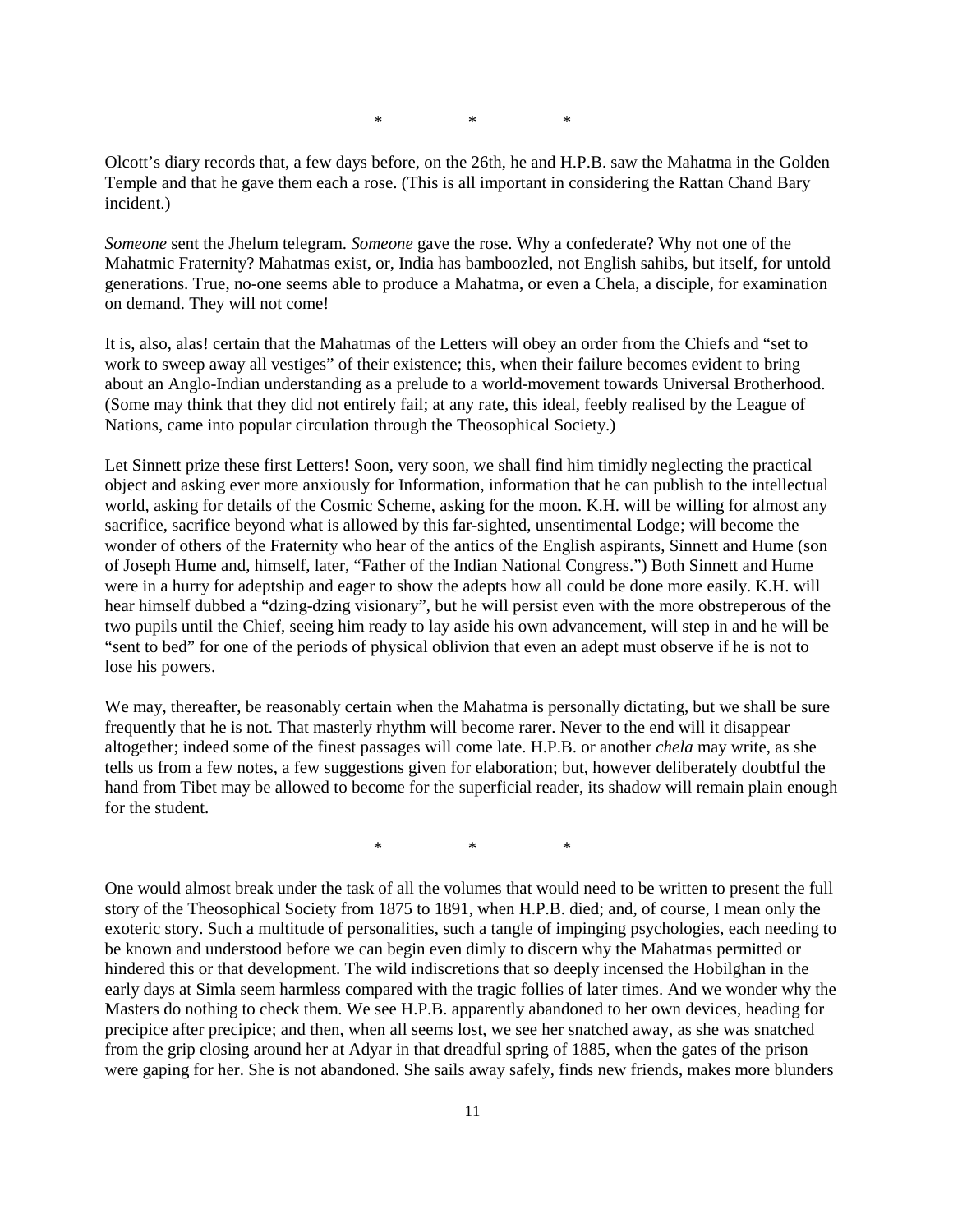— blunders that convince the Western world finally that Mahatmas are all moonshine — makes new and appalling enemies, escapes them all and lives to write a colossal work of extraordinary merit, among a host of persons of impeccable reputation, and some of great learning, who vie with each other to honour her, and to testify for her after her death.

The coming of the Countess Wachtmeister to the "lonely exile of Würzburg", in Dec. 1885, is, to my mind, one of the most thrilling episodes in literary story. But for this angel, it may be doubted whether the "Secret Doctrine" could ever have seen the light. A few weeks after she shone in, the cruel Report of the Society for Psychical Research fell on H.P.B. One shrinks from imagining the agony of H.P.B. had she been alone. Why is the book written by the Countess, "Reminiscences of H. P. Blavatsky", not in the hands of every Theosophist?

\* \* \*

Meanwhile, we return to Lahore, in November, 1880.

The fury of public attack grew ever more intense and, suddenly, H.P.B. broke physically under it and lay with a raging fever. The Colonel had left on a lecturing tour in the Plains, and she was alone with her servant, the devoted Bahula, for a nurse! A typhoidic symptom aggravated the nervous state.

And, all the while, she never forgot the *play*! Olcott, who had been summoned, departed to fill his engagements while she was still forbidden by the doctor to travel. In this state, she received a copy of the "Bombay Gazette", quoting a correspondent of the Calcutta "Englishman" — they were all after her who tried to excite the public by hinting that she had published a series of letters, "From the Caves and Jungles of Hindostan", in the *Anti-English* newspaper, the "Moscow Gazette". She wrote to Sinnett about this and concluded with some querulous and hardly coherent complaints against the Mahatma K.H. Then, bracing up, this wonderful woman "*forged*" the following post-script (Letters from H. P. Blavatsky to A. P. Sinnett". P.7.):

"Spirit is strong, but flesh is weak; so weak sometimes that it even overpowers the strong spirit 'which knows all truth'. And now, having almost shaken off its control, this poor body raves. Since even I am not above suspicion in her sight, you can hardly be too indulgent with her or use too many precautions until this dangerous nervous crisis is passed. It was brought on by a series of unmerited insults (which, of course, such men as you and Colonel Olcott would not even have noticed, but which none the less put her to the torture) and can only be cured by rest and peace of mind. If you are ever to learn any lesson about man's duality and the possibility through occult science, of awakening from its dormant state to an independent existence the invisible but real *I am*, seize this chance. Observe and learn. It is cases like this which puzzle the biologist and physiologist. But, as soon as one learns the duality, all becomes clear. I am sorry to say that I can now only act through her on very rare occasions and under the greatest precautions. Mr. Hume's letter to her, a letter full of suspicion and benevolent insult — proved the 'one drop too much'. Her Punjaub fever — once the typhoid symptom removed — is no worse in itself than many a European has passed through; while I may tell you, now that the crisis is over, her reason as well as her life were in peril on Saturday night."

And she signed "Koot Hoomi". And the caligraphy is that of "K.H." Aching from head to foot, with cold and hot nervous streams pouring over her, her hand does not tremble. She reproduces the famous script to the last pothook counted by the experts of the S.P.R. So they wish us to believe!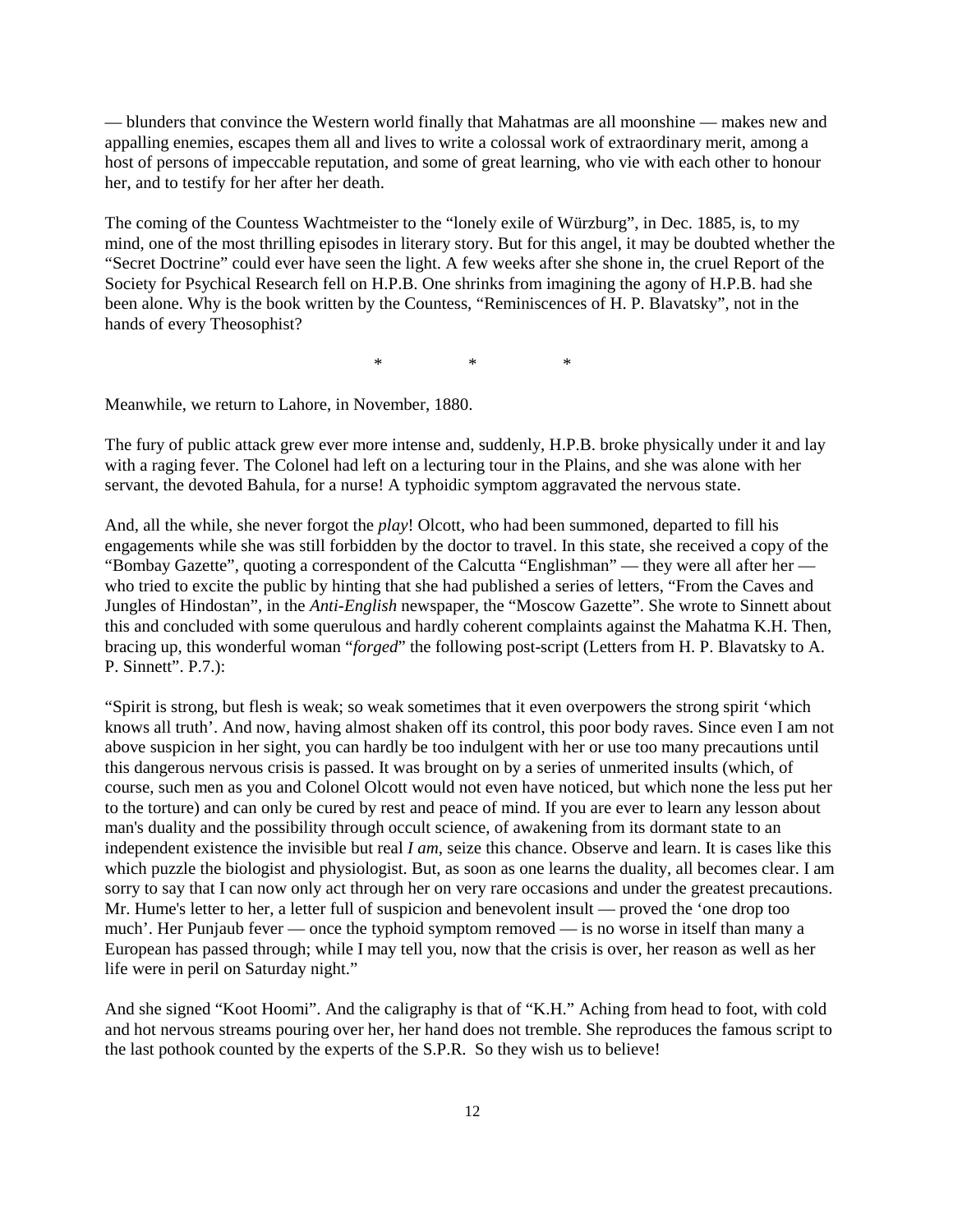However, the date of the above post-script places it in the period of the "precipitation" of writing direct on to a blank sheet. If, as is likely, the Mahatma used this method, it does away with the *phenomenon* of the handwriting in this case, although, later on, we shall find H.P.B., when again driven half mad with slander and infected blood, a mass of boils and ulcers, "forging" letters of ten to forty pages, in quite another script and in a quite different literary style. And what a style! There are several gems in Letter XXIX. One scarcely knows which to choose as the more surprising, the script or the style! I do not know whether the S.P.R. has grown up to the point of accepting the fact of Precipitation; in 1884, it had only one explanation for the phenomenon, forgery. It is of no use to argue about such things with people still in the backwoods of this fast-advancing Psycho-morphic Age; if such people will not take the statements of those who have seen, done and know, they must leave them and die in their ignorance.

\* \* \*

Neither the "Mahatma Letters" nor those of H.P.B. to Sinnett are published in correct chronological order (to the confusion of such detractors in a hurry as Messrs. Hare, whose recent book, that I shall notice later, makes them the laughing-stock of every student). In addition, both she and Sinnett are utterly careless about dates. Her first letter to Sinnett is on P.6 (except for a note in French on P.4). She dates it Nov. 2, 1880; the right date is the 22nd. She was recovering from the fever. (This is the letter to which K.H. added the above post-script):

"Dear Boss, I am afraid I begin a task above my strength. But if I do not peg out, I am determined to fight my way through and never leave one chance to my enemies to bother me. This is why I begged you to publish a few words in reply to a stupid and vile insinuation [that she was spying for Russia]."

On Dec. 1st, she and Olcott went on a ten days' visit to the Sinnetts at Allahabad. On the 10th, the famous plagiarised "Kiddle Letter" was produced; after which, *Precipitation* was stopped by orders from the Chief. This letter is always seized on by the adversary as a capital proof of humbug and impudence. Perhaps it may afford proof of another sort. It shall have a short section to itself.

\* \* \*

It must not be supposed that Madame Blavatsky, at this period, had nothing to do but invent the style and forge the script of the "Mahatma Letters"; be the lioness of all the social gatherings, attend lectures, talk to all and everyone about Theosophy and the Society; sleep, bath, dress and eat; correspond with a hundred people all over India, write for the "Theosophist", read, and frequently comment on, articles sent in; keep in touch with her Russian editors and run an eye over the world's news and reviews; be ill; organise fraudulent phenomena, such as having diplomas buried under bushes miles outside Simla; hypnotise everybody everywhere to think, say and do just what she needed for the perpetration of her frauds; handle the network of confederates she had, the person who wrote the Jhelum telegram and the Amritsar postal employees who must have tampered with the post-mark, the god-like Hindu who bamboozled the Colonel with a rose in the Golden Temple and the "man in white" who must have stuck notes in trees; unpick a heavy old velvet and worsted cushion (and ensure that it should not be missed and asked for at any moment), unpick the inner lining, stick in a note and a brooch and sew the cushion up again, with new thread exactly the same as the old, without leaving a trace (velvet!); have endless discussions with Hume and other sceptics; travel, attend new Branch inaugurations, talk to new members; pass hours and whole days in despair and rage under a hurricane of slander, explain to friends and reply to enemies all around the country; fall desperately ill and, barely convalescent, gather up unerringly all the threads of her huge conspiracy . . .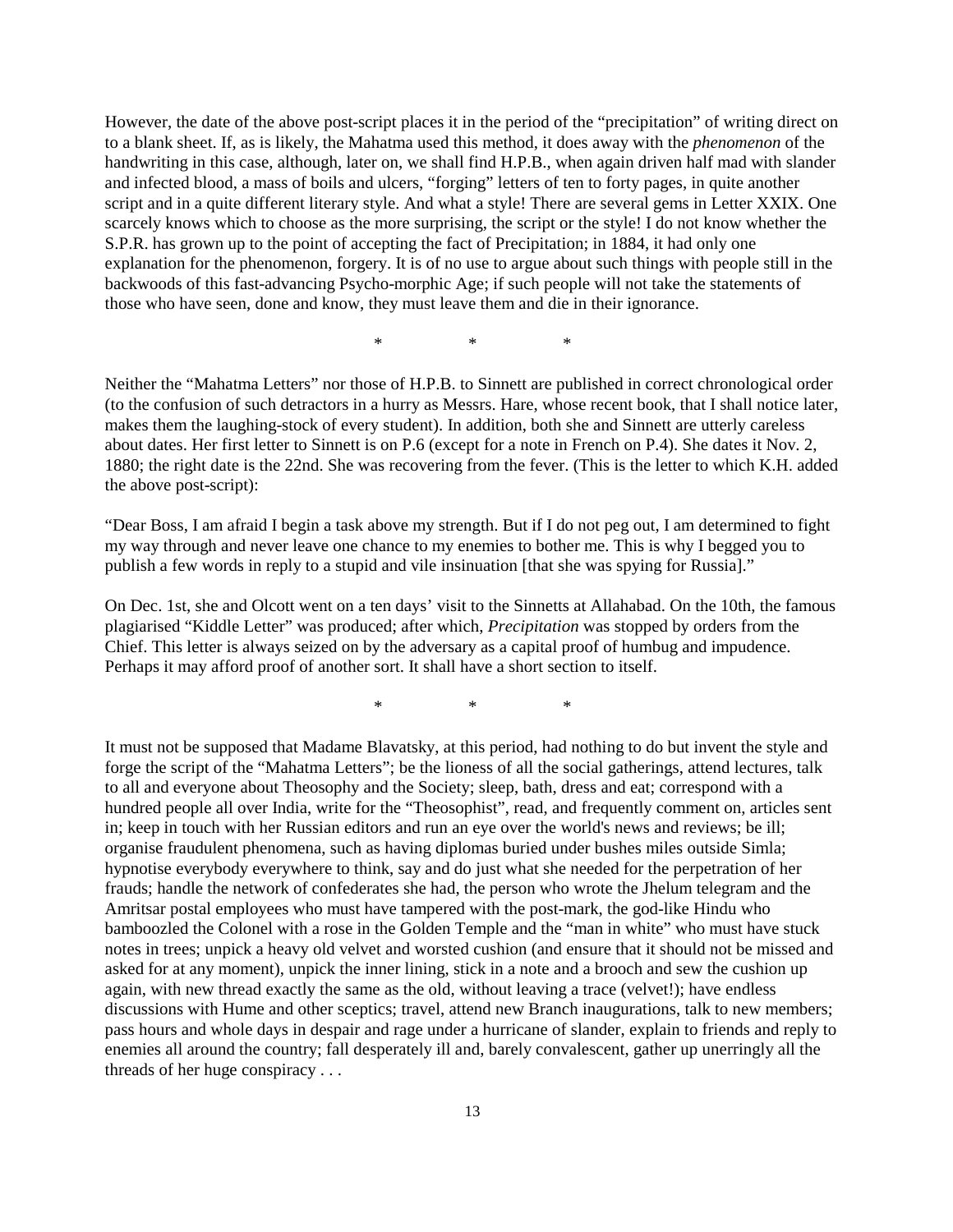She had, also, to send *telegrams* to Madame Coulomb, the petty tigress whose claws proved long enough, however, to tear her benefactress sufficiently after a Committee of the Society refused to be blackmailed, in April, 1884.

Madame Coulomb, housekeeper at Headquarters, had the duty, so she said, of placing halves of cigarettes in spots in Bombay, according to instructions sent by H.P.B. *in telegrams in code*. And H.P.B. had to keep all this in mind and send the wires, infallibly timed. The Coulombs sold to the editor of the "Christian College Magazine" a letter allegedly from H.P.B. that proved to his satisfaction and that of the S.P.R. that she had been sending telegrams from Simla:

"Programme *entirely changed*. We go to Amritsar and Lahore on the 21st, and I can *send you no more telegrams.*"

Italics, too, as though she guessed that, one day, Madame Coulomb and compeers would need some particular emphasis on these words!

But the Coulombs could produce no telegrams, in code or not. Madame Coulomb laid up in secret every scrap of a letter from H.P.B., but seems to have destroyed the telegrams that would have clinched her case!

*There were no telegrams*! The woman might safely forge letters in H.P.B.'s writing, or near enough to suit the Missionaries and the S.P.R. — but she could not forge telegrams from Simla. In Sinnett's brilliantly written defence of H.P.B., "The *Occult World* Phenomena", published in 1886, and ignored by ninety-nine out of a hundred modern Theosophists, he says: "I have been told that the Committee desire to repudiate responsibility for the Report as to its details. If they began to edit it, they would very likely be puzzled to know where they should stop. They elected a course, therefore, which bade fair to get the Theosophical Society blackened as much as possible, while, by professing to shirk the responsibility it was their duty to bear, they have tried to prevent any of Mr. Hodgson's black coming off on their own fingers."

To me, fifty years afterwards, and with access to all the documents, the Report appears to belong to the reports of opéra-bouffe. No wonder that the S.P.R. has never attempted a revision!

\* \* \*

Pass to July, 1883. Sinnett had lost his post on the "Pioneer", gone to London and was revivifying the Theosophical Society there. H.P.B. was at Ootacamund, in the Nilgherri Hills, staying with General Morgan, and living once again much the kind of crowded life as during her first visit to Simla. The Society had won through all attacks and was at the apex of popularity in India and in Anglo-Indian society.

During the Ooty visit, the incident known as the "Adyar saucer" phenomenon took place. This phenomenon, with which I shall deal at length in a later section (in Vol. 2.) composed one of the most notorious charges of fraud. I refer to it here because the planning of this "fraud" was alleged to have drawn fatally compromising letters from H.P.B. to the Coulombs. According to the Coulombs, a saucer was to be made to fall and break from the Shrine (cupboard, where people put in communications for the Masters and from which they received replies) in the presence of someone, and a similar saucer was to be thrust through a hole at the back so as to give the impression that the first had been mended instantly by occult power.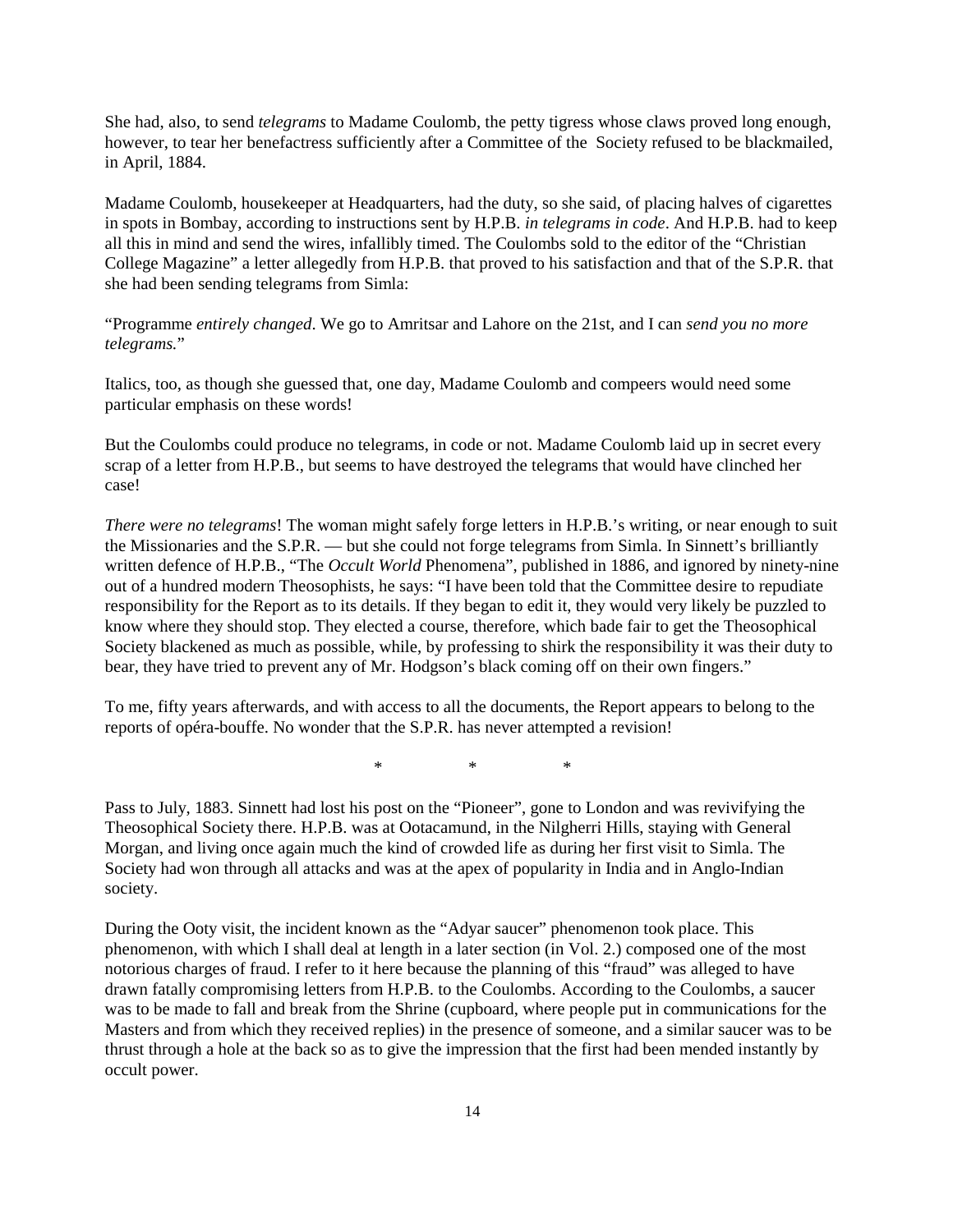" Provided the thing takes place in the presence of respectable persons *besides* our own familiar *muffs*, I beg you to do it at the first opportunity."

Another letter: "Try if you think it is going to be a success to have a larger audience than our *domestic imbeciles* only. It is well worth the trouble, for the Adyar saucer might become historical like the Simla cup [that was found embedded in the roots of a tree]."

Again: "Chers Marquis et Marquise . . . beg K.H., whom you see every day . . . to keep up the honour of the family." (Coulomb was French and was nicknamed the Marquis by H.P.B. "K.H." was supposed to mean Coulomb himself!)

Now, I quote a passage from a Letter signed "K.H." that was sent to Sinnett at this time, summer 1883, a few weeks before : ("M.L." P. 343.). Imagine, if you can, this exposition of transcendental metaphysics coming through the agency of a vulgar cheat, let alone through her own brain!

"Avalokitesvara implies the seventh Universal Principle, as the object perceived by the Universal Buddhi, 'mind' or Intelligence, which is the synthetic aggregation of all the Dhyan Chohans, as of all other intelligences whether great or small, that ever were, are, or will be. Nor is it the 'Spirit of Buddhas present in the Church' [Rhys Davids], but the Omnipresent Universal Spirit in the temple of Nature — in one case; and the seventh Principle — the Atman in the temple, man — in the other. Mr. Rhys Davids might have remembered the (to him) familiar simile made by the Christian adept; the Kabalistic Paul; 'Know ye not that ye are the temple of God, and that the Spirit of God dwelleth in you?' — and thus have avoided to have made a mess of the name. Though, as a grammarian he detected the use of the 'past particle passive', yet he shows himself far from an inspired Panini in overlooking the true cause and saving his grammar by raising the hue and cry against metaphysics. And yet, he quotes Beal's *Catena* as his authority for the invention when, in truth, this work is perhaps the only one in English that gives an approximately correct explanation of the word . . . '*Self*-manifested' — How? it is asked. 'Speech, or *Vâch*, was regarded as the Son or the manifestation of the Eternal Self, and was adored under the name of Avalokitesvara, the manifested God'. [Beal.]. This shows as clearly as can be — that Avalokitesvara is both the unmanifested Father and the manifested Son, the latter proceeding from, and identical with, the other; namely, the Parabraham and Jivatman, the Universal and the individualised seventh Principle — the Passive and the Active, the latter, the Word, Logos, the Verb. Call it by whatever name, only let these unfortunate, deluded Christians [Kingsford group] know that the real *Christ* of every Christian is the Vâch, the 'mystical Voice', while the man Jeshu was but a mortal like any of us, an adept more by his inherent purity and ignorance of real Evil than by what he had learned with his initiated Rabbis and the already fast degenerating Egyptian hierophants and priests. A great mistake is also made by Beal, who says: 'This name, Avalokitesvara, in Chinese took the form of Kwan-Shai Yin, and the divinity worshipped under that name was generally regarded as a female.' Kwan-Shai-Yin — or the 'universally manifested Voice' is active — male; and must not he confounded with Kwan-Yin, or Buddhi, the Spiritual Soul and the vehicle of its 'Lord'. It is Kwan-Yin that is the female Principle or the manifested Passive, manifesting itself 'to every creature in the Universe, in order to deliver all men from the consequences of sin' — as rendered by Beal, this once quite correctly, while Kwan-Shai-Yin, 'the Son identical with his Father', is the *absolutely activity* hence — having no direct relations with objects of sense *is* — *Passivity*.

'What a common ruse it is of your Aristoteleans! with the sleuth-hound's persistence they track an idea to the very verge of the impassable chasm; and then, brought to bay, leave the metaphysicians to take up the trail if they can, or let it be lost. It is but natural that a Christian theologian, a missionary, should act upon this line, since — as easily perceived in the little I gave out just now — a too correct rendering of our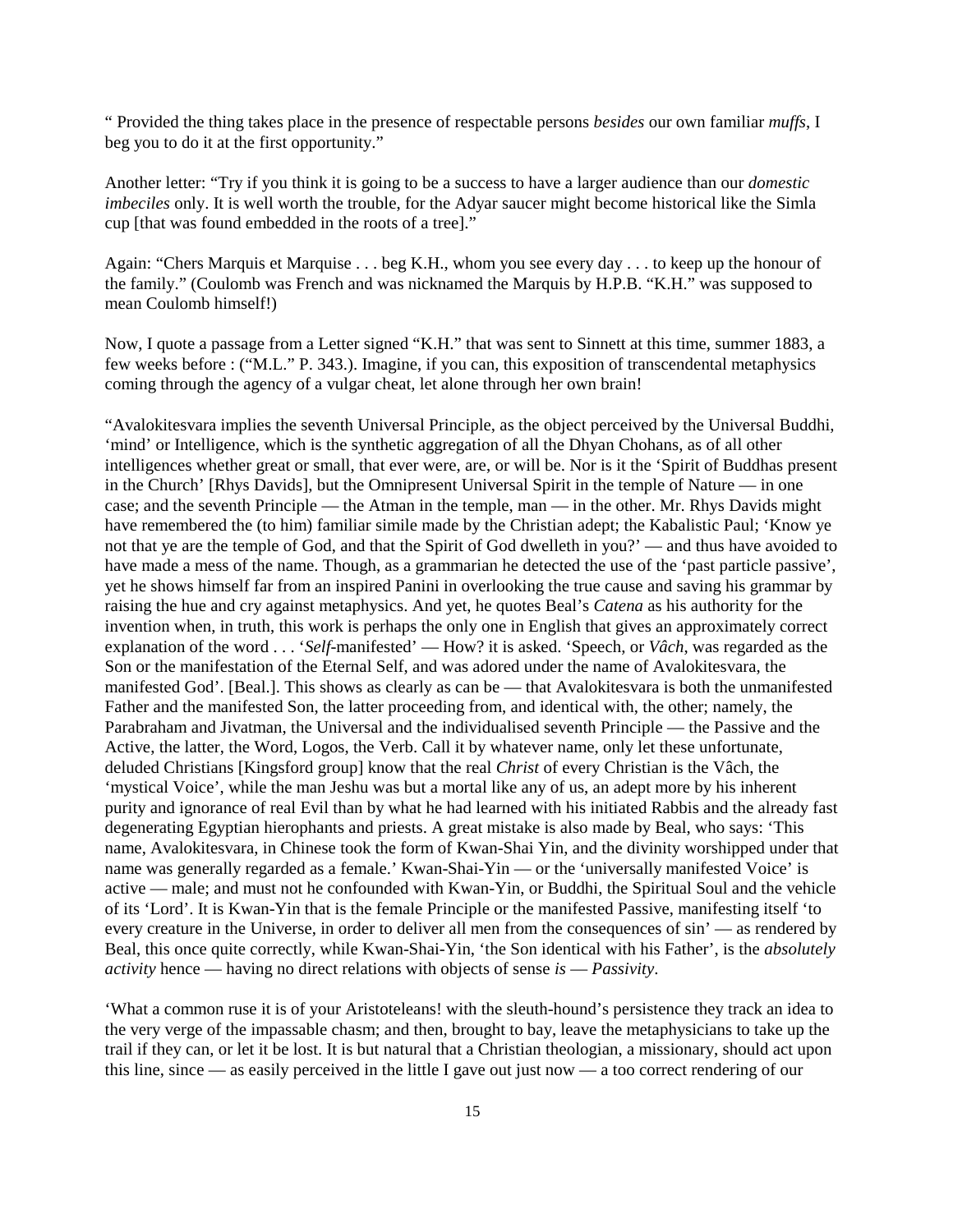*Avalokitesvara* and Kwan-Shai-Yin might have very disastrous effects. It would simply amount to showing Christendom the true and undeniable origin of the 'awful and incomprehensible' mysteries of its Trinity, Transubstantiation, Immaculate Conception, as also, *whence* their ideas of the Father, Son, Spiritus and Mother . . . But why should an atheist and materialist like Mr. Rhys Davids so avoid the correct rendering of our dogmas — even when he happens to understand them, which does not *happen* every day — is something surpassingly curious."

\* \* \*

Mahatma K.H. once remarked to Hume that human nature is unfathomable. It is possible, therefore, that H.P.B. gave Madame Coulomb the conspiratorial letters to put in her pocket. It is possible that H.P.B. wrote the passage above signed "K.H." But, to admit, as some people would have us, *both*, is to admit that we have reached the very bottom of all the fathoms ever heard of and need a few more. (I consider that the Master Hilarion wrote the whole of this letter, as, also, other passages in "M.L.")

After over seven years study of the *Mahatma Letters*, I have concluded that H.P.B. did not, and could not, produce the style of the Mahatmas.

On the authority of the late Lama Kazi-Dawa Sam Dup, Lecturer on Tibetan at Calcutta and, as Dr. Evans Wentz tells us, Initiate of the learned Kargyutpa Order, we learn that the writings of H.P.B. prove knowledge of the higher Lamaistic teachings. As none but an Initiate in these teachings could say — and he would not — which passages were meant by Sam Dup, there is no room for speculation as to whether such passages were undoubtedly written by H.P.B. herself. For anyone not initiated to pry on this ground would be to risk taking some "blind" — sparkling, or solemn verbiage — for a "teaching". We need only reflect that no high Initiate would co-operate with and use as agent — a woman engaged in fraud. Thus, Sam Dup's testimony clears H.P.B.

If we suppose that she herself was capable of writing on the higher Lamaistic teachings, the case is equally favourable to her. Think what is implied!

These teachings are only given after the chela, or disciple, has passed through tremendous tests of morality; not only copy-book-maxim morality, but one for giants. The intuition, active faculty, and not the conscience, passive, and purely mechanical in most people, is examined in the candidate. Until he can depend on himself, he can depend on no-one around him; gins and snares, illusions and temptations and betrayals are his lot. We see, in one of the most bewildering of the "Mahatma Letters" (P.296) that Mahatma K.H. (or a chela proxy) infringed the rules by inviting Mahatma Morya (or his proxy) to behave as if M. were incapable of disloyalty, and that M. promptly "let him down" and betrayed him into a dreadful mess. In Nature, there are two kinds of Adepts, one kind engaged in liberating, and the other in enslaving, mankind. And neither is to be known by his face! Wherefore, the chela is put through a terrible mill. That H.P.B. had been through this mill, or as far as a woman can go through, is clear in a hundred places. When? I judge one period to have been from 1851 to 1854. I hope one day to develop this theory. Her emotionalism unfitted her to become "a true adept", as K.H. remarks (P.314), and when she was sent out into the world alone, she made many a mistake and suffered more than one lapse and subsequent transitional period.

The higher Lamaistic teachings, however, would not endow H.P.B. with a style outside the scope of her organism. There is haste and impatience in her expository work; something disorderly; and when she writes to Sinnett, she can rarely control the testy humour of the advanced student who realises that the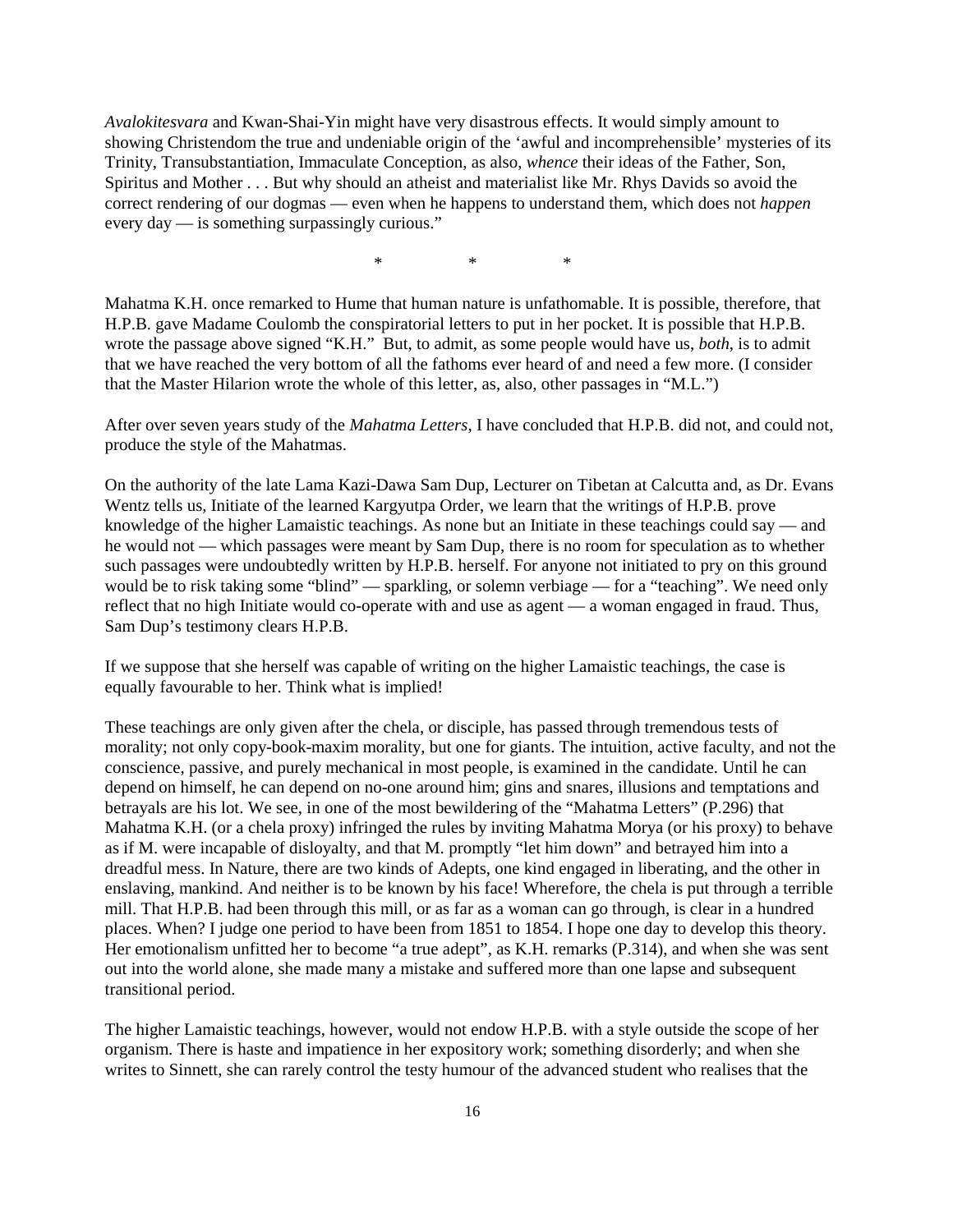plodding junior will never have enough of the proper special wits to jump with. In her most complimentary mood, she cannot *teach* without the relief of humour.

From Würzburg, Oct. 1885 ("Letters from H.P.B. to A.P.S." P. 248.), she wrote to Sinnett:

"Honoured Sir and Confederate,

Yesterday, Franz Gebhard delighted me with his arrival and rejoiced my ears with the following quotation from a letter, that you may have heard already.

'Besides the block of Humanity to which we belong passing around the chain of planets — as correctly described in E.B. ["Esoteric Buddhism" by Sinnett] — there are *six other* similar blocks simultaneously evolving on other parts of the chain.'

"To this I listened in silent dismay, and would have remained dumb on the subject for ever, had not Master's faraway tones struck me like a box on the ear . . . and saying 'Now don't you let Sinnett go off again on the wrong track. Explain.' Just as though *I* had led you deliberately on to wrong tracks and not your own Madame Barbe Bleue's vile curiosity! Easy to say 'explain'. I wish *He* would Himself; for if I do, and you do not understand me or — which is as likely — I shall not be able to 'explain' so that you should understand, I shall be responsible for it and the only one blamed as usual. However listen, and you may perhaps realise also what led even Mohini *off* the right mechanical track — and made him write the unutterable flapdoodle he has in *Man —* from the simply mechanical-cosmos-arrangement standpoint and tolerably correct one, if understood as applying to the 'simultaneous evolution' of the *six* races you are talking about in a Socrates-like way, with your DAIMON whispering it in your ear. For I don't see *how* you could have got the idea in any other way."

We are very far here from the strong, serene hand of the passage signed "K. H.", and scores of similar passages throughout the Letters.

\* \* \*

It is not at all easy to find in the undoubted writings of H.P.B. any expositional matter that will really compare for fine style with the passages I have quoted. She always *argues*, asserts, and gives a bang. The best specimens would be such as deal with extremely intricate subjects, symbolistic and kabbalistic questions, and these are not suitable for reproduction here. I select an extract from a letter she wrote to the London "Spiritualist", August, 1881, where she is certainly trying to be both clear and persuasive:

"The great science, called by the vulgar, "magic", and by its Eastern proficients, *Gupta-Vidya*, embracing as it does each and every science, since it is the acme of Knowledge, and constitutes the perfection of philosophy, is universal; hence, as very truly remarked, cannot be confined to one particular nation or geographical locality. But, as Truth is *one*, the method for the attainment of its highest proficiency must necessarily be also *one*. It cannot be subdivided, for, once reduced to parts, each of them left to itself, will like rays of light, diverge from, instead of converging to, its centre, the ultimate goal of knowledge; and these parts can re-become the *whole* only by collecting them together again, or each fraction will remain but a fraction. This truism, which may be termed elementary mathematics for little boys, has to be recalled in order to refresh the memory of such 'adepts' as are too apt to forget that 'Christian Kabbalism' is but a fraction of *Universal* occult science. And, if they believe that they have nothing more to learn, then the less they turn to 'Eastern adepts' for information, the better and less trouble for both. There is but one royal road to 'Divine Magic'; neglect and abandon it to devote yourself specially to one of the paths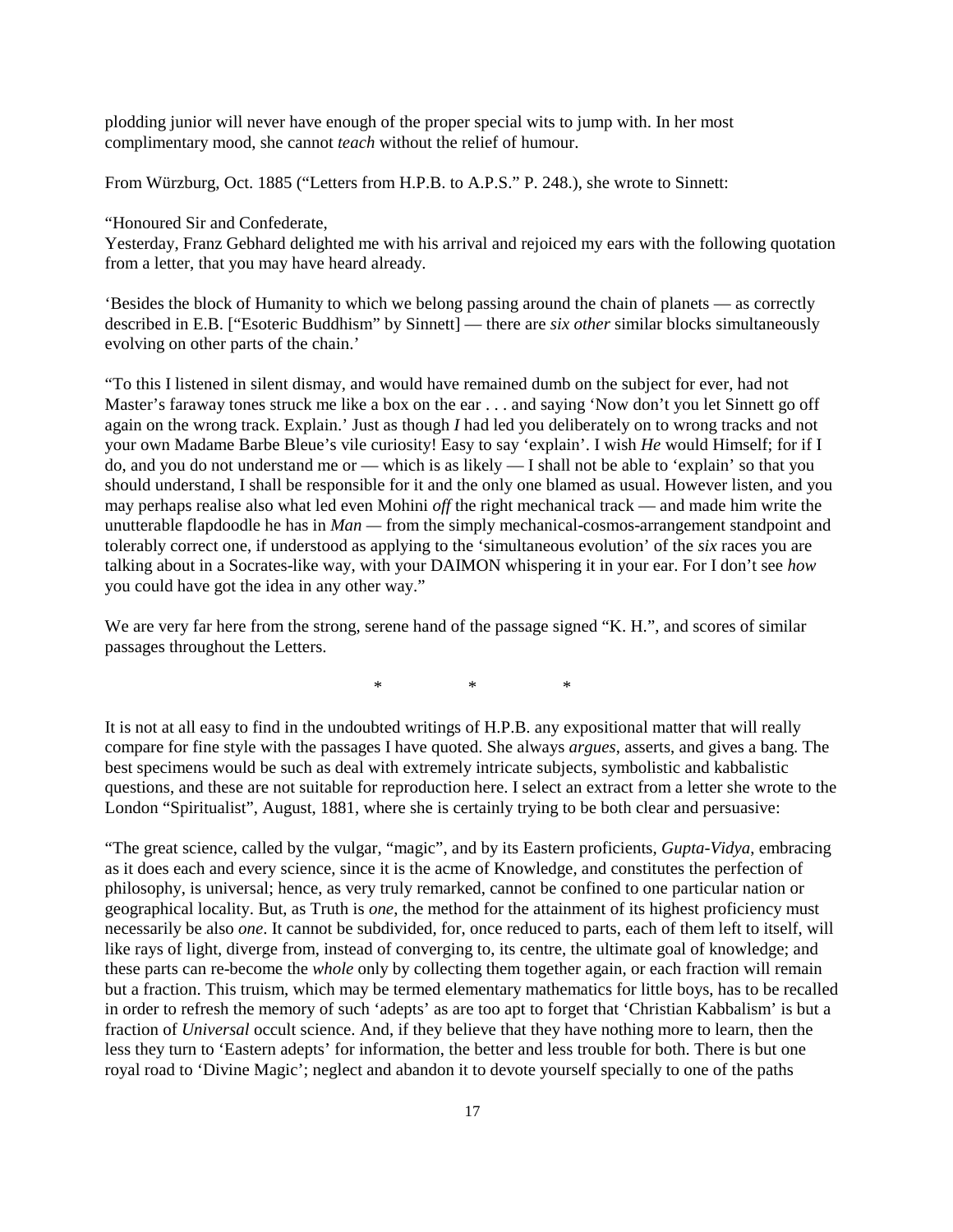diverging from it, and like a lonely wanderer, you find yourself lost in an inextricable labyrinth. Magic, I suppose, existed milleniums before the Christian era; and, if so, are we to think then, with our too learned friends, that it was all *Black Magic*, practised by 'the old firm of Devil and Co.'?"

\* \* \*

And here is a passage ("Theosophist", Dec. 1881) almost, if *not* quite, free from anything like a "bang", although the context arouses a doubt whether the matter were not suggested to her: The subject is "Is creation possible for Man?"

"But we must have a clear understanding as to what is meant by creation. Probably the common idea on the subject is that when the world was 'created', the creator accorded himself or was somehow accorded a dispensation from the rule *ex nihilo nihil fit* and actually made the world out of nothing — if that is the idea of creation to be dealt with now, the reply of the philosophers would be not merely that such creation is impossible to man but that it is impossible to gods or God; in short absolutely impossible. But a step in the direction of a philosophical conception is accomplished when people say the world was 'created' (we say fashioned) out of Chaos. Perhaps they have no very clear idea of what they mean by Chaos, but it is a better word to use in this case than 'nothing'. For suppose we endeavour to conceive chaos as the matter of the universe in an unmanifested state, it will be seen at once that, although such matter is perfectly inappreciable to ordinary human senses, and to that extent equivalent to 'nothing', creation from such materials is not the production of something which did not exist before, but a change of state imposed upon a portion of universal matter which, in its previous state, was invisible, intangible and imponderable, but not on that account non-existent. Theosophist-Occultists do not, however, use the word 'creation' at all, but replace it by that of Evolution."

\* \* \*

I think that that is the best H.P.B. can do with an expositional pen; and — there is no *style* in it; there is nothing to compare with the masterly ease of that *other* pen that can guide a subject through a paragraph of forty lines, with many branchings, and never the slightest loss of clarity or any deviation of rhythm. She had her own magnificent and enthralling genius for narrative and description, her own astonishing genius for wit and the broadest humour — but *this* genius she had not.

\* \* \*

Incidentally, I am always at a loss to know exactly what may be meant by the word 'divine' in a philosophy where "there is no room for God or gods". It is not quite a case of "What's in a name?", as may he the case for the use of the word "theosophy", a chance suggestion by Mr. Charles Sotheran at the foundation of the Society, a title that perhaps fitted it better then than later, in India, when the Masters definitely stated the main object to be Universal Brotherhood. Certainly, we are short of metaphysical words in English, but surely a better translation of *Gupta-Vidya* can be found than "Divine Magic"!

\* \* \*

I close this section with a quotation from a letter signed by the Master M. ("M.L." P.252.) It is full of the images in the Homeric "style simple" that distinguish the pen of this Master, and that I shall gather in a later volume.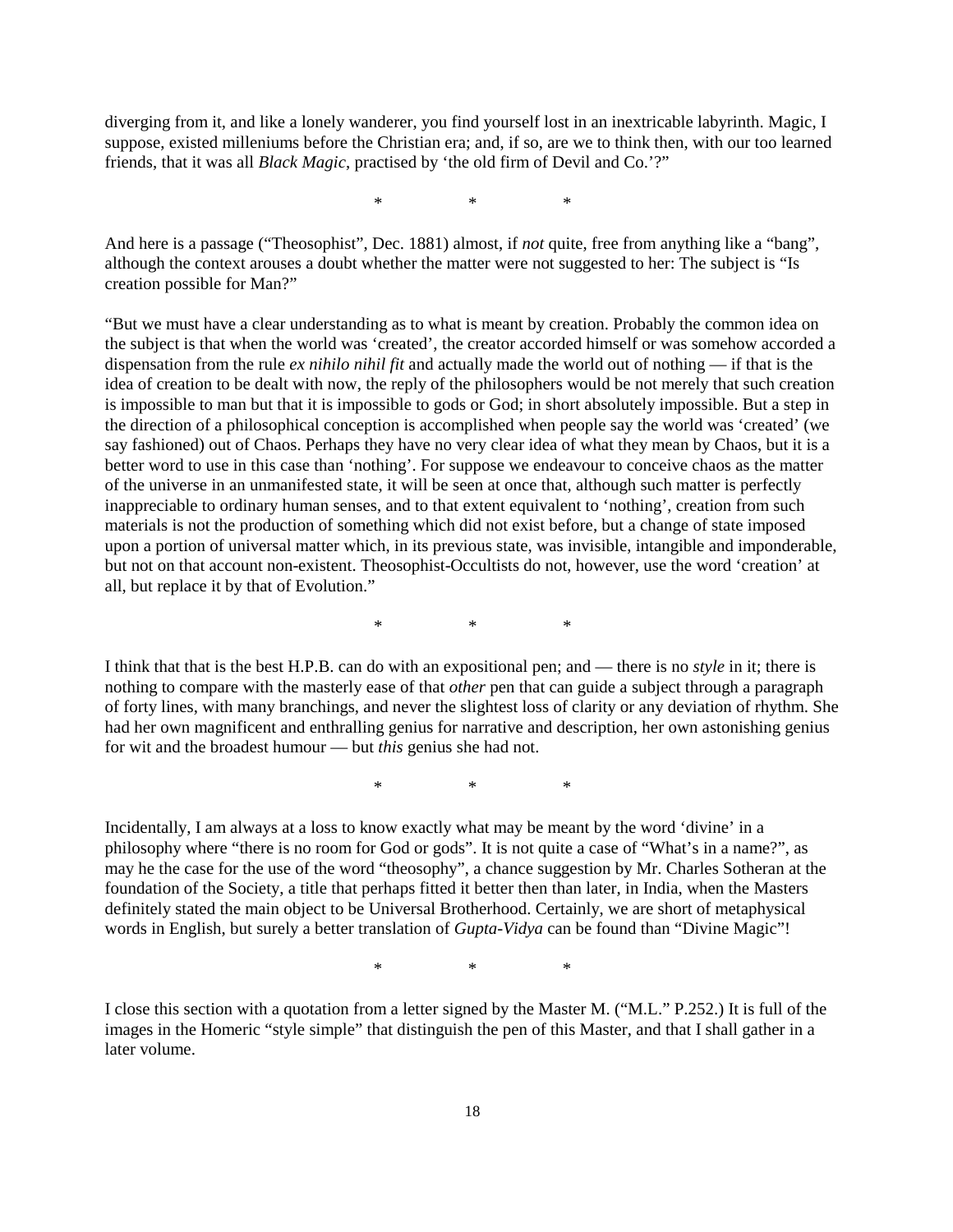"There was a time when, from sea to sea, from the mountains and deserts of the north to the grand woods and downs of Ceylon, there was but one faith, one rallying-cry — to save humanity from the miseries of ignorance in the name of Him who first taught the solidarity of all men. How is it now? Where is the grandeur of our people and of the one Truth? These, you may say, are beautiful visions which once were realities on earth, but had flitted away like the light of a summer's evening. Yes; and now we are in the midst of a conflicting people, of an obstinate, ignorant people, seeking to know the truth yet not able to find it, for each seeks it only for his own private benefit and gratification, without giving one thought to others. Will you, or rather, they, never see the true meaning of that great wreck of desolation which has come to our land and threatens all lands — yours, first of all? It is selfishness and exclusiveness that killed ours, and it is selfishness and exclusiveness that will kill yours — which has, in addition, some other defects I will not name. The world has clouded the light of true knowledge, and selfishness will not allow its resurrection, for it excludes and will not recognise the whole fellowship of all those who were born under the same immutable natural law."

\* \* \*

What collector would not be glad to have found that?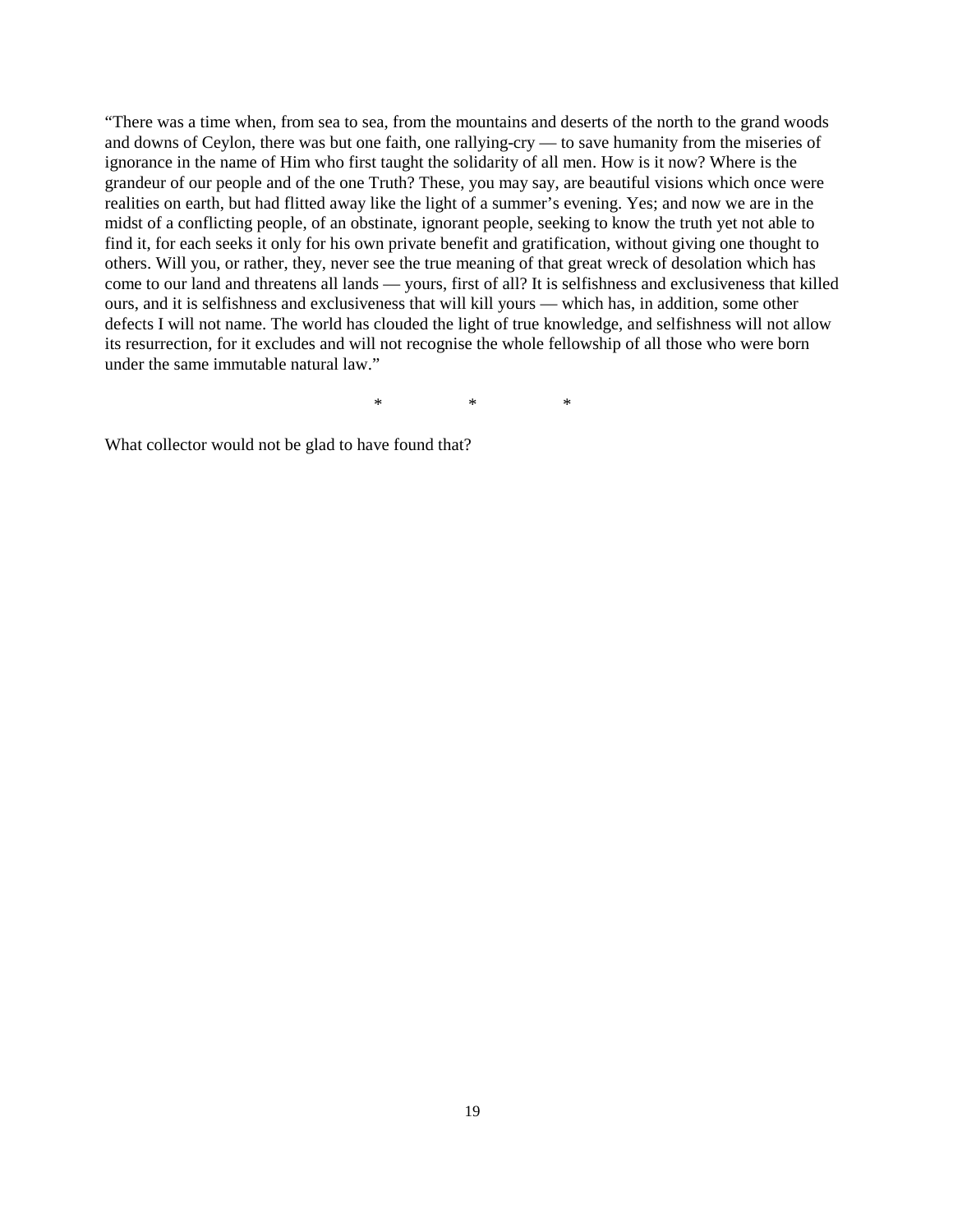#### SECTION<sub>2</sub>.

#### A NOTE ON THE "KIDDLE LETTER".

#### ("M.L." P. 22)

There is something touching in the popular horror of literary plagiarism, showing that the old respect for genius dies hard even in this age of the snippet-mind. Men of genius, however, have always made somewhat light of plagiarism. In the sphere of general ideas, plagiarism is out of court altogether, for (to plagiarise) there is nothing new under the sun. Expression of these ideas by a feeble writer is of no account in the maintenance of their sum; the "collectors", the true critics, do not preserve such expressions, that perish like flies of a day.

Mr. Kiddle, an American Spiritualist lecturer, certainly owes what immortality he may claim to the incident that Mahatma K.H. noticed his oratorial effort and, as the adversaries declare, dished it up to Sinnett without quotation marks and with the intention to pass it off as his own creation.

In discussing this "Kiddle incident", always a great favourite with the small literary enemy, these critics begin at the wrong end; serviceably, of course, to themselves. The proper presentation of the matter is to begin with the *full text* of K.H.'s letter, as given by him on P. 425 of "Mahatma Letters"; far too long to be quoted here. Moreover, on this particular page, I am not writing for the general public, who would not be at the pains to look up the original subject, but for those who know the outline and especially for Theosophists, who seem to have bowed to the enemy.

If the full text is presented first, there is almost an end of the matter. If the letter to Sinnett, on P.22, had contained the full text, we should never have heard of any "Kiddle incident"; for, this text takes the attitude towards Spiritualism and its respectable gropings after the truth to which we have long been accustomed in "Isis Unveiled" and the early "Theosophist". If a man were accused of stealing a marked penny but could prove that he had a hundred pounds in his pocket and that the penny exactly made up the change from a shilling he had used for a purchase, what jury would not dismiss the case? This illustrates K.H.'s position (although an allegory must not be run to death). We are sure, at least, that, however Mr. Kiddle's pennyworth of wisdom got into K.H.'s intellectual pocket, the full text of K.H.'s letter shows the familiar way in which he would naturally have dealt with it.

However, I think that there is something extremely important behind all this apparent carelessness of K.H.; that provoked, three years later, a great pother about this plagiaristic nothing and — vastly contributed to the public notion that Mahatmas did not exist, that to search for them in Tibet or anywhere else (and H.P.B.'s foes would have raised the money for an expedition permitted by Government in a few hours!) would be to seek the residence of moonshine.

Temararious as the idea may seem, I venture to suggest that the Chiefs had a hand in this letter. Things Theosophical were, as we know, going much too fast for their approval. On P.425, K.H. speaking of the "Kiddle incident", significantly remarks: "Verily the light of . . . infallible prevision on this earth . . . shines for the highest Chohan alone." When the row was at its height, he said (P.324): "You have seen by the Kiddle incident — perchance allowed to develop to its bitter end for a purpose — that even an 'adept' when acting in his body is not beyond mistakes due to human carelessness." Most significant is the fact that the original letter (P. 22.) actually opens with a partial description of the *process of precipitation* of writing on to blank paper. This looks rather like "prevision" of the challenge to come! And K.H.,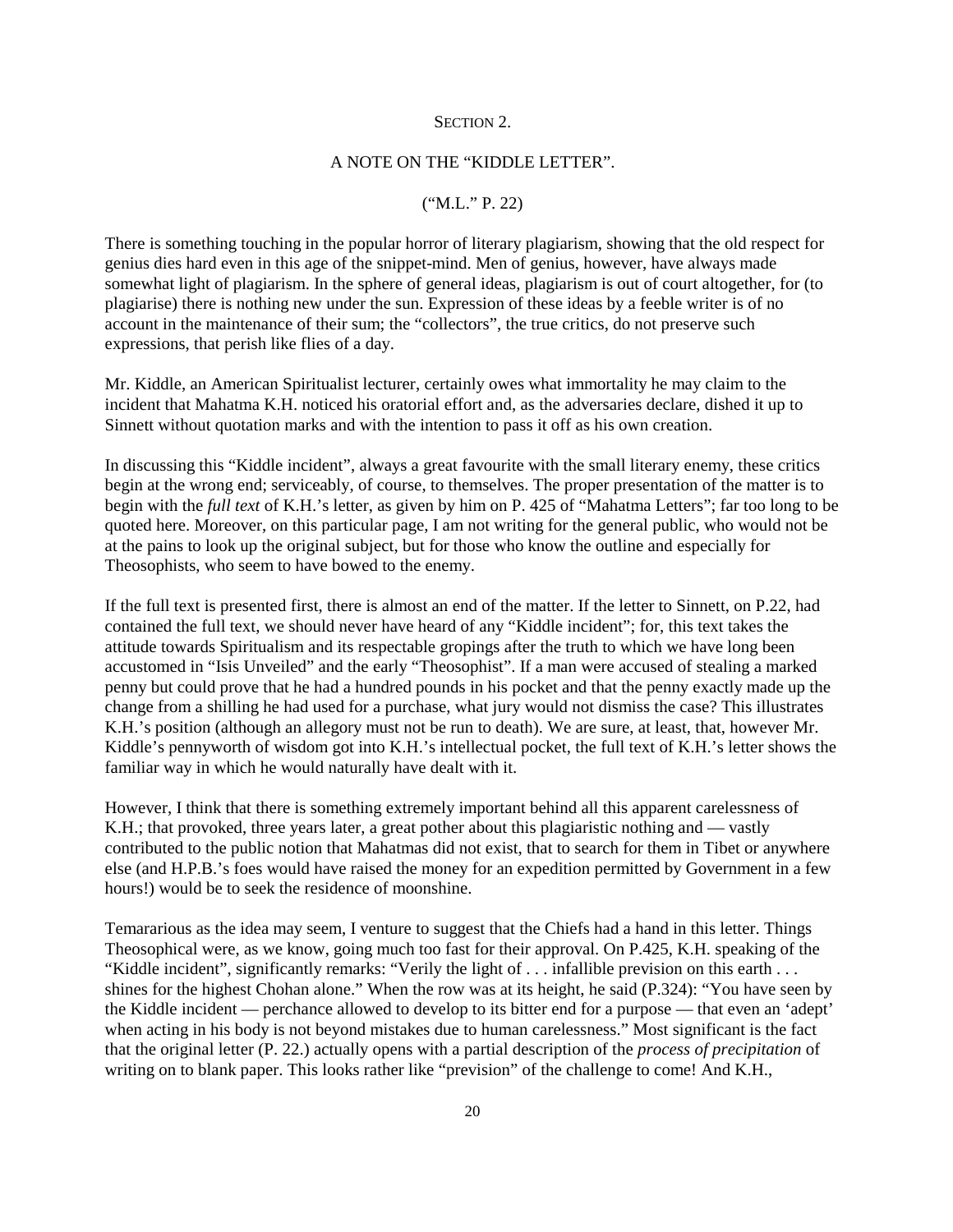dictating, as this original letter is *made to testify*, when half asleep after a 48 hours ride, explains: "Of course, *I have* to *read* every word you write, otherwise, I would make a fine mess of it . . . As much may be said of my replies . . . I have to *think* it over, to photograph every word and sentence carefully in my brain before it can be repeated by 'precipitation'."

If K. H. were being charged *with* precipitation of this letter, this explanation of the process would undoubtedly go far to convict him! It seems, indeed, "previsional"; and, when, later, the egregious Mr. A. Lillie, the treacherous Dr. G. Wyld and friends were laughing at the Mahatma's account of the precipitation as an invented "dodge", the account came as no surprise to the persons who mattered, to Sinnett, Subba Rao and other Theosophists.

Even the attack seems to have been foreseen. The letter ends:

"But think you the spirit and power of persecution gone from this enlightened age? Time will show. Meanwhile, being *human* I have to rest. I took no sleep for over sixty hours. Ever yours truly, Koot Hoomi."

\* \* \*

Two months later, K.H. refers casually to the fact of Precipitation "having become unlawful" (P. 33.), as though Sinnett had been made aware of this through H.P.B. A legitimate inference to be drawn is that the Chiefs had perceived the muddle of the letter while it was in process, or in contemplation in K.H.'s tired mind, had inspired him with passages for a defence, while allowing to remain this valuable "proof" that the Mahatmas existed nowhere outside H.P.B.'s plagiaristic brain, but stopped precipitation as likely to create further incidents.

It cannot be too often remembered that, from the beginning to the end, the Chiefs are shown as only tolerating, when not forbidding, any publicity given to the Order and disapproving of every Theosophical activity but the practical work of furthering Universal Brotherhood. And, from the first, Mahatma K.H. warned H.P.B. that indiscriminate phenomena would recoil on her.<sup>\*</sup> She did not take the warning, but went on; invoking the help of advanced chelas when the Masters turned away their heads, as we see in the "Sassoon telegram" incident. And, no doubt, the chelas, as well as she, got the reward of exercising their personal right to perform follies. However "slavish" a chela may have to be with regard to rules directly affecting the Order, we see them left quite free in their personal doings ,for which they alone have to take the consequences. When Sinnett published his "Occult World", with the "Kiddle letter" uncorrected, without submitting the proofs to the Mahatma, he "asked for trouble", and got it; he was rather in too much of a hurry.

\* \* \*

To the student of the "Mahatma Letters", it becomes ever clearer that these are a practical manual for chelas, where the living "models" fall in and out of every conceivable trap for their loyalty, intelligence and morality, and where the mysterious hand works in the lights for those coming after.

<sup>\*</sup> Which is a quite different thing from the contempt for phenomena so often expressed by Theosophists. Every act of an adept as an adept is "phenomenal"; and no-one without the psychic "germs" could ever become a true chela. And how could any lodge without incipient *chelas* even get in touch with the Masters?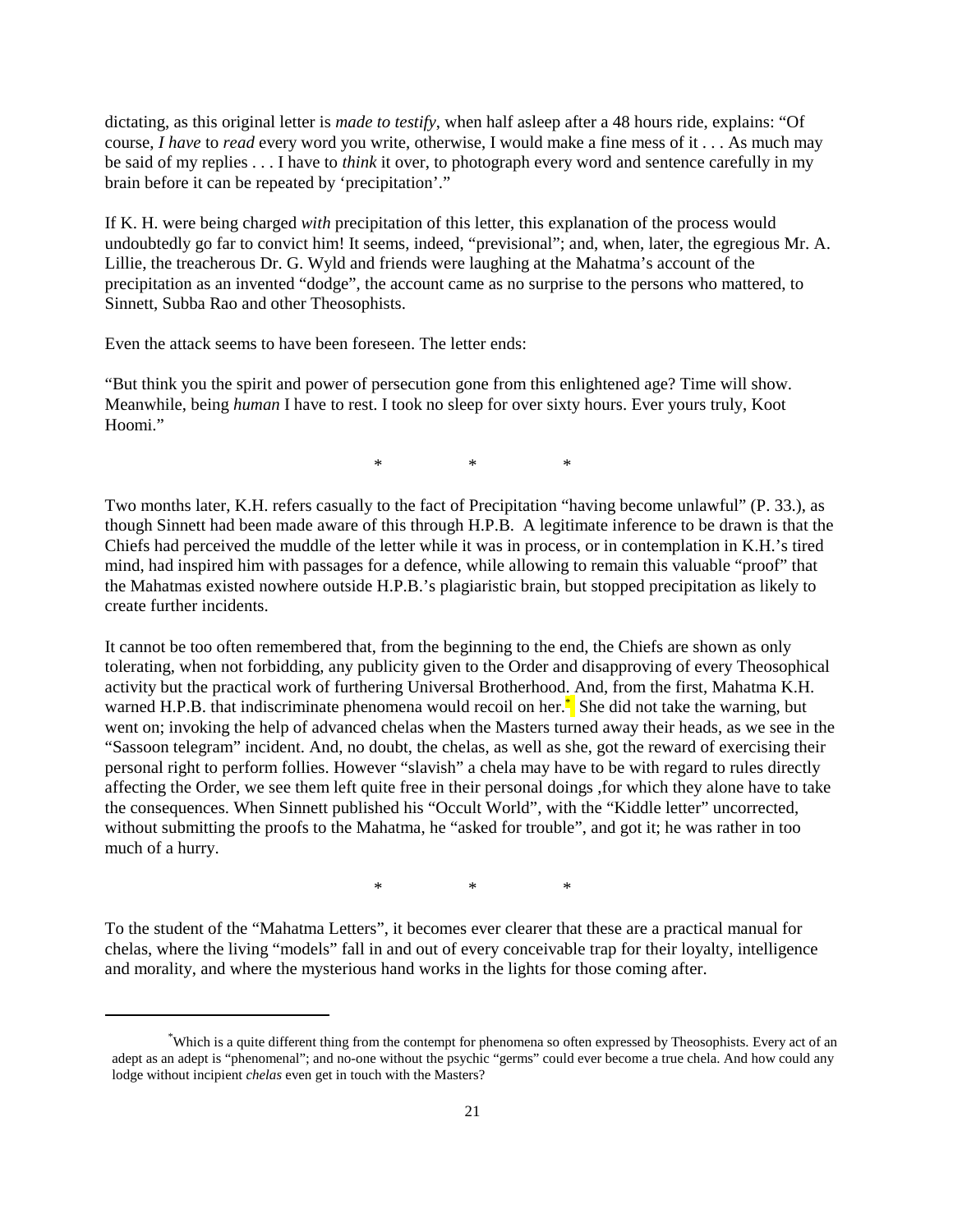#### SECTION 3.

### THE "MAHATMA LETTERS" AND MESSRS. HARE.

"The dog who barks at the Chief gets his name mentioned with the Chief's", says a Zulu proverb. The two Hares have got their names mentioned with those of the Mahatmas. Much good may it do them!

I never thought that I could be bored by any book, however bad, on a subject of which the documentation has proved quite the most fascinating of the several such adventures I have undertaken. But Messrs. Hare bored me. The pretentious staleness of their writing and their common facetiousness reduced me to the impotent hysteria of scribbling on a margin, "O Frumps!" Only a playwright in search of material for an academic farce could have patience with these two individuals who stick on their frusty hats dozens of the most brilliant plumes belonging to the greatest writers of the world.

Informing us that he had neither read nor looked into any Theosophical literature (before beginning a task that the best-informed student might shrink from), the friend Hare who writes the Preface, and most of the book, apparently fancies that we shall *welcome* him for his ignorance, and pompously offers himself the following posy

"I give these personal particulars only to show that, so far as the absence of prejudice might qualify me as a reader or critic of the work, I was fitted to peruse with impartiality the compilation hereafter examined. Consequently, I read the *Mahatma Letters* in the spirit of a student, and observed (as much for my own ease as from a sense of justice to other parties) the counsel of Bacon's essay *Of Studies*: 'Read not to contradict and refute, nor to believe and take for granted, nor to find talk and discourse, but to weigh and consider'."

The attitude of certain literary reviews (that did welcome Messrs. Hare's book) towards H. P. Blavatsky and Theosophical history, bound as this is, with the history of India, could not better be indicated than by their failure to rebuke this verbose clowning. I can think of no exact parallel with such impertinence; the nearest might be to imagine a man who had never read Johnson or Boswell sitting down to judge the authorship of a packet of letters supposedly written by one of them, the said letters dealing with the works and lives of both and with the private history of dozens of their friends and acquaintances and enemies of whom the said man had never so much as heard the names.

\* \* \*

Friend Hare found, however, that "to do justice" to the Letters, he had to read "at least the *Occult World* and *Esoteric Buddhism* [by Sinnett]". Then, he had hardly settled to his task, thus equipped, when the "Theosophist" began to publish monthly extracts from the early history of the Society. "Yet", says Mr. Hare, "while topics increased, time pressed. The *Mahatma Letters* had gone through four reprints . . ." Time pressed! What for? Bacon might answer — "To contradict and refute, to find talk and discourse, to get out a sensational book in a hurry and catch an ignorant and prejudiced public."

The very first "fact" delivered to this public is wrong: The *Letters* were not published "in September, 1923", but in December. But this is an airy trifle compared with the colossal riot of wrong dates ramping through this worthless volume of ignorance and double-dealing. I will give a list later.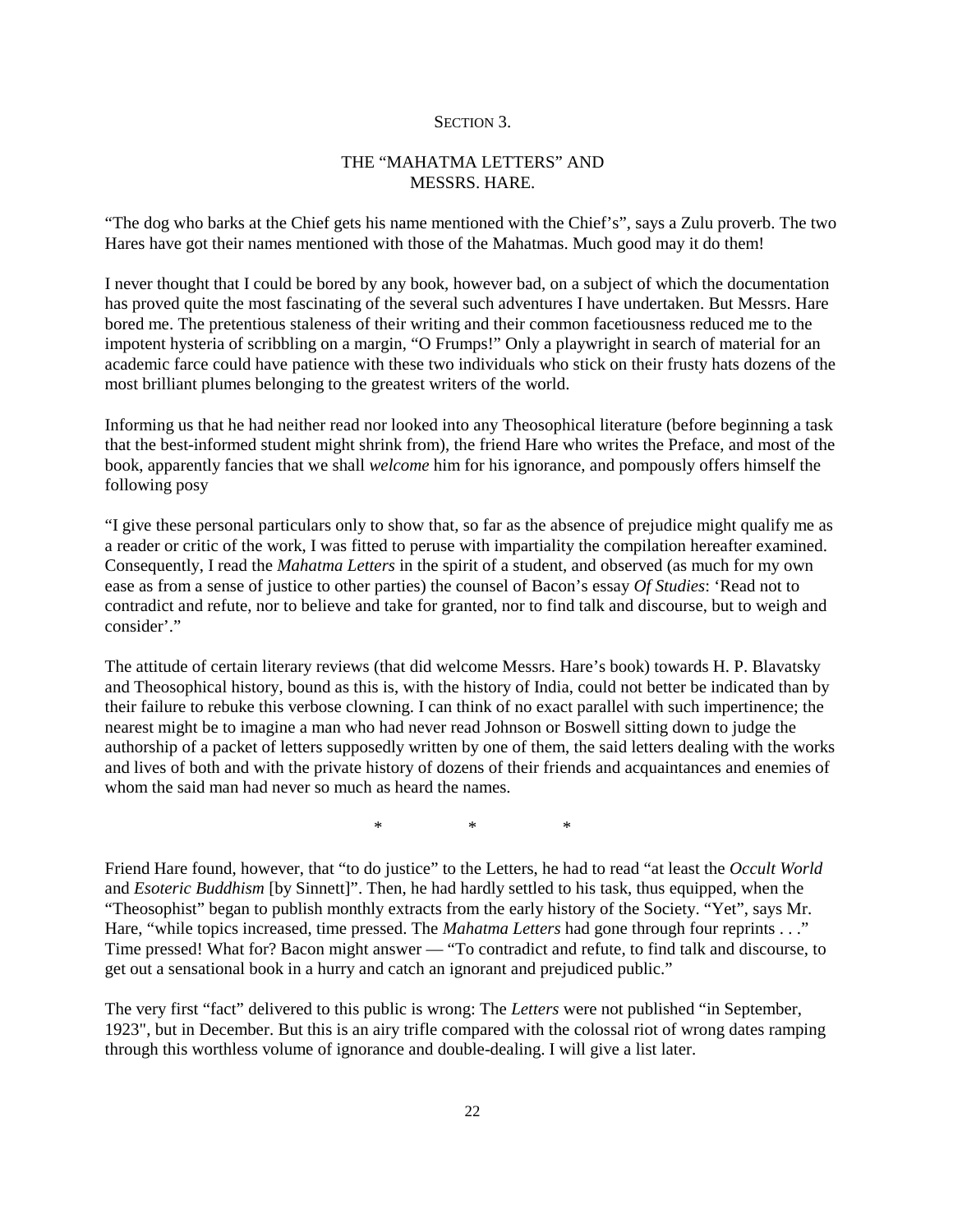Mr. Hare vaguely informs his public that he was "fortunate enough to obtain permission to examine by commission" both the *Mahatma Letters* and the "Letters of H. P. Blavatsky to A. P. Sinnett" series of manuscripts. He did not see them, but his brother Hare, his *commissionaire*, a one-time Theosophist, was allowed to go *once*, before witnesses, through the vast series one evening, and during this rapid scramble beat even the notoriously bad record of handwriting experts by — judging on a glimpse! Even Netherclift, who at first came to the conclusion that Madame Blavatsky did *not* write the "K.H." letters (S.P.R. Report. Dec. 1885. "Mr. Hodgson's Report on Phenomena connected with the Theosophical Society P. 282); and later decided that she did (ibid.), and who distinguished himself by attributing the "Pigott forgery" to an innocent man — even Netherclift might have hesitated where Mr. Hare rushes in, that is, on a single cursory examination, and decides that H.P.B. wrote the letters.

\* \* \*

In my rôle of documentarian, I was obliged to examine Messrs. Hare's volume with excruciating closeness. One never knows what may crop up even in the bogs of Blavatskiana. Briefly, for the moment, I made over two hundred notes. Of these, fourteen referred to errors of date, forty-two (and I found more) to errors of fact, twelve to unabashed discoveries of Americas discovered fifty years ago; one hundred and forty nine came under the composite heading: Misquotations, deliberate misquotations, cunning misplacements of matter, misleading verbalisms, errors of juxtaposition, deliberate misjuxtaposition, misleading references and inferences (scarcely to be imagined!) and ignorant statements due to lack of study, (inexcusable ignorance, for the records are to be had for the search).

It will scarcely be believed by students that Messrs. Hare utilise Sinnett's dates. Imagine persons dealing with the "Kiddle incident" and forming a theory based on the dates as given in the *Letters* and guessing at those not given (but all discoverable with patience); such persons exist: Messrs. Hare. Imagine persons using a letter written by H.P.B. in 1882 ("M.L." P.464.) as if it belonged to the 1885 period; setting out to do detective work and "believing" that a letter concerning the Coulombs, who vanished from the Adyar household in May, 1884, might have been written "about April 6, 1885", and even unable to copy accurately *this* (fancy) date from the S.P.R. Report, where it occurs as April 26th, (1884); treating Mahatma M.'s thirteenth letter as his first, simply because it comes first as published, and "unable to identify another communication from him after Page 450" ("M.L."), although there are in the book eleven more signed; such persons exist: Messrs. Hare. And, in case such ineptitude as this last may be doubted, I quote verbatim from Messrs. Hare's book, "Who wrote the *Mahatma Letters*?", P. 132:

"I will write more tomorrow' says M, in his last letter in the book  $(P.450)$ , but we cannot identify another communication from him". A fine authority certain literary reviews have passed on to their readers, while suppressing letters of correction sent in by several experts on the subject! The future critic may feel distinctly disobliged.

\* \* \*

Here is a list of wrong dates, wrong even by whole years:

| Messrs. Hare.                                | Correction.                                                   |
|----------------------------------------------|---------------------------------------------------------------|
| P.68. "Eight months later, in October, 1883" | The letter quoted here by Messrs. Hare under heading,         |
| [Letter LV. in "M.L."]                       | "Some Vital Errors", was not written until Oct. 1884          |
|                                              | A rather vital error!                                         |
| P.69. "Six months later."                    | Meaning, <i>after</i> their "Oct. 1883". And thus they build! |
|                                              |                                                               |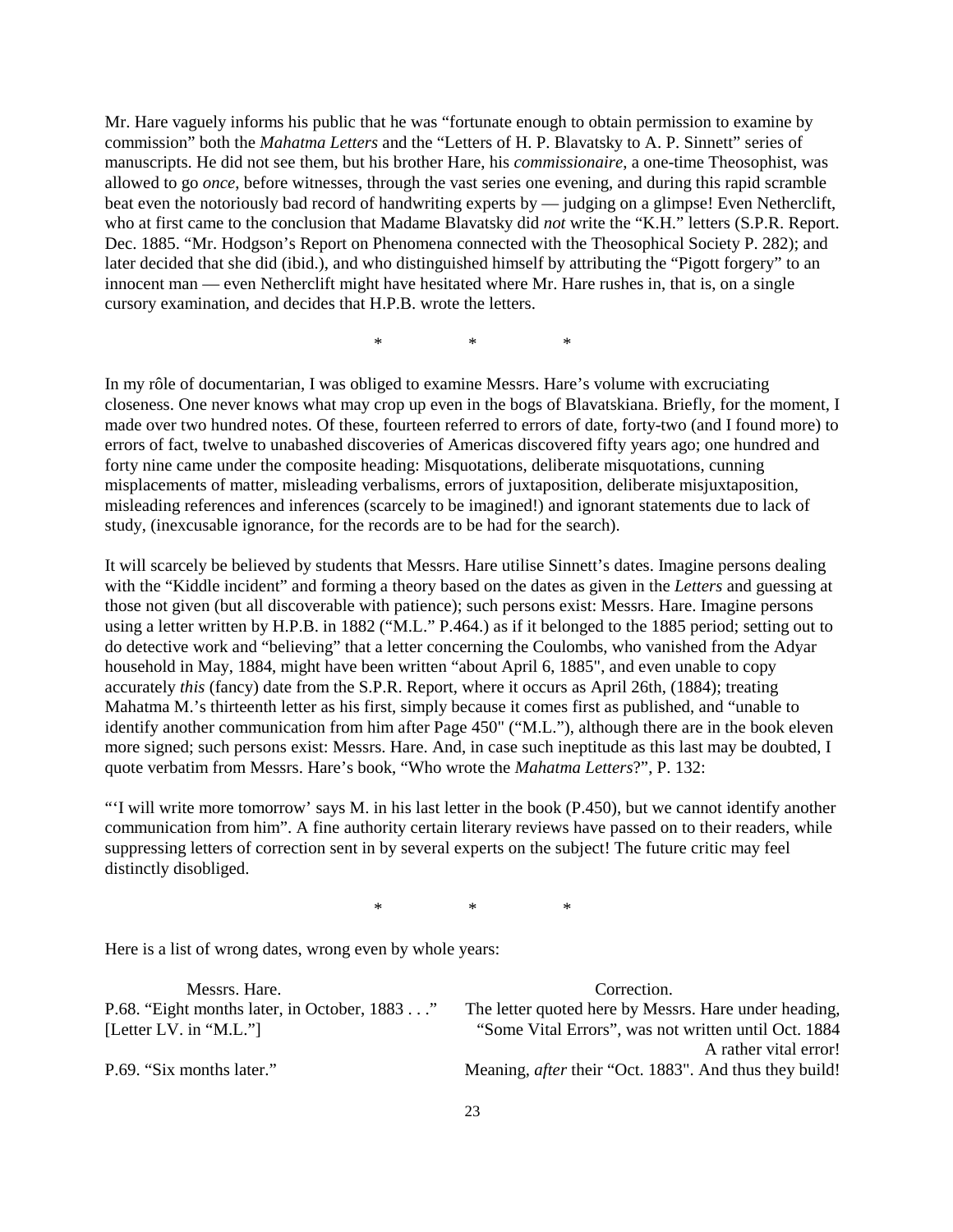| P.105. "1881, when the letter was written"<br>[Letter X.]              | September 28, 1882.                                                                                                                                                                                                                                                                                                                               |
|------------------------------------------------------------------------|---------------------------------------------------------------------------------------------------------------------------------------------------------------------------------------------------------------------------------------------------------------------------------------------------------------------------------------------------|
| P.140. "Letter LV, received $\dots$ early 1883 $\dots$ "               | Oct. 2, 1884. They are now using this letter — that<br>has become $early!$ — to "prove" something else.                                                                                                                                                                                                                                           |
| P.140 "Letter LXIII, written January, 1884,<br>received Summer, 1884." | Sinnett says simply, "Received London, Summer, 1884."<br>Messrs. Hare must have seen it "written" in some<br>Astral booby trap! Mrs. Holloway, mentioned,<br>only arrived from U.S.A. in May, or early June.<br>Date of letter is November at earliest, when<br>Mrs. H. and H.P.B. were at loggerheads.<br>Olcott's letter to Finch is mentioned. |
| P. 141. "Letter LXV, received London,<br>Summer, 1884"                 | Copied from Sinnett's memo.<br>Correct date is Mar. 27, 1885. H.P.B.<br>was at Adyar, Hodgson too.<br>Miss Mary Neff supplies the exact day.                                                                                                                                                                                                      |

The three last wrong dates given above are referred to by Messrs. Hare thus (italics mine): "The *evidence* in the case is contained in the following five Mahatma Letters to Mr. Sinnett".

\* \* \*

On next page, 141, they state: "In Letter LV, undated, but probably received by Mr. Sinnett early in 1883, when staying near Madame Blavatsky at Elberfeld in Germany, there are references by K.H. to a coming crisis in the affairs of the Theosophical Society, and warnings of a number of dangers in the path. 'I warned you all through Olcott in April last of what was ready to burst at Adyar, and told him not to be surprised when the mine should be fired.'".

Messrs. Hare are using this quotation in connection with the "Kiddle incident" of an alleged plagiarism. Students will puff with laughter, knowing that the quotation is from a letter written April 5, 1884, when H.P.B. was in Paris and had never been to Elberfeld and refers, not to Kiddle at all, but to the Coulomb plot!

\* \* \*

On P.142, Messrs. Hare go bumbling on about "Letter LXIII, received in London, 1884" and, on next page, about "Letter LXV, following the above" — this Letter LXV actually being written at least six months later.

\* \* \*

They make one other capital error worth a space, on P.221: "In a letter referring to a Headquarters crisis, dated Summer, 1884, K.H. says: "Damodar went to Tibet".

The correct date of K.H.'s letter is March 27, 1885. Damodar left for Tibet on Feb. 23rd, 1885.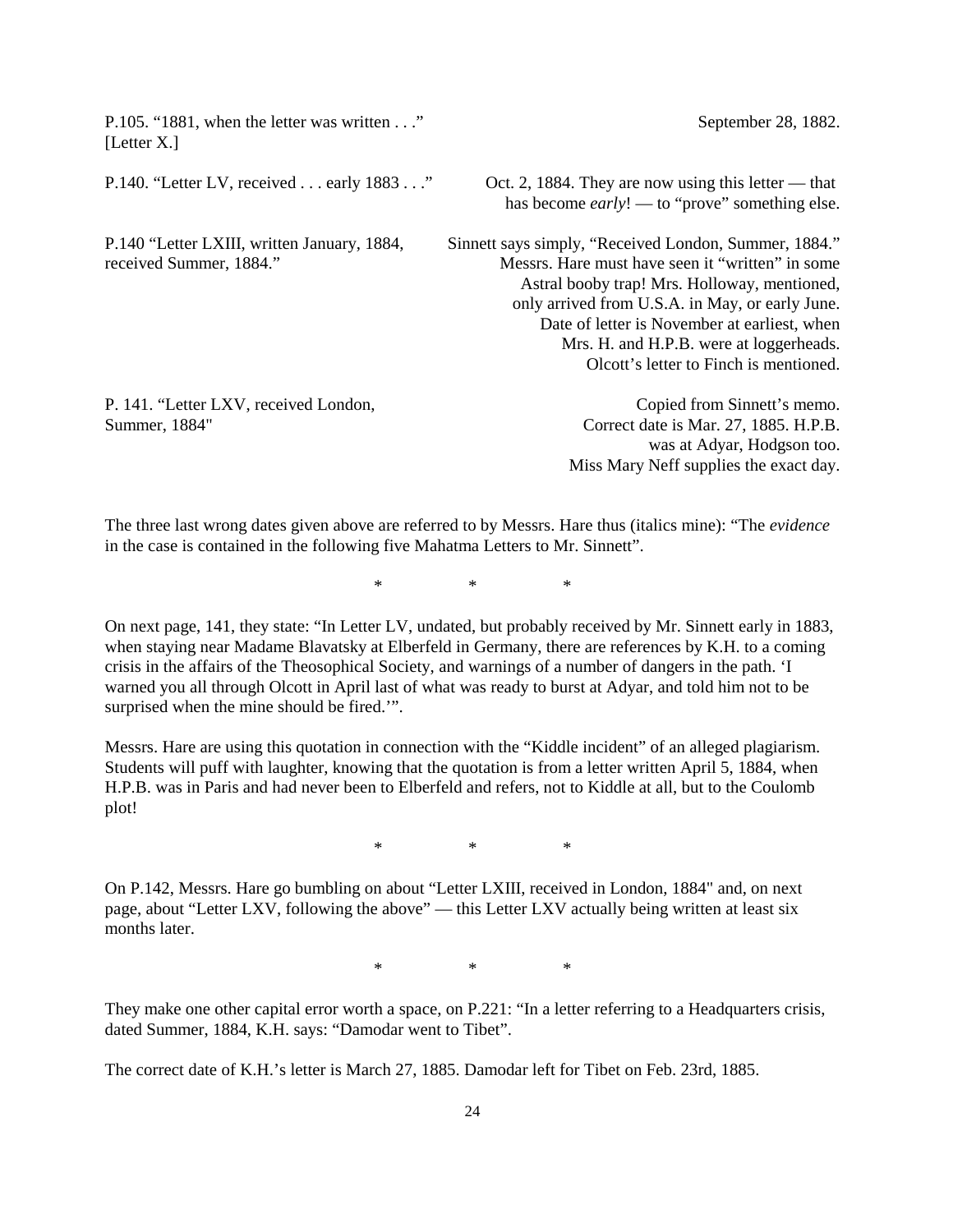\* \* \*

I now show Messrs. Hare in the rôle of deliberate misleaders. On P. 119, they tell the public that "The Mahatmas style in handling 'mundane affairs' appears in the following phrases:". I give their list and, opposite, the true reference of the phrases. The page numbers refer to "Mahatma Letters".

| P. 39 "that you, at least — mean business;"                       | Refers to Sinnet as a Theosophical worker.                                   |
|-------------------------------------------------------------------|------------------------------------------------------------------------------|
| P.60. "Some thirty-five years back,"                              | Refers to Mayer's hypothesis of matter as indestructible.                    |
| P.202. "considering how tight the negotiations<br>prove";         | Does refer to "mundane affairs", the "Phoenix" news<br>paper proposal        |
| P.259. "And now we will talk:"                                    | Refers to Sinnett's occult studies                                           |
| P.263. "The hopes of their original backers";                     | Refers to the Founders of the T.S. when starting a new<br>cycle of research. |
| P.269. "send you a telegram and answer<br>on back on't";          | Refers to Hume's correspondence concerning an Anglo-<br>Indian Branch.       |
| P.270. "if he would not break with the<br>whole shop altogether"; | Refers to ditto.                                                             |
| P.271. "we will split the difference and shake<br>astral hands";  | Refers to English v. Tibetan customs.                                        |
| P.271. "and square the discussion";                               | Refers to Sinnett's frankness during the above discussion.                   |
| P.271. "and I like it the more, I promise you";                   | Refers to ditto.                                                             |
| P.272. "Only look out sharp";                                     | Refers to Dugpa adepts' evil activities in England.                          |
| P. 289. "I have very little time to explore back<br>letters";     | Refers to Eliphas Levi, the French Kabbalist.                                |

One scarcely knows how to characterise such unscrupulousness, at least, in a style possible for print.

\* \* \*

In the next paragraph, P.129, Messrs. Hare quote eleven phrases where, so they tell their public, the Mahatmas' pens "on worldly business" are "dipped in gall". Only the first phrase, from P.37 "M.L.", the famous "skunk mephitis" description of Home the medium, has any gall in it; and I suppose that few doubt that this was one of H.P.B.'s interpolations. The next phrase is

P.39. "Her nerves are worked to a fiddlestring"; K.H. on H.P.B.'s weak health. Gall?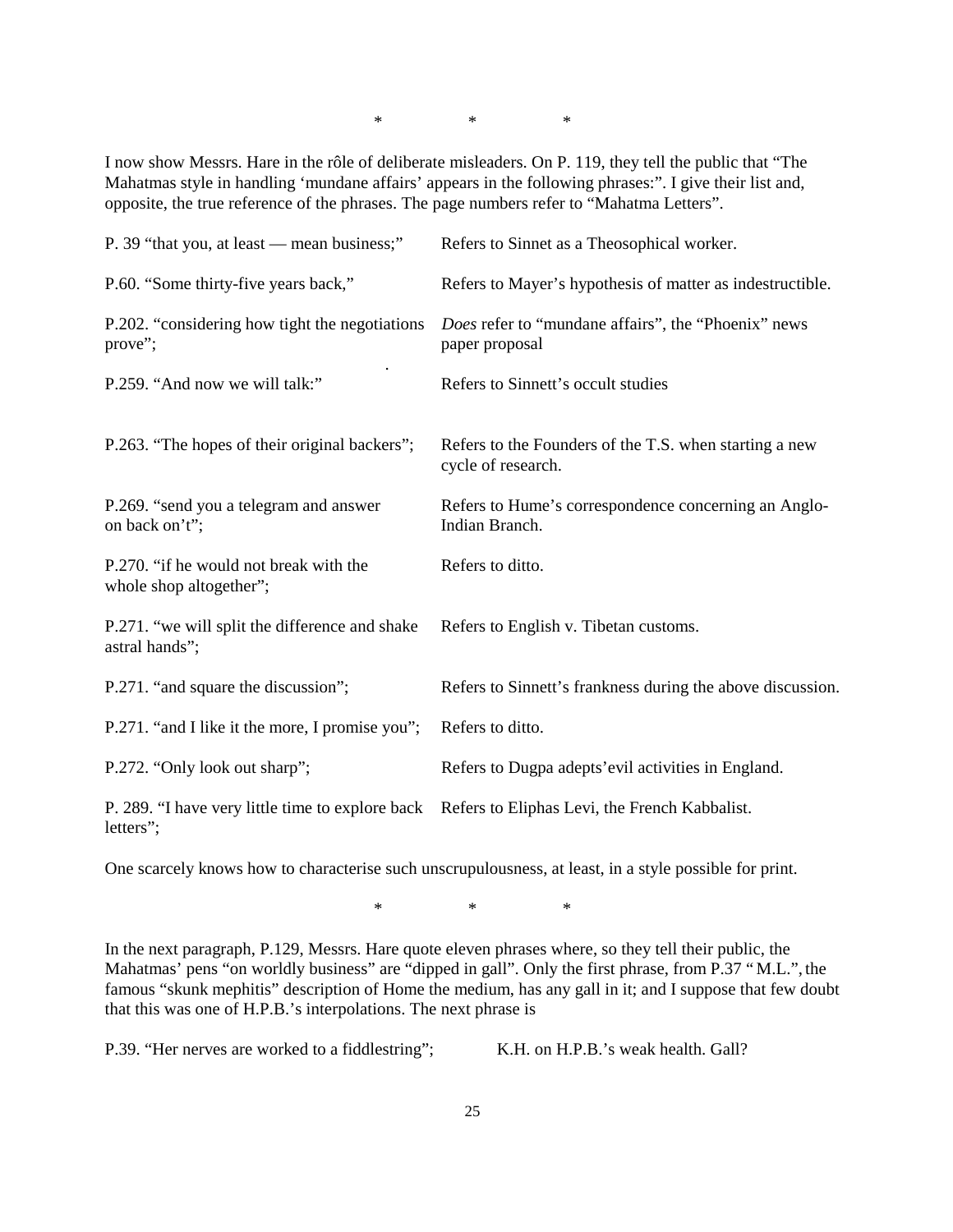| P.40. "the Elementary spooks";                   | Worldly business? Gall?                                  |
|--------------------------------------------------|----------------------------------------------------------|
| P. 67. "it is extinguished, or, as H.P.B. has it | Refers to the world in a state of minor pralaya.         |
| — snuffed out";                                  | Gall?                                                    |
| P.75. "he is butting against the facts";         | Refers to speculations about the origin of man.<br>Gall? |
| P.196. "some humdrum person, some colourless,    | Refers to an imaginary deceased person.                  |
| flackless personality";                          | Worldly business? Gall?                                  |

The other phrases are; P.253. "he was in the wrong box"; P.256. "If the laugh is not turned on the *Statesman*"; P. 312. "what a Yankee would call a blazing cockahoop"; P.326. "he can play the deuce with yourself and the society"; P.370. "as the Americans would say — the *fix* I am in"; P. 391 "the 'almighty smash' that is in store for them".

I feel sure that the reader will rub his eyes and ask what on earth they mean. I cannot explain. I think they mean nothing but malice and have overshot themselves.

\* \* \*

When Messrs. Hare wish to prove that the Mahatmas authorised the publication of the substance of their earlier letters, they quote: "Of course you ought to write your book. Do so by all means, and any help I can give you, I will . . . Take the Simla phenomena and your correspondence with me as the subject." I have exactly transcribed. The student who turns to P.21 of the *Letters* will see that the dots and the capital T are inventions! There is a full-stop after the "I will", and a new sentence begins referring, *not to the book*, but to correspondence with Lord Lindsay; and "take" etc. belongs to *this* subject. But I could fill pages on pages with Messrs. Hare's misquotations. On P.46, they quote the Mahatmas as saying that they are "guardians" of the Tree of Life and Wisdom", citing P.31 of the *Letters*. Here is the true sentence: "the very science which leads to the highest goal of the highest knowledge, to the real tasting of the Tree of Life and Wisdom — is scouted as a wild flight of imagination".

There is a footnote on P.47, in which Messrs. Hare inform their public that Baron D'Holbach was reputed "the greatest materialist of his time". On P.155 of the *Letters*, one reads — "I found a European author the greatest materialist of his times, Baron D'Holbach . . .". Our friends, who have borrowed most of the stuff in their book, and hashed and staled even the old attacks almost beyond reading, borrow also from the Mahatmas.

A shocking instance of the more deliberate misquotations is on P.63 : "K. H. goes into the very technique of transcendental acoustics 'to confound your physicists' who are unacquainted with 'the occult powers of air (akas)' p.29." On P.29, "M.L.", we read: "But then, may there not be people who have found a more perfect and rapid means of transmission, from being somewhat better acquainted with the occult powers of air (akas) and having *plus* a more cultivated judgment of sound?" Not a word about "confound your physicists"! The misquotation amounts to false-witness. In trying to make K.H. appear vulgar, Messrs. Hare touch the bottom of vulgarity seen usually in police-courts. But, I repeat, another book would need to be devoted just to rectifying all the double-dealings. Even the cad, Solovioff, (with whom I shall deal in a later volume), appears more circumspect; being a professional writer, he could not help having some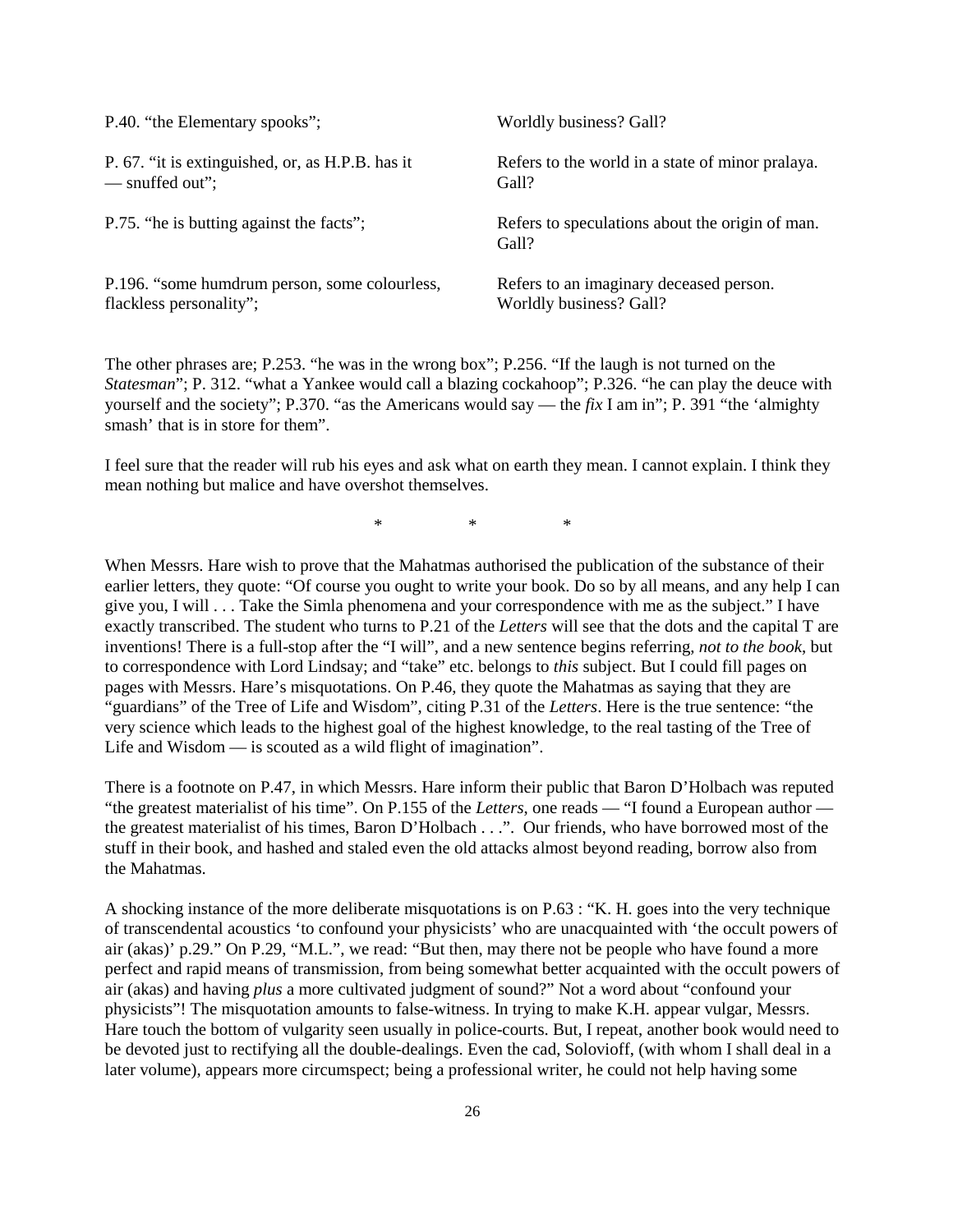respect for quotations from *printed* text. Messrs. Hare have none for this or for the reviewers who, after all, are not all rabid against Blavatsky and expect a certain literary decency from people who submit books, professedly documentary, for review.

Messrs. Hare make use half a dozen times of the word "omniscient", as if said by the Mahatmas of themselves. The word was once used by Sinnett, not by the Mahatmas, who *frequently* rebuked Sinnett for assuming their infallibility.

Messrs. Hare cite K.H. as saying, on P.324 of the *Letters*, that the topic of the "Kiddle" plagiarism "will one day equal in interest the Bacon-Shakespeare mystery". On P.324, we read: "If fame is sweet to him [Kiddle] why will he not be consoled with the thought that the case of the 'Kiddle-K.H. parallel passages' has now become as much a *cause célèbre* in the department of 'who is who' and 'which plagiarised from the other?' as the Bacon-Shakespeare mystery; that in intensity of scientific research, if not of value, our case is on a par with that of our great predecessors". One might fancy one were reading Arnold when spitting his wit with some rather oafish Professor Newman. I take the opportunity here of comparing this characteristic urbanity of K.H. with H.P.B.'s own explosive treatment of the matter. ("Blavatsky to Sinnett". P.66): "K.H. plagiarised from Kiddle! Ye gods and little fishes. And suppose he has not? Of course *they* the subtle metaphysicians will not believe the true version of the story as I know it. So much the worse for the fools and Sadducees . . . Plagiarise from the *Banner of Light*! that sweet spirits' slopbasin — the asses!"

\* \* \*

Messrs. Hare decorate their duncery not only with tags from the great, but with lurid popular-Press "captions". Under one of these, "Blavatsky at Bay", P.267, and carrying on with elegant taste to "De Profundis" — period after the issue of the S.P.R. Report of Dec. 1885, we find Messrs. Hare beginning their eternal facetious chortle with a quotation from a letter from H.P.B. to Sinnett that happens to be printed at the very end of the "Mahatma Letters", and is only dated "March 17th". This letter, CXXXVI in the series, was really written in 1882, when H.P.B. was a bit in the dumps and refused an invitation to Sinnett's house at Allahabad. Try again, Messieurs!

How it must irk these people to know that H.P.B. ended her days with devoted, and almost worshiping, intimate friends, several living in the same house with her — having completed her task! And these friends were no small fry, either, but G. R. S. Mead and his wife, Dr. Archibald Keightley, Emily Kislingbury, Annie Besant, Walter Old, Countess Wachtmeister, Herbert Burrows, Sinnett and his adorable wife, W. T. Stead and "Saladin", of the "Agnostic Journal", who wrote in an obituary article: "Theosophy or no Theosophy, the most extraordinary woman of our century, or of any century, has passed away. Yesterday, the world had one Madame Blavatsky — today, it has none." One recalls Olcott's bitter cry — "Ah, cruel world! When will you have another H.P.B. to torture?"

Alack! I must return to these Hares who have "barked at the Chief".

\* \* \*

Messrs. Hare's volume is not quite all dull reading for the student, although the fun to be had out of it is not an intentional offering on their part. It is sufficiently humourous to see them facetiously poking at Mahatma M's ribs for his remark that he could not write English with a brush. They profess to be "mystified" (P.131). "M. is an Indian and if he writes in his native manner, he would use a pen . . . A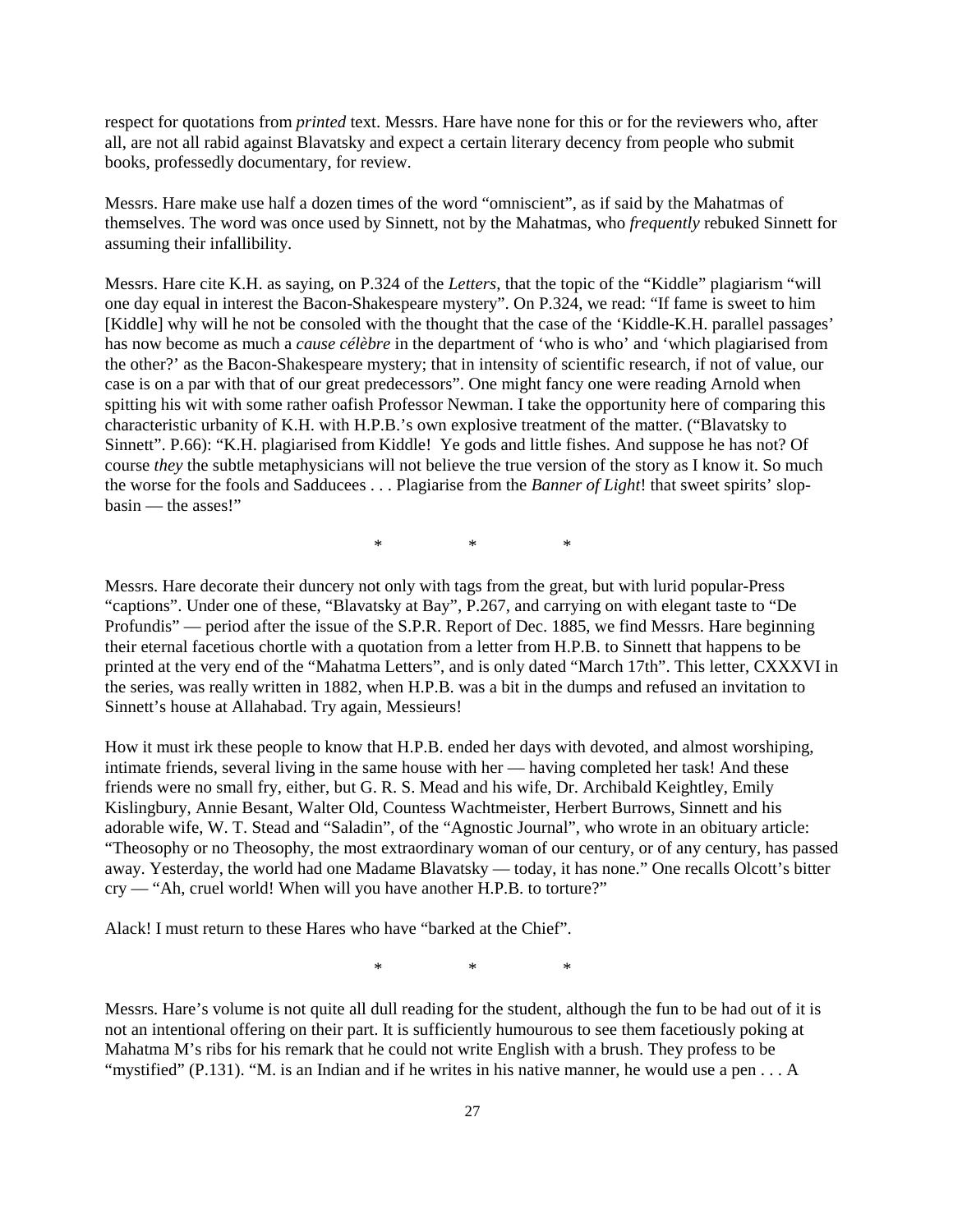brush is a Chinese writing tool! where is the point of saying he cannot write English with a brush? On p.84 K.H. says of M. that 'he knows very little English and *hates* writing'; which implies, we suppose, that he is debarred from precipitating and obliged to use a hateful alternative — a pen". Again, on P.132: "The seven citations given above prove conclusively that Mahatma Morya does not claim for himself the ability to precipitate writing. We have no interest in depriving him of this remarkable power . . ." and so on and so on through whole pages and pages about the mystery of precipitation, of which Messrs. Hare may know as much as a steam whistle. And discussing the faculties of a Mahatma who — does not even exist!

Mahatma Morya must have foreknown the advent of the Hares and laid a trap for them, for his chela, H.P.B., in one of her letters to Sinnett (*H.P.B. to A.P.S.* P.32), makes the devastating revelation that she had "often seen M. sit with a book of the most elaborate Chinese characters that he wanted to copy, and a blank book before him, and he would put a pinch of black lead dust before him and then rub it in slightly on the page; and then over it precipitate ink; and then, if the image of the characters was all right and correct in his mind, the characters copied would be all right . . ."

But, no doubt, our friends Hare will object now that H.P.B. does not "claim" that M. ever *wrote* elaborate Chinese characters *with* a brush before attempting to precipitate them *without* a brush, and that, therefore, they remain "mystified" as to why M. should talk about a brush at all, he being an *Indian;* and they will wag their fingers still and "impute laxity to both Mr. Sinnett and Mr. Jinarajadasa in attributing to the Mahatmas *together* in respect of *all their* Letters a power which only *one* of them claimed for a *limited* number of his own (P.132.)". (Italics not mine.) Mr. Sinnett certainly attributed nothing of the sort. He knew that precipitation (through chelas, anyway), was stopped by the Chiefs before M came in at all; in the *Occult World*, he was only dealing with the early Letters that were precipitated.

But — a few more paragraphs of this kind, and Messrs. Hare's public may begin to wonder worriedly whether or not it is to believe that the Mahatmas really exist! On P.39, our friends have already made a bad "break": "Tchigadze . . . is a little south of Lhasa, on the river Tsang-Po, and it would not surprise us to learn that it is the exoteric abode of the Mahatmas". Sans autre commentaire!

\* \* \*

Messrs. Hare's notions about the "Disinherited" and Damodar, the Bombay youth who became a chela and went to Tibet, make almost hilarious reading. They quote, on P.222, from H.P.B. to Sinnett (P.10): "Disinherited wants to write to you he says — if you permit him — through Damodar"; and they comment with a shriek, "*Through* Damodar? 'Disinherited' *is* Damodar! Why this pretence of duality?" I laugh helplessly.

The first reference in the *Letters* to the Disinherited is on P.34; date "about Feb. 20, 1881." He signs a footnote to one of K.H.'s letters and is evidently an advanced chela and an expert at phenomena, who, indeed, had assisted on Oct. 3rd, 1880, when the famous "cup and saucer" phenomenon took place, these being found embedded in the roots of a tree. Damodar was then known to Sinnett as a very young secretary of the Society and an even younger candidate for adeptship. Sinnett would have been surprised to learn, as friends Hare teach us, that Damodar "was cut off by his father for his attachment to H.P.B. and the rule of the Masters, and received in consequence the nickname of 'the Disinherited'". I have said that the "D." wrote on Feb. 20th, 1881. Fortunately for H.P.B., on Feb. 18th, Damodar was still sufficiently in funds to present her with a carriage at Bombay. Actually, he never was disinherited, but, some time later,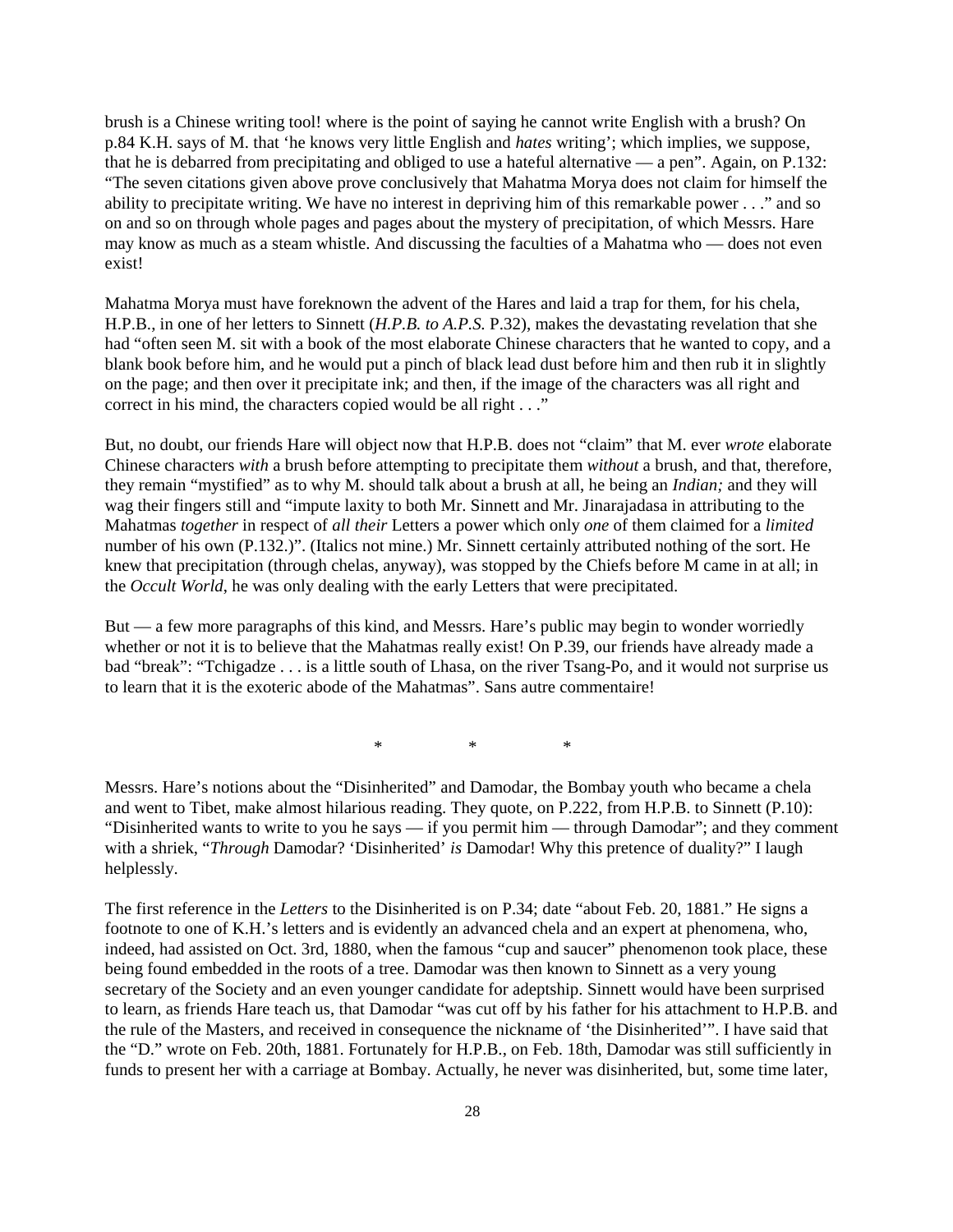was given the choice *for life* between a tolerable fortune and loyalty to the Masters and the Society. He renounced the fortune.

\* \* \*

Messrs. Hare's next discovery is of Damodar's motive in leaving Adyar for good, in 1885, namely — "to escape from the tricks played on him". Damodar's diary on the way to Tibet, naming groups and individuals whom he visited right up to the frontier, was published by Olcott from the original now at Adyar. Damodar laments *the apathy and lack of zeal* he saw in several Branches. In "Old Diary Leaves", Vol. 3, P.359 and onward, Olcott describes his own meeting near Darjiling with the chief *jemindar* who, with the under coolies, escorted Damodar over the frontier in April, 1885, and brought back his diary. Olcott's interpreter was no less a personage than the celebrated Sarat Chandra Dass, mentioned in all books on that period, expert on Tibet (T. Tatya familiarly speaks of him as "the English spy at Tibet"), and Hon. Sec. of the Buddhist Text Society, C.T.E., and other distinguished things. Not a man to be jested with! Damodar's diary runs from Feb. 23rd to April 3rd, after which date he proceeded alone, having been carried by the coolies over the first ghats. The head coolie reported that he had seen Damodar make connection with a caravan going to Lhasa under the direction of a Tibetan dignitary. The which speaks for itself. No Tibetan accepts an obscure and penniless and passportless Hindu as passenger to Lhasa without *orders* to do so.

It does look rather as though the Mahatmas existed!

\* \* \*

Messrs. Hare, these literary hod-men, make pages of fuss concerning K.H.'s slip in saying "ascension" for "resurrection" in his first letter. Well . . . a slip. What about it? Many English writers have made slips. Also, K.H. slipped in naming Bacon as one of the personal founders of the Royal Society, instead of being merely the acknowledged inspiration of those who did found it. K.H. evidently knew the inside story of the foundation. How many English men of letters could relate it? It is not what K.H. does not know, but what he does, that is astonishing. The world knows now that he was acquainted with Tennyson's earliest poems, for quotation from one of which (P.51. "M.L.") Messrs. Hare accuse him of libelling the poet by foisting on to him "six lines of very poor verse". Very poor Hares, with their caption, "A Libel on a Laureate"! Mr. Charles Tennyson told Miss M. Thomas where to look for the lines.

In the "O. E. Library Critic" (Washington, U.S.A.) for Aug-Sep, 1936, Dr. Stokes comments: "The joke is on the Hares. If the reader will refer to Sinnett's book, *Tennyson an Occultist* (pp.56-7), published in 1920 . . . he will find it stated that these six lines of verse form the conclusion of a poem of 46 lines entitled "The Mystic", published by Tennyson in 1830 in a volume, *Poems Chiefly Lyrical*, but for some unknown reason omitted from later editions of his works."

The six lines, as quoted by Mahatma K.H. on P.51, "M.L." read

"How could ye know him? Ye were yet within The narrower circle; he had well-nigh reached The last, which, with a region of white flame, Pure without heat into a larger air Up-burning, and an ether of black-blue, Invests and ingirds all other lives . . ."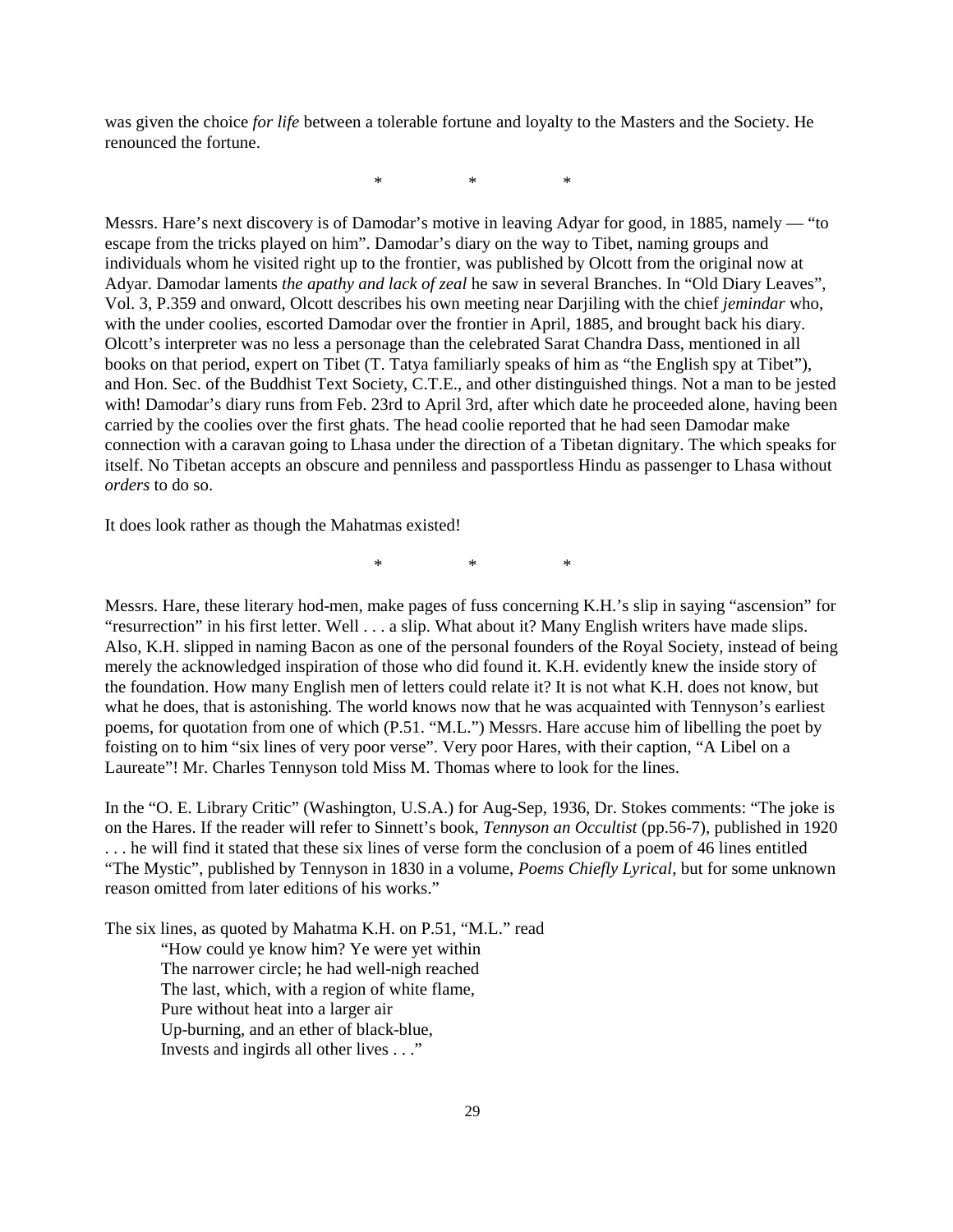In the original, *invests* is written *investeth*.

Incidentally, this letter is the one that Madame Coulomb alleged, and poor Sinnett came *to believe*, was dropped through a trap in the ceiling. And — the wonderful three final pages are just those that Madame Coulomb declared that she saw H.P.B. write, in fits of laughter, we are to suppose, at the trick played on Sinnett. The Coulomb knew (probably through her ear at the keyhole, a little usual amusement of hers which she actually confessed to Hodgson) that Sinnett had been surprised not to receive a letter the night before, and she invented this yarn to fill up the gap with some more of her personal "evidence".

Several students better qualified than I to deal with Latin scholarship have rapped Messrs. Hare's knuckles for their meddling in this sphere; but I remark that their French (correction) exploits are of the schoolboy order. On P.94 and onward, they tell us about "Reincarnation Misunderstood" (by K.H.) In a letter to Sinnett, Number IX of "M.L.", K.H. writes: "Tell Massey that you were possessed of the Oriental views of reincarnation several months before the work in question [Kingsford-Maitland's *Perfect Way*] appeared — since it is in July eighteen months ago that you began being taught the difference between Reincarnation à la Kardec, or personal rebirth — and that of the spiritual monad; a difference first pointed out to you on July 5th, at Bombay."

I have no concern here with the main question, the theory of reincarnation, merely saying that in spite of "blinds" in both, I find "Isis" confirmed, not contradicted, in the *Letters*. What I want to point out is Messrs. Hare's ignorance of French. They object, that K.H. did not actually name Kardec in the July letter (neither does he say he did; he says "pointed out" — inference: while Sinnett discussed the letter (IX) with H.P.B., he being at Bombay, not on the 5th, but on the 8th); but they seem unaware that the *"à la*" indicates Kardec's theory as a known one, so well-known as to need no further explanation. The inference of the Hares that H.P.B. ("forging" as "K.H.") ignored Kardec is almost too absurd for comment; she frequented the French *spirite* circle before going to America, and Kardec is mentioned in her early writings. Further, K.H. does not say, on P.46, that "Mrs. Kingsford's idea is the true one", as quoted by Messrs. Hare; he says, "thus far, Mrs. Kingsford's etc. And, for anyone who knows the subject, the whole of the matter in Letter IX distinguishes between the spiritual monad (an "Isis" term well-known to Sinnett) and the personal ego.

In the Preface to their book, Mr. H. E. Hare ascribes to his brother, Mr. W.L., "special knowledge" of the subject of Reincarnation. Why does he not give it out? The world is waiting for this! A pity that he had no "special knowledge" of the text even of the *Mahatma Letters*, for then he would not now be misinforming and misleading the public in scores of instances, ever so many more than I can find space to notice here. Really, Messrs. Hare's book is one long verbal rough and tumble.

\* \* \*

They discover the old America of similarity between K.H. and H.P.B. in the use of what they call "keywords". The first they cite — *Try*, is of course, a real Theosophical key-word and is never, I think, to be found used unless in italics or inverted commas. The second, "but" in the sense of "only", might put me in the dock as confederate with many other writers who frequently use it. Messrs. Hare admit that "but" was much used in the 19th century, and seem to fancy that it has died out except in America. In any case, both K.H. and H.P.B. wrote in the 19th century, so there would be nothing remarkable in their use of the word.

The third "keyword" is "though". Messrs. Hare state that this is placed "at the end of a sentence without a preceding comma." They give twelve examples from "Isis" and "Blavatsky's Letters to Sinnett". Of these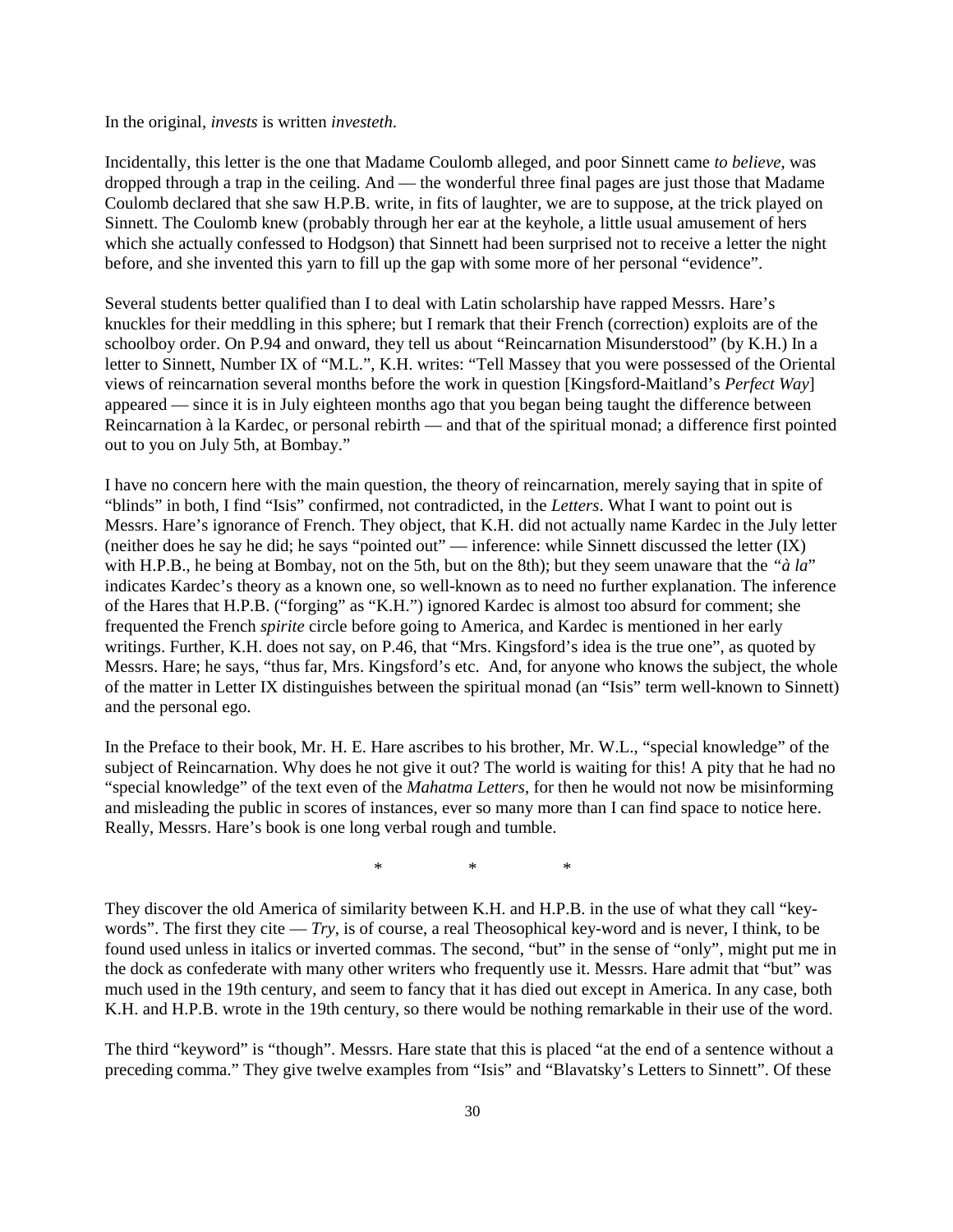twelve, ten are incorrectly transcribed from the text, and, of course, in such a way as not to weaken Messrs. Hare's theory. Only ten out of twelve! Only one example shows a full-stop in the text. Messrs. Hare invent seven full-stops! In the five examples given with a *dash* by Messrs. Hare, no dash exists in the text; and, in every case but one, the sentence carries on after a comma or a semi-colon. I cite one of Messrs. Hare's examples, the one from "Isis", transcribing exactly.

| Messrs. Hare. P.181. Isis Unveiled, | "Isis Unveiled." Vol. 2, P. 621. It is more than |
|-------------------------------------|--------------------------------------------------|
| p.621 more than probable though.    | probable though, that the Talapoins will, etc.   |

This use of though is seen, also, in many writers and maybe very effective when the wit needs to jump, a literary mystery extra-Hare.

I cannot believe that the most *anti* reviewer would be pleased to know that his brains had been stocked with so much misinformation. After all, brains are precious things, and they wear out.

\* \* \*

That H.P.B.'s style changed considerably parallel with the first Mahatma letters received in New York, and much more so when the Indian series began, is evident, and is a point against, not for, the charge of fraud. Even in idiosyncracies, she seems to imitate K.H. The famous *dash* found in the Letters and in H.P.B.'s own letters after 1880, is hardly to be remarked in the American articles and letters. A letter to Aksakov, transcribed by Mr. Walter Leaf from Solovioff's copy (where the so-called "evidential" dashes would certainly not be diminished) shows only two dashes, perfectly well-placed, in three printed pages. The equally famous italics are similarly absent, *except* when she is writing on spiritualistic or occult matters, and, even so, only in certain private letters. Her first letter to Professor Corson, of three printed pages, contains two dashes and one phrase in italics, both well-placed. Letter No. 4, of seven and a half printed pages, contains two dashes and five words in italics.\*

I wish that Theosophists would spare time from their own salvation to look into these things. A group of experts on the documents could very soon make it worth no publisher's while to print such rubbish as this Hare book.

The above idiosyncracies belong to the *Mahatma Letters*, early and late series and . . . If I were looking for a *code*, I should begin to count them. In copying every detail of the *Letters*, perhaps Mr. Barker acted even more faithfully than he knew. (But, I do grudge the employ of that terrible split-infinitive! In future editions for the wider public, it ought to be corrected. The *reason* for it no longer exists.)

\* \* \*

"Was Madame Blavatsky ever in Tibet?", ask Messrs. Hare. And, of course, they talk about *legend*. Yet, they cite (from Mr. Baseden Butt's book, "Madame Blavatsky", not from the original in Olcott's *Old Diary Leaves*, of which they exhibit a score of times complete ignorance) the evidence of Major-General Murray (Captain Murray, in 1854, and Commandant on the Nepal-Tibet frontier) that he had found H.P.B. on the frontier in 1854 and had kept her a month in his house with his wife.

<sup>\*</sup> Still, this subject is very difficult, and would need many pages; it is not a question of mere arithmetic.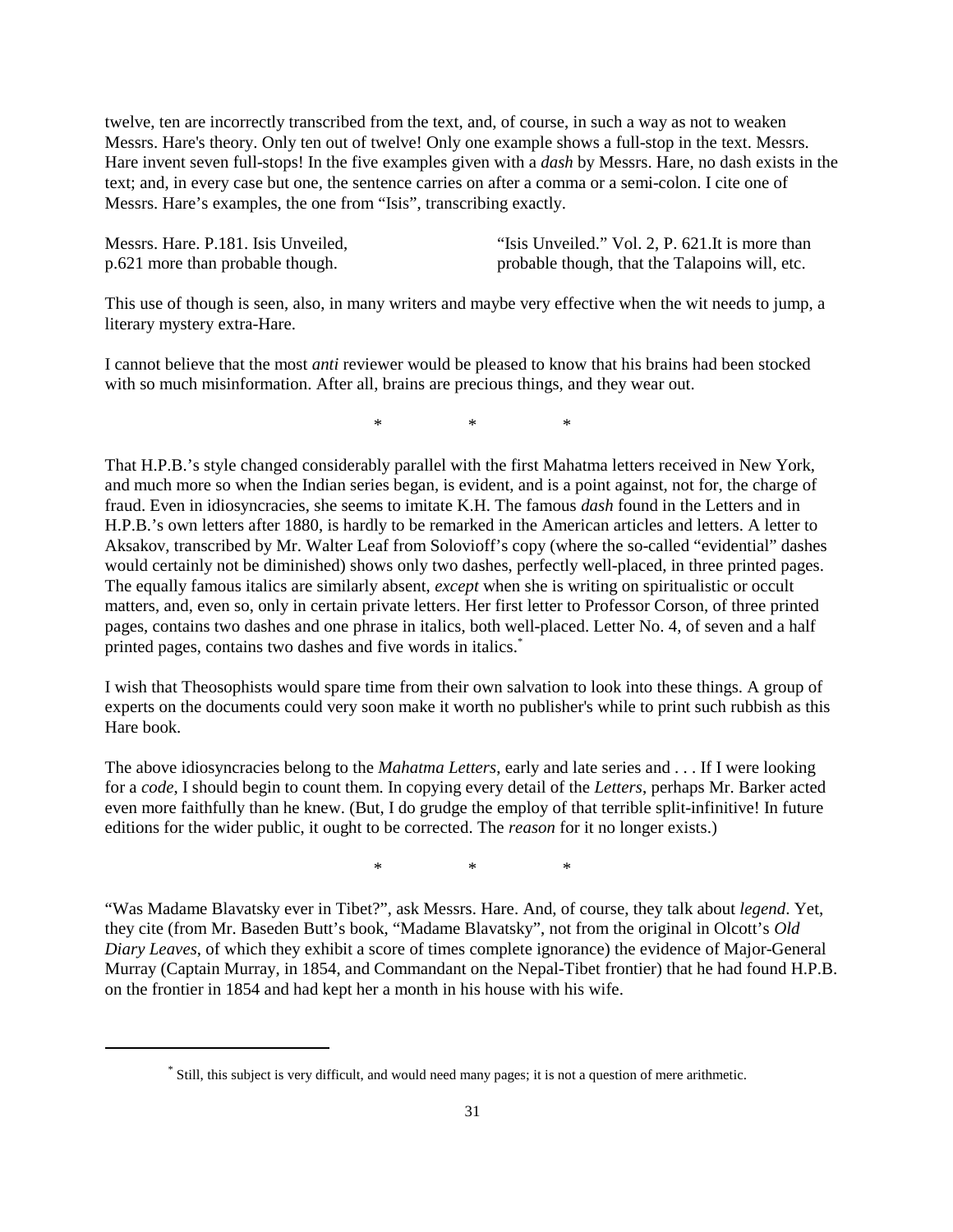Personally, I think that H.P.B. was not going to Tibet, but returning. But, in any case, how did this foreign woman get to the frontier? Hooker's "Himalayan Journals" show what a colossal adventure it was even for him, with Government support, with money, with interpreters, with coolies to carry water, provisions, bedding, tents and all the paraphernalia, including guns, necessary for even a one-man expedition. He could not take a step without his doings being known to the monasteries. At every turn, he was required to show his papers, signed by both English and local officials; and they were visaed everywhere. He narrowly escaped death a score of times in the vast deserts of ice and on the frozen, foggy mountains. In many places, the people refused to sell him any food, and his coolies fell ill and had to return, etc., etc.

And here, a woman arrives at Commandant Murray's house, without any proper passports or coolies or or anything; having somehow waltzed over the deserts and gulfs and precipices and escaped all notice by the population and the spies. H.P.B. never told this story, even to Olcott. Major-General Murray never told it until after she was dead. One may well imagine that he found the facts so mysterious that he thought he had better hold his peace; for, without high protection, neither man nor woman could then have gone a mile in that country. (One has only to read the various Munchausens who say that they have been to Tibet in disguise to see that the famous Baron may be equalled. All the heroes and heroines go through appalling adventures *going* to Lhasa, and all come back — in a few pages — without a hitch on the road. For the public that buys the sensation, the thing, of course, is to *get* to Lhasa, never mind about coming back.)

\* \* \*

But what would not Hodgson of the Society for Psychical Research have given to know that H.P.B. was really in India in 1854 — while the Mutiny was beginning to boil up? What a clue for his "Russian Spy" theory! He could have hunted her into prison merely on this clue, while the whole secret police of India set to work to try to ferret out her movements. Perhaps the Mahatmas, her "confederates", whispered in Murray's ear, as well as closed her own lips?

\* \* \*

On P.286 of the Letters, K.H. writes: "I hope these disjointed reflections and explanations may be pardoned in one who remained for over nine days in his stirrups without dismounting."

Of course, Messrs. Hare fall right in! They opine that the Mahatma's *horse* should have been mentioned in the dispatches. No doubt it was. Just as the "dead buffalo" that Gautama kicked "with his toe" over a "city" had a mention in that parable. When the Hares of humanity begin *to be able to control even the grinning tic in their cheeks*, they may be told a bit more about such things as "stirrups" and "dead buffaloes".

\* \* \*

I must say farewell to Messrs. Hare, while assuring Theosophists that these precious detractors in a hurry, for "Time pressed", might be "dished" on almost every page if they were worth the space. Practically every point they imagine to make turns out to be no point at all. They are wrong about mostly everyone and everything. Wrong about Damodar, Bowaji, Djwal Khool and down to Eglinton and Leadbeater; wrong in saying that there were never any witnesses to the Mahatmas but H.P.B. There were Olcott, Damodar, Subba Rao, Mrs. Cooper-Oakley, W. T. Brown, Dr. Hartmann, Madame Fadeef, Countess Wachtmeister, Mlle. Glinka, Ramaswamier and several other well-placed and intellectual Indians. All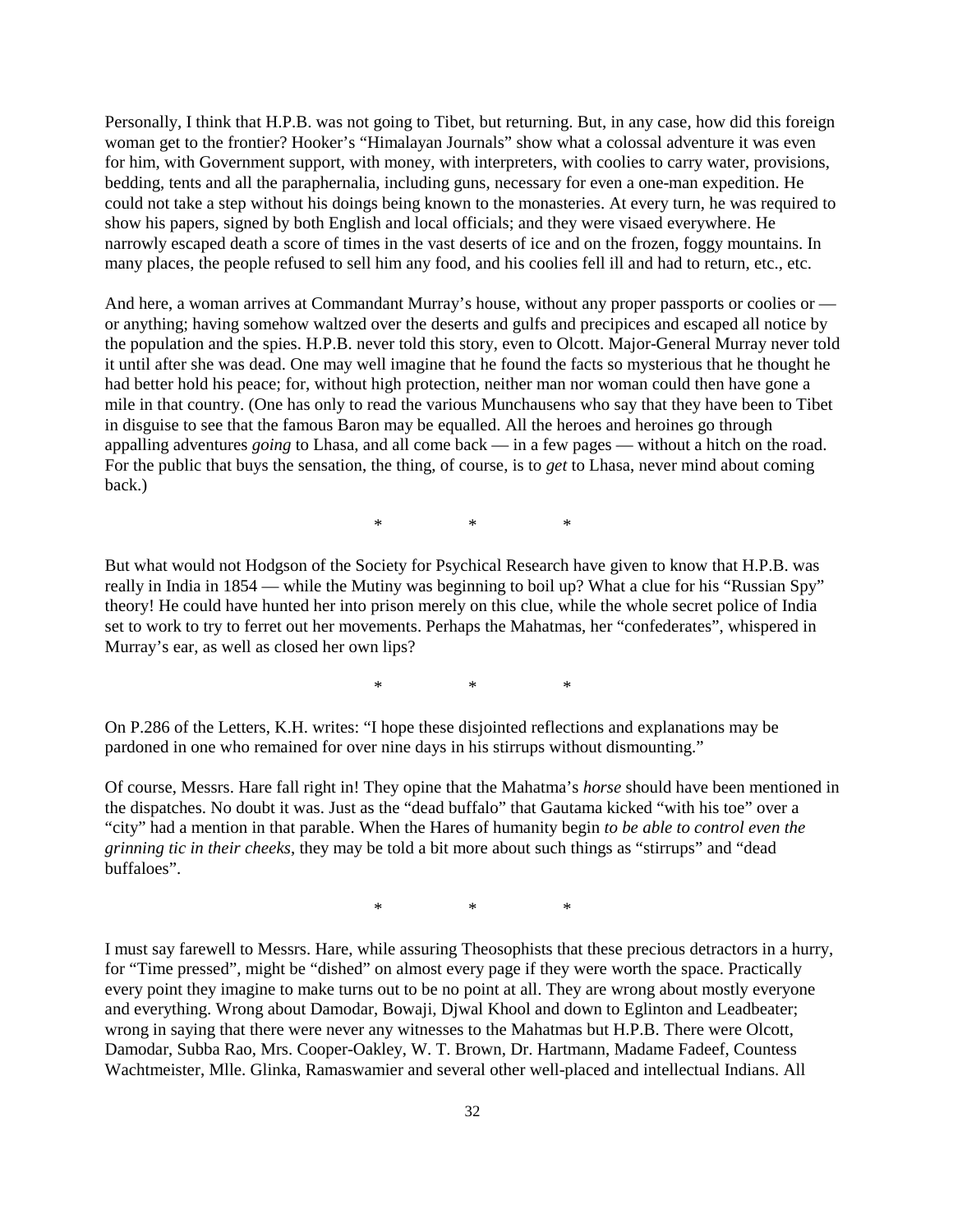these had independent evidence of the Mahatmas — and we must not forget Solovioff, who turned traitor, but whose testimony to the S.P.R. is on record.

Messrs. Hare are wrong in chortling over K.H.'s writing "*going* to Tibet" ("M.L." P.438) and "the test of the *Times* to be brought *here* (P.247) and "Damodar *went* to Tibet" (P.363.) They think the "conclusion is obvious" that the letters were written at the Theosophical headquarters. Possibly! For, if we are going to be so meticulous, we may find evidence that, on all three occasions, the Mahatma was not in Tibet, but in India.

The first was written on March 25th, 1882, the day after the "Vega" phenomenon (for which, by the way, I need only a couple of dates to complete a very pretty case for the defence), when the two Masters were in Calcutta and had been seen by Olcott the night before. The second dates March 18th, 1882, same period. The third dates March 27th, 1885, four days before H.P.B. sailed on her last voyage to Europe. The Mahatma M. was certainly in India and had been seen some time before by Mrs. Cooper-Oakley, Leadbeater, Hartmann, Damodar and others, when he suddenly appeared along the passage, saluted them, opened the door of the room where Mrs. Cooper-Oakley was fearing H.P.B.'s last breath, and passed in. As M. and K.H. frequently travelled together, and as a "miracle" was to be worked on H.P.B. to keep her alive, we may suppose that K.H. was not far away.

\* \* \*

Messrs. Hare are so pleased to get in a slap at "the smoking Mahatma" that they give him and Tobacco in their Index. They quote, as authorities, Dr. McGovern and Mr. Knight to prove that "tobacco smoking in Tibet is the most heinous vice, the greatest crime against religion" and that "it is strictly forbidden to smoke in Tibet". Alack for them! Hooker mentions the exorbitant price paid at Lhasa for Indian tobacco which was then much preferred to that mentioned by Huc as *cultivated in East Tibet*. In "Sport and Travel in Tibet", Messrs. Hayden and Cosson tell us (P.8.) that smoking was forbidden by the late Dalai Lama, an order "not universally obeyed". So, we see that this heinous vice, this crime against religion was nothing but the freak order of one man.

\* \* \*

Messrs. Hare are mostly wrong about everything and everyone, and, where they might he right, they deliberately distort. Yet, I conclude on a vote of thanks to them. Their reproduction, at some cost, of the signature of Mahatma K.H. (in the MS. it comes at foot of the letter printed on P.17, "M.L."), the which signature they take to be a bungling attempt at Devanagari, but which, of course, is a code script, allows the world to realise that here was no faltering pen, but an expert at work.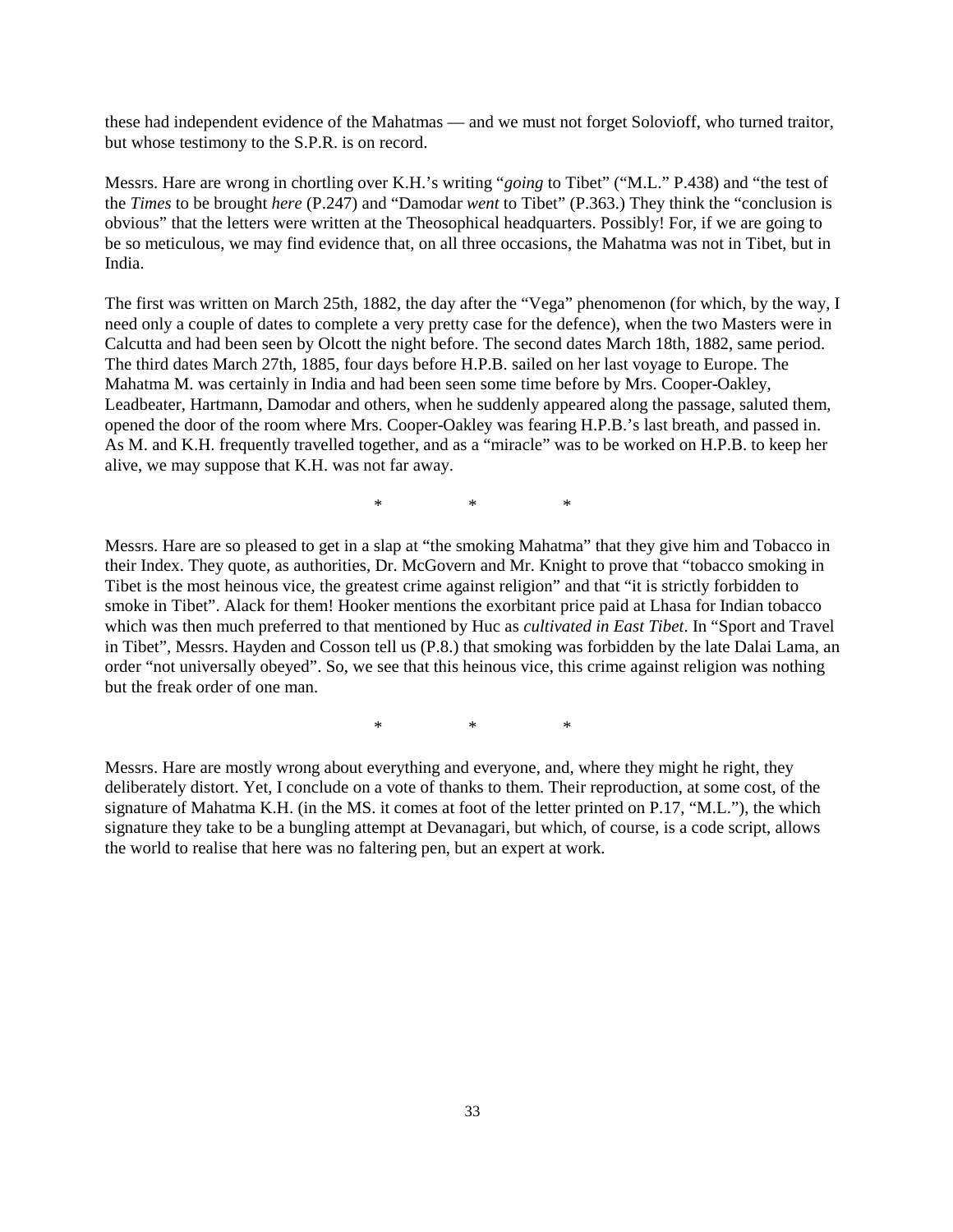#### SECTION 4.

#### MAHATMA K.H. AND SINNETT.

One of the most frequent taunts that Sinnett had to endure was that he, in spite of all his devotion and sacrifice, had never been favoured with a personal interview with Mahatma K.H. The publication of the "Mahatma Letters" and "Letters from H. P. Blavatsky to A.P. Sinnett" allow us to see light on this mystery.

\* \* \*

("M.L." P.28.) Date: Feb. 20, 1881. K.H. to Sinnett:

"We might leave out of the question the most vital point — one you would hesitate perhaps to believe that the refusal concerned as much your *own salvation* (from the standpoint of your worldly material considerations) as my enforced compliance with our time-honoured Rules. Again, I might cite the case of Olcott (who, had he not been permitted to communicate face to face — and without any intermediary with us, might have subsequently shown less zeal and devotion but more discretion) and his fate up to the present. But the comparison would doubtless appear to you strained. Olcott — you would say — is an enthusiast, a stubborn unreasoning mystic, who goes headlong before him, blindfolded, and who will not allow himself to look forward with his own eyes. While you are a sober, matter-of-fact man of the world, the son of your generation of cool thinkers; ever keeping fancy under the curb, and saying to enthusiasm: 'Thus far shalt thou go, and no farther!' . . . Perhaps you are right — perhaps not. 'No Lama knows where the *ber-chhén will* hurt him until he puts it on', says a Tibetan proverb. However, let that pass, for I must tell you now that for opening 'direct communication' the only possible means would be: (1) For each of us to meet in our own physical bodies. I being where I am, and you in your quarters, there is a material impediment *for me.*"

K.H. then indicates two occult ways of meeting which need not be mentioned here. The above sufficiently indicates that the Masters did not think that Sinnett was "the stuff of which *chelas* are made". He was not prepared, like Olcott, to throw up every worldly consideration; or, like Ramaswamier, to set out "to find the Masters — or *die*." Evidently, also, K.H. was debarred from taking a railway journey in his own body specially to meet Sinnett. We shall see that, when Sinnett received definite information, and had the opportunity to take a railway journey to "find" the Mahatma — he let it go by.

("H.P.B. to Sinnett". P.28.) Date : a week or so before June 29, 1882:

"My dear Mr. Sinnett, . . . My plans are *burst*. The 'Old One' [Chief] won't let me go [to Tibet], doesn't want me. Says all kinds of 'serenades' bad times; the English will be behind me (for they believe more in the Russians than in the Brothers); their presence will prevent any Brother to come to me *visibly*, and *invisibly* I can see them from where I am; wanted here and elsewhere, but not in Tibet, etc., etc. Well, I can only beg pardon of you and the rest. I had all ready, the whole itinerary was sent from Calcutta, M. gave me permission, and Deb was ready — Well, you won't prevent me from saying *now* at least from the bottom of my heart — DAMN MY FATE, I tell you death is preferable. Work, work, work and no thanks . . . Well, if I do feel crazy it is *theirs* not my fault — not poor M. or K.H.'s but *theirs*, of those heartless dried-up big-bugs, and I must call them that if they pulverise me for it. What do I care now for life! . . . Yours, H.P.B."

("M.L." P.116.) Date: June 29, 1882. K.H. to Sinnett: "H.P.B. is in despair; the Chohan refused permission to M. to let her come this year further than the Black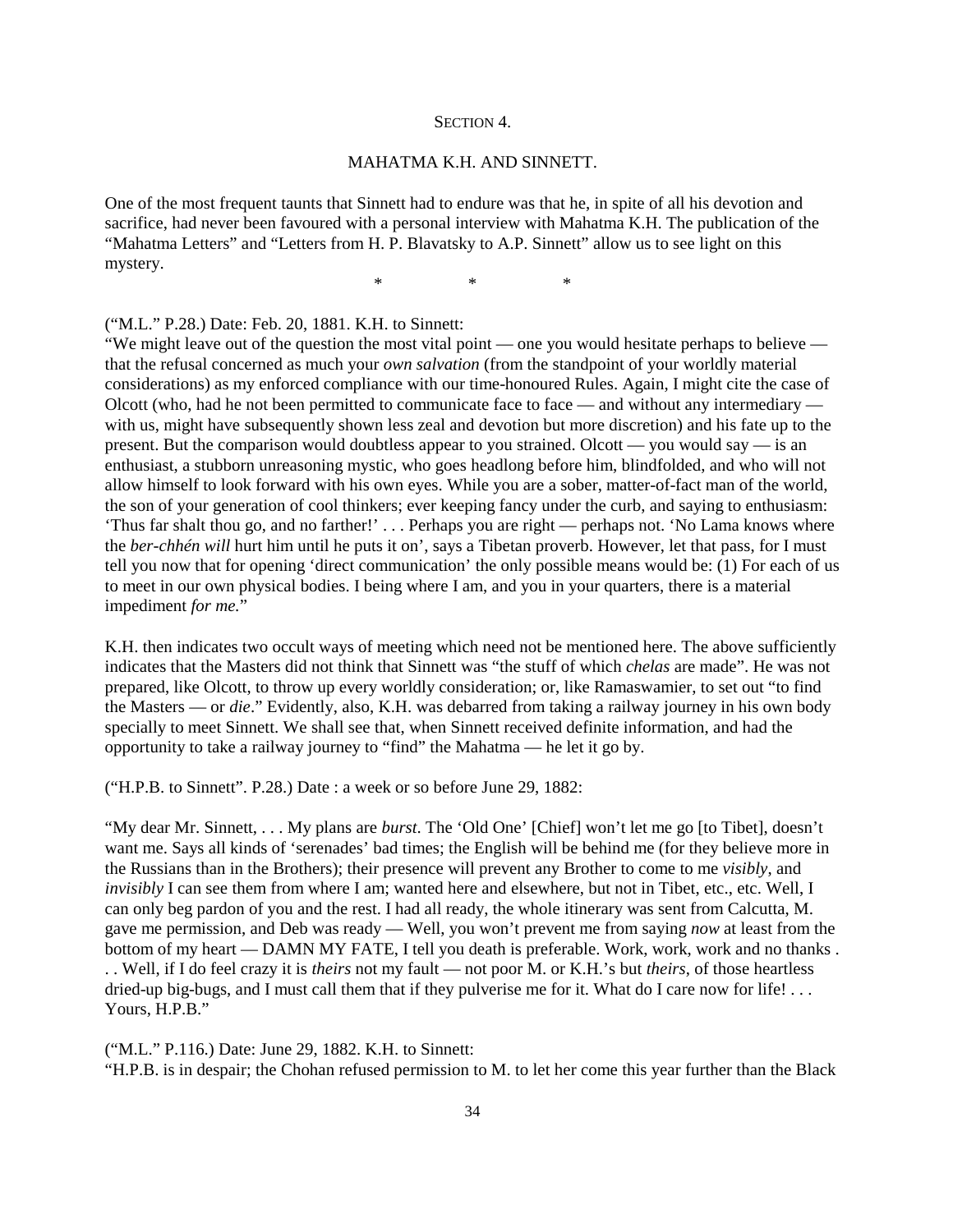Rock, and M. very coolly made her unpack her trunk. Try to console her if you can. Besides, she is really wanted more at Bombay than at Penlore."

("M.L." P.125.) Date : July 25, 1882. Simla. Sinnett to H.P.B.:

"We all feel so sorry for you, overworked amid the heat and the flies. When you have got the August number [of "Theosophist"] off your hands, perhaps you could take flight for here and get a little rest among us."

("H.P.B. to S." P.8.) Date: Aug. 12, 82. Bombay:

"The heat and this working 26 hours out of the 24 is killing me. My head swims, my sight is becoming dim and I am sure I will drop some day on my writing and be a corpse before the T.S. says *bo.* Well, I don't care. And why the deuce should I? Nothing left for me here; then better become a spook at once and come back and pinch my enemies' noses . . . Goodbye, H.P.B. (*that was*)."

("H.P.B. to S." P.356.) Date: Aug. 26, 82. Bombay, Damodar to Sinnett:

"She is unwell and last evening the Doctor said that her whole blood is spoiled . . . I have been trying to induce her to go beyond Darjiling or some such place for two or three months, where she will neither see nor hear of the world's vilest tricks which have been the chief cause of her ill-health."

("H.P.B. to S." P.34.) Date: early Sep. 1882. Bombay,

"My dear Mr Sinnett, This morning, I got up from my bed for the first time this week. But never mind *me*. Your letters . . . show that you are of the true stuff, and I only hope I won't die before you have been rewarded for all your devotion and affection for K.H. by seeing him. And how easy — oh gods! to see him! Read this:

[*Note from K.H. to H.P.B.*] "I will remain about 23 miles off Darjiling till Sep. 26th — and if you come you will find me in the old place.'"

("M.L." P.270.) Date: early Sep. 82. Mahatma M. to Sinnett:

". . . a woman so sick that as in 1877 I am again forced to carry her away . . . for fear she should fall all to pieces."

("M.L." P. 292). Date: middle September, 1882. K.H. to Sinnett:

"The Chohan gave orders that the young Tyotirmoy — a lad of fourteen, the son of Babu Nobin K. Banerjee, whom you know — should be accepted as a pupil in one of our lamaseries near Chamto-Dong."

("M.L." P. 190.) Date: before Sep. 23, 82. K.H. to Sinnett:

"I am not at home at present, but quite near to Darjiling, in the Lamasery, the object of poor H.P.B.'s longing. I thought of leaving by the end of September but find it rather difficult on account of Nobin's boy. Most probably, also, I will have to interview in my own skin the Old Lady if M. brings her here. And he has to bring here — or lose her for ever — at least as far as the physical triad is concerned. And now goodbye, I ask you again — do not frighten my little man; he may prove useful to you some day — only do not forget — *he is but an appearance*. Yours, K.H."

The "little man" was Babaji, who was acting for one of K.H.'s chelas, presumably Gwala K. Deb, whom he resembled. We gather, from other letters, that Babaji considerably overstepped his orders.

("Letters from the Masters of Wisdom". Second series. P.163) Date: Oct. 7, 82. S. Ramaswamier (Registrar at Tinevelly, then at Darjiling) to Damodar at Bombay: ". . . When we met last in Bombay I told you what had happened to me at Tinevelly. My health having